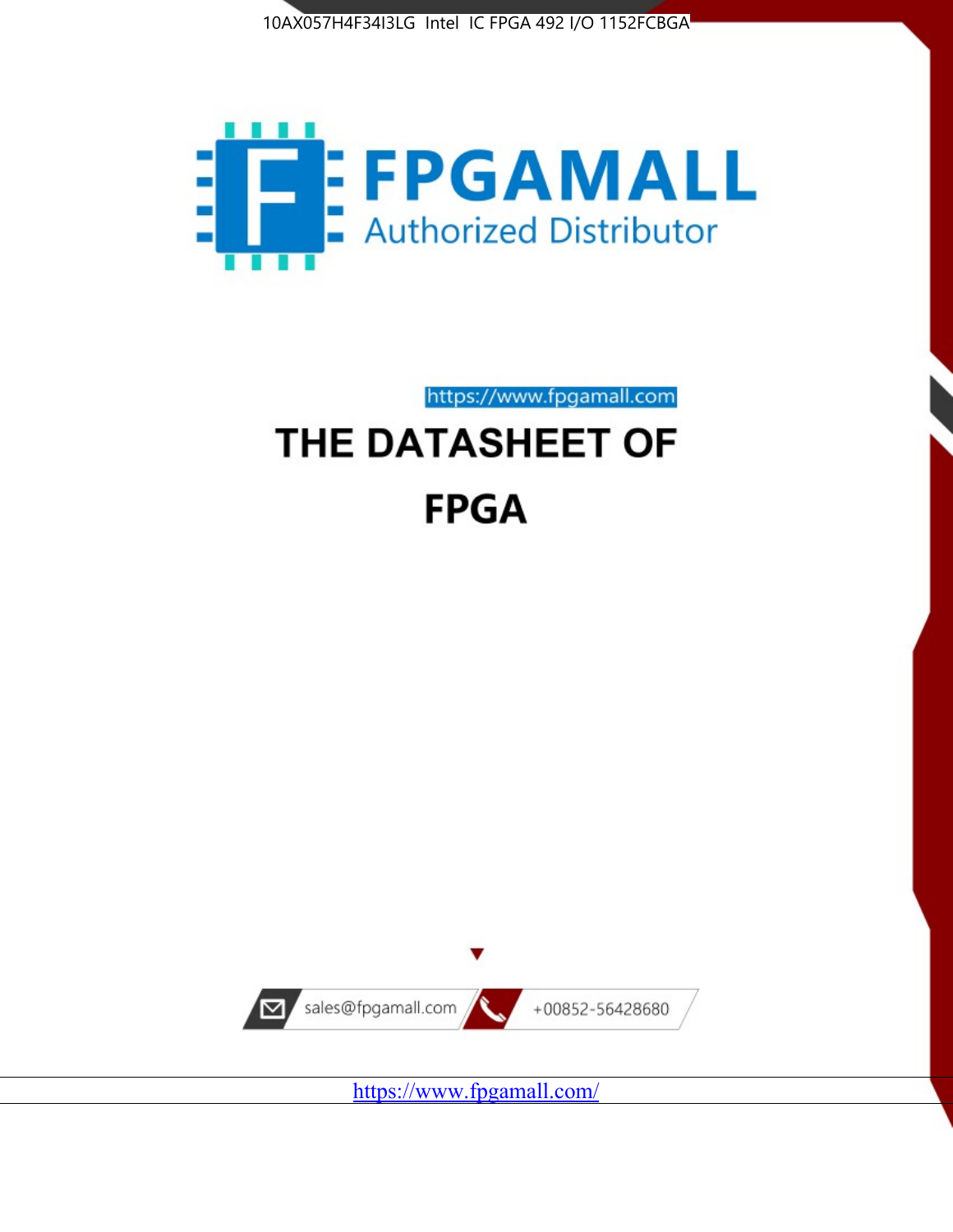10AX057H4F34I3LG Intel IC FPGA 492 I/O 1152FCBGA



# **Intel® Arria® 10 Device Overview**



**A10-OVERVIEW | 2018.12.06** Latest document on the web: **[PDF](https://www.intel.com/content/dam/www/programmable/us/en/pdfs/literature/hb/arria-10/a10_overview.pdf)** | **[HTML](https://www.intel.com/content/www/us/en/programmable/documentation/sam1403480274650.html)**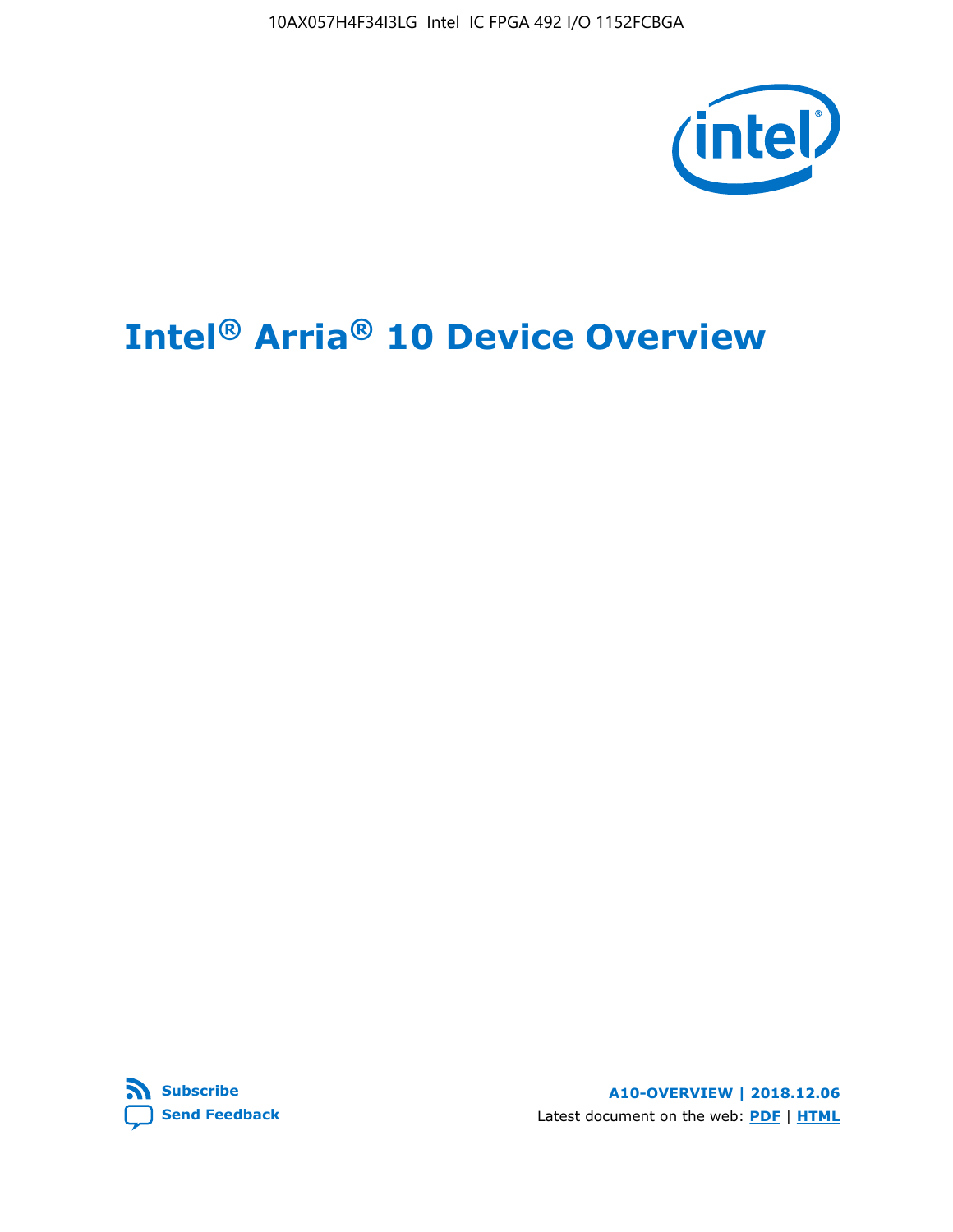

**Contents** 

# **Contents**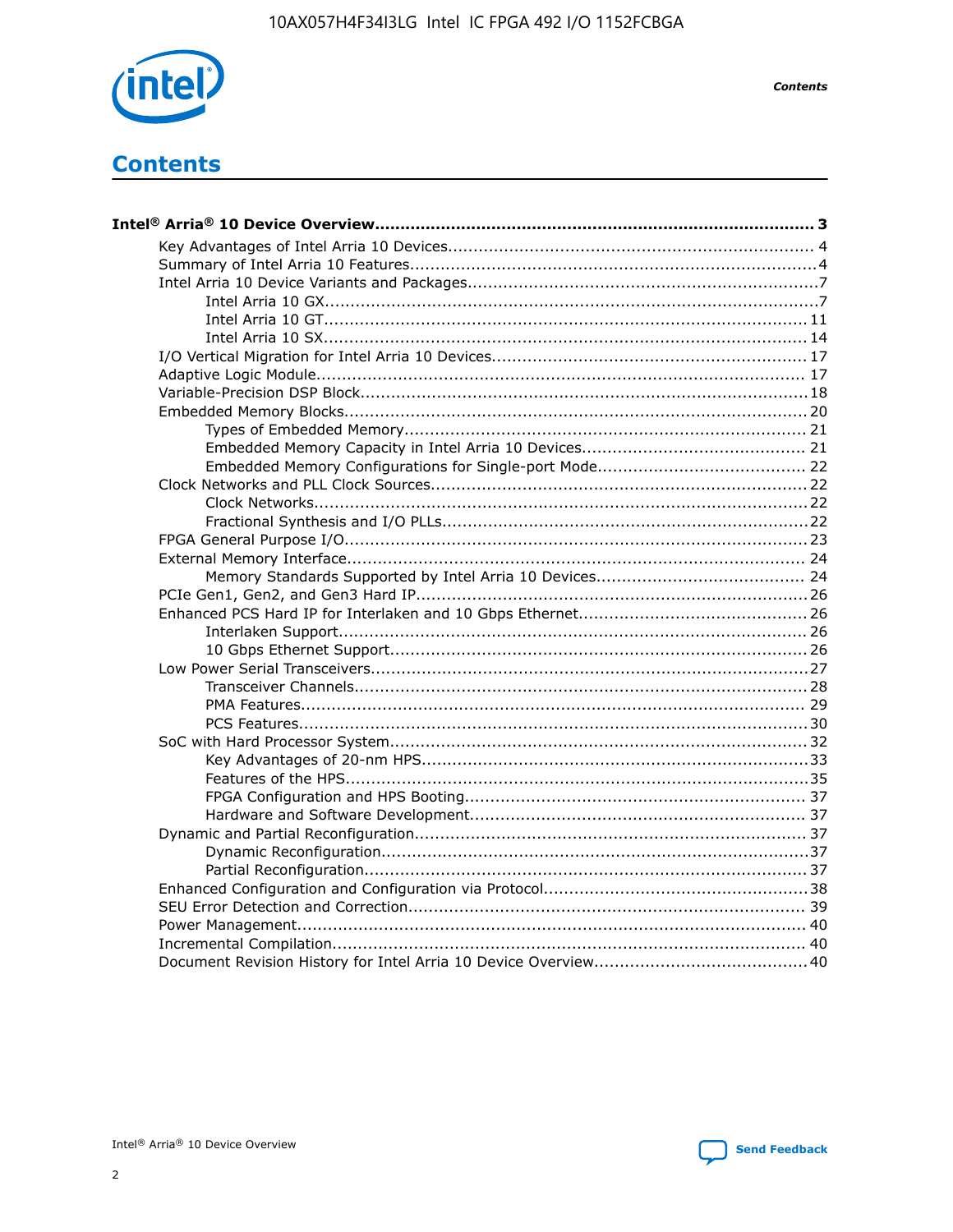**A10-OVERVIEW | 2018.12.06**

**[Send Feedback](mailto:FPGAtechdocfeedback@intel.com?subject=Feedback%20on%20Intel%20Arria%2010%20Device%20Overview%20(A10-OVERVIEW%202018.12.06)&body=We%20appreciate%20your%20feedback.%20In%20your%20comments,%20also%20specify%20the%20page%20number%20or%20paragraph.%20Thank%20you.)**



# **Intel® Arria® 10 Device Overview**

The Intel<sup>®</sup> Arria<sup>®</sup> 10 device family consists of high-performance and power-efficient 20 nm mid-range FPGAs and SoCs.

Intel Arria 10 device family delivers:

- Higher performance than the previous generation of mid-range and high-end FPGAs.
- Power efficiency attained through a comprehensive set of power-saving technologies.

The Intel Arria 10 devices are ideal for high performance, power-sensitive, midrange applications in diverse markets.

| <b>Market</b>         | <b>Applications</b>                                                                                               |
|-----------------------|-------------------------------------------------------------------------------------------------------------------|
| Wireless              | Channel and switch cards in remote radio heads<br>٠<br>Mobile backhaul<br>٠                                       |
| Wireline              | 40G/100G muxponders and transponders<br>٠<br>100G line cards<br>٠<br><b>Bridging</b><br>٠<br>Aggregation<br>٠     |
| <b>Broadcast</b>      | Studio switches<br>٠<br>Servers and transport<br>٠<br>Videoconferencing<br>٠<br>Professional audio and video<br>٠ |
| Computing and Storage | Flash cache<br>٠<br>Cloud computing servers<br>٠<br>Server acceleration<br>٠                                      |
| Medical               | Diagnostic scanners<br>٠<br>Diagnostic imaging<br>٠                                                               |
| Military              | Missile guidance and control<br>٠<br>Radar<br>٠<br>Electronic warfare<br>٠<br>Secure communications<br>٠          |

#### **Table 1. Sample Markets and Ideal Applications for Intel Arria 10 Devices**

#### **Related Information**

- [Intel Arria 10 Device Handbook: Known Issues](http://www.altera.com/support/kdb/solutions/rd07302013_646.html) Lists the planned updates to the *Intel Arria 10 Device Handbook* chapters.
- [Intel Arria 10 GX/GT Device Errata and Design Recommendations](https://www.intel.com/content/www/us/en/programmable/documentation/agz1493851706374.html#yqz1494433888646)
- [Intel Arria 10 SX Device Errata and Design Recommendations](https://www.intel.com/content/www/us/en/programmable/documentation/cru1462832385668.html#cru1462832558642)

Intel Corporation. All rights reserved. Intel, the Intel logo, Altera, Arria, Cyclone, Enpirion, MAX, Nios, Quartus and Stratix words and logos are trademarks of Intel Corporation or its subsidiaries in the U.S. and/or other countries. Intel warrants performance of its FPGA and semiconductor products to current specifications in accordance with Intel's standard warranty, but reserves the right to make changes to any products and services at any time without notice. Intel assumes no responsibility or liability arising out of the application or use of any information, product, or service described herein except as expressly agreed to in writing by Intel. Intel customers are advised to obtain the latest version of device specifications before relying on any published information and before placing orders for products or services. \*Other names and brands may be claimed as the property of others.

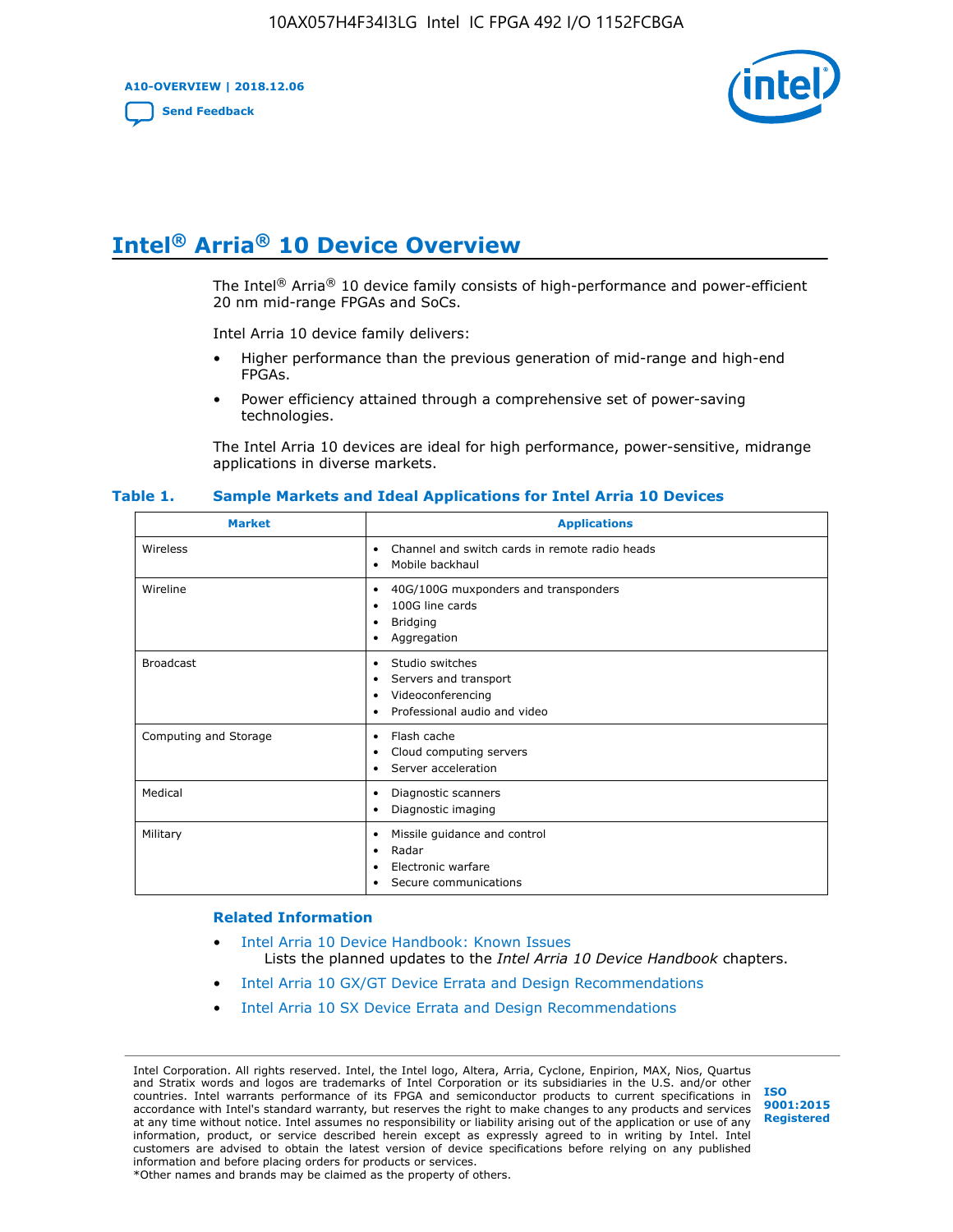

# **Key Advantages of Intel Arria 10 Devices**

# **Table 2. Key Advantages of the Intel Arria 10 Device Family**

| <b>Advantage</b>                                                                                          | <b>Supporting Feature</b>                                                                                                                                                                                                                                                                                                |
|-----------------------------------------------------------------------------------------------------------|--------------------------------------------------------------------------------------------------------------------------------------------------------------------------------------------------------------------------------------------------------------------------------------------------------------------------|
| Enhanced core architecture                                                                                | Built on TSMC's 20 nm process technology<br>٠<br>60% higher performance than the previous generation of mid-range FPGAs<br>٠<br>15% higher performance than the fastest previous-generation FPGA<br>٠                                                                                                                    |
| High-bandwidth integrated<br>transceivers                                                                 | Short-reach rates up to 25.8 Gigabits per second (Gbps)<br>٠<br>Backplane capability up to 12.5 Gbps<br>٠<br>Integrated 10GBASE-KR and 40GBASE-KR4 Forward Error Correction (FEC)<br>٠                                                                                                                                   |
| Improved logic integration and<br>hard IP blocks                                                          | 8-input adaptive logic module (ALM)<br>٠<br>Up to 65.6 megabits (Mb) of embedded memory<br>٠<br>Variable-precision digital signal processing (DSP) blocks<br>Fractional synthesis phase-locked loops (PLLs)<br>Hard PCI Express Gen3 IP blocks<br>Hard memory controllers and PHY up to 2,400 Megabits per second (Mbps) |
| Second generation hard<br>processor system (HPS) with<br>integrated ARM* Cortex*-A9*<br>MPCore* processor | Tight integration of a dual-core ARM Cortex-A9 MPCore processor, hard IP, and an<br>٠<br>FPGA in a single Intel Arria 10 system-on-a-chip (SoC)<br>Supports over 128 Gbps peak bandwidth with integrated data coherency between<br>$\bullet$<br>the processor and the FPGA fabric                                        |
| Advanced power savings                                                                                    | Comprehensive set of advanced power saving features<br>٠<br>Power-optimized MultiTrack routing and core architecture<br>٠<br>Up to 40% lower power compared to previous generation of mid-range FPGAs<br>Up to 60% lower power compared to previous generation of high-end FPGAs                                         |

# **Summary of Intel Arria 10 Features**

## **Table 3. Summary of Features for Intel Arria 10 Devices**

| <b>Feature</b>                  | <b>Description</b>                                                                                                                                                                                                                                                                                                                                                                                       |
|---------------------------------|----------------------------------------------------------------------------------------------------------------------------------------------------------------------------------------------------------------------------------------------------------------------------------------------------------------------------------------------------------------------------------------------------------|
| Technology                      | TSMC's 20-nm SoC process technology<br>٠<br>Allows operation at a lower $V_{\text{CC}}$ level of 0.82 V instead of the 0.9 V standard $V_{\text{CC}}$ core voltage                                                                                                                                                                                                                                       |
| Packaging                       | 1.0 mm ball-pitch Fineline BGA packaging<br>0.8 mm ball-pitch Ultra Fineline BGA packaging<br>Multiple devices with identical package footprints for seamless migration between different<br><b>FPGA</b> densities<br>Devices with compatible package footprints allow migration to next generation high-end<br>Stratix $\mathcal{R}$ 10 devices<br>RoHS, leaded $(1)$ , and lead-free (Pb-free) options |
| High-performance<br>FPGA fabric | Enhanced 8-input ALM with four registers<br>٠<br>Improved multi-track routing architecture to reduce congestion and improve compilation time<br>Hierarchical core clocking architecture<br>Fine-grained partial reconfiguration                                                                                                                                                                          |
| Internal memory<br>blocks       | M20K-20-Kb memory blocks with hard error correction code (ECC)<br>Memory logic array block (MLAB)-640-bit memory                                                                                                                                                                                                                                                                                         |
|                                 | continued                                                                                                                                                                                                                                                                                                                                                                                                |



<sup>(1)</sup> Contact Intel for availability.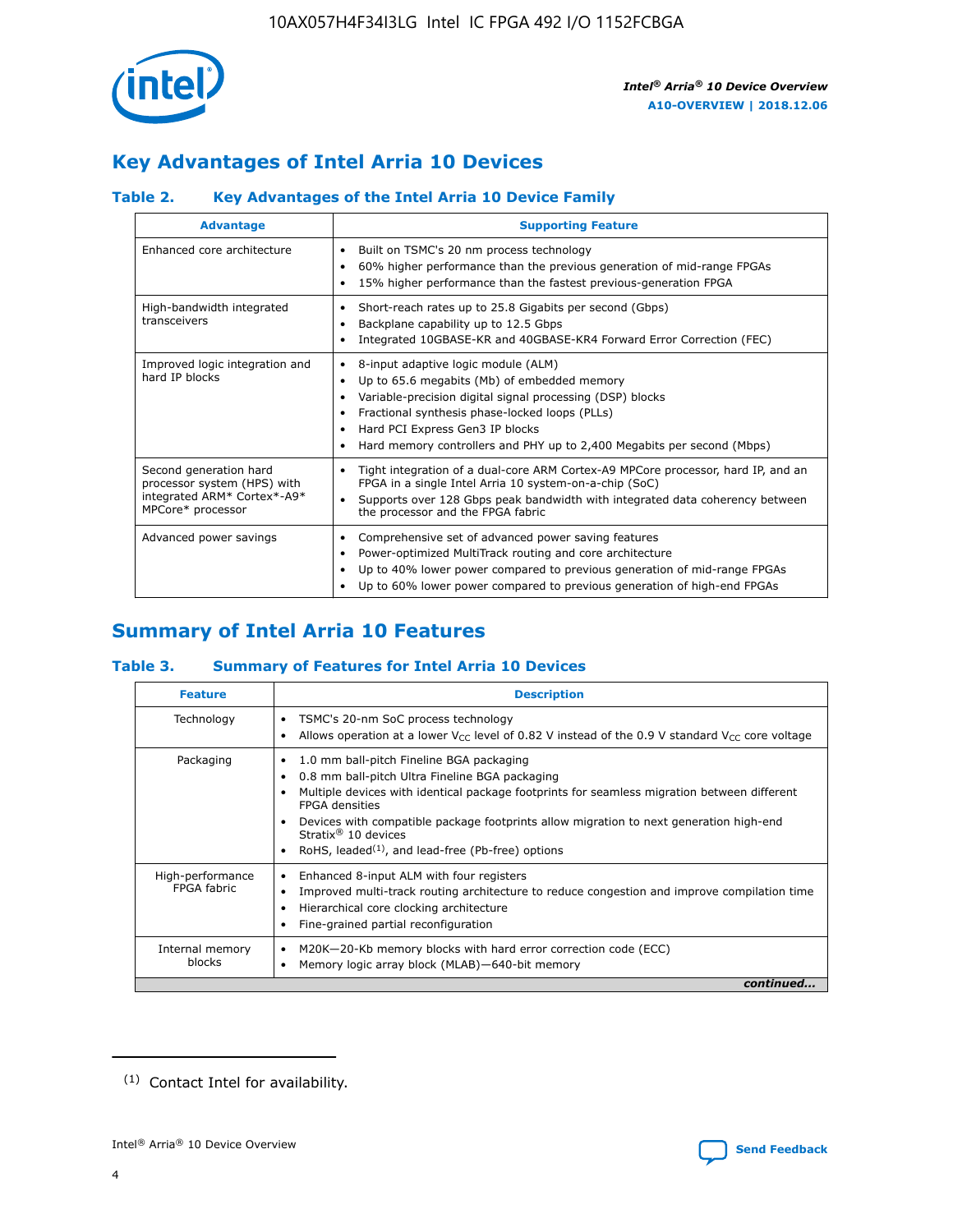r



| <b>Feature</b>                         |                                                                                                                | <b>Description</b>                                                                                                                                                                                                                                                                                                                                                                                                                                                                                                                                                                                                                                                                                                                                                                                                                                               |
|----------------------------------------|----------------------------------------------------------------------------------------------------------------|------------------------------------------------------------------------------------------------------------------------------------------------------------------------------------------------------------------------------------------------------------------------------------------------------------------------------------------------------------------------------------------------------------------------------------------------------------------------------------------------------------------------------------------------------------------------------------------------------------------------------------------------------------------------------------------------------------------------------------------------------------------------------------------------------------------------------------------------------------------|
| Embedded Hard IP<br>blocks             | Variable-precision DSP                                                                                         | Native support for signal processing precision levels from $18 \times 19$ to<br>$\bullet$<br>54 x 54<br>Native support for 27 x 27 multiplier mode<br>$\bullet$<br>64-bit accumulator and cascade for systolic finite impulse responses<br>(FIRs)<br>Internal coefficient memory banks<br>$\bullet$<br>Preadder/subtractor for improved efficiency<br>Additional pipeline register to increase performance and reduce<br>power<br>Supports floating point arithmetic:<br>- Perform multiplication, addition, subtraction, multiply-add,<br>multiply-subtract, and complex multiplication.<br>- Supports multiplication with accumulation capability, cascade<br>summation, and cascade subtraction capability.<br>- Dynamic accumulator reset control.<br>- Support direct vector dot and complex multiplication chaining<br>multiply floating point DSP blocks. |
|                                        | Memory controller                                                                                              | DDR4, DDR3, and DDR3L                                                                                                                                                                                                                                                                                                                                                                                                                                                                                                                                                                                                                                                                                                                                                                                                                                            |
|                                        | PCI Express*                                                                                                   | PCI Express (PCIe*) Gen3 (x1, x2, x4, or x8), Gen2 (x1, x2, x4, or x8)<br>and Gen1 (x1, x2, x4, or x8) hard IP with complete protocol stack,<br>endpoint, and root port                                                                                                                                                                                                                                                                                                                                                                                                                                                                                                                                                                                                                                                                                          |
|                                        | Transceiver I/O                                                                                                | 10GBASE-KR/40GBASE-KR4 Forward Error Correction (FEC)<br>PCS hard IPs that support:<br>- 10-Gbps Ethernet (10GbE)<br>- PCIe PIPE interface<br>- Interlaken<br>- Gbps Ethernet (GbE)<br>- Common Public Radio Interface (CPRI) with deterministic latency<br>support<br>- Gigabit-capable passive optical network (GPON) with fast lock-<br>time support<br>13.5G JESD204b<br>$\bullet$<br>8B/10B, 64B/66B, 64B/67B encoders and decoders<br>Custom mode support for proprietary protocols                                                                                                                                                                                                                                                                                                                                                                        |
| Core clock networks                    | $\bullet$                                                                                                      | Up to 800 MHz fabric clocking, depending on the application:<br>- 667 MHz external memory interface clocking with 2,400 Mbps DDR4 interface<br>- 800 MHz LVDS interface clocking with 1,600 Mbps LVDS interface<br>Global, regional, and peripheral clock networks<br>Clock networks that are not used can be gated to reduce dynamic power                                                                                                                                                                                                                                                                                                                                                                                                                                                                                                                      |
| Phase-locked loops<br>(PLLs)           | High-resolution fractional synthesis PLLs:<br>$\bullet$<br>Integer PLLs:<br>- Adjacent to general purpose I/Os | - Precision clock synthesis, clock delay compensation, and zero delay buffering (ZDB)<br>- Support integer mode and fractional mode<br>- Fractional mode support with third-order delta-sigma modulation<br>- Support external memory and LVDS interfaces                                                                                                                                                                                                                                                                                                                                                                                                                                                                                                                                                                                                        |
| FPGA General-purpose<br>$I/Os$ (GPIOs) | On-chip termination (OCT)<br>$\bullet$                                                                         | 1.6 Gbps LVDS-every pair can be configured as receiver or transmitter<br>1.2 V to 3.0 V single-ended LVTTL/LVCMOS interfacing                                                                                                                                                                                                                                                                                                                                                                                                                                                                                                                                                                                                                                                                                                                                    |
| <b>External Memory</b><br>Interface    | $\bullet$                                                                                                      | Hard memory controller- DDR4, DDR3, and DDR3L support<br>$-$ DDR4-speeds up to 1,200 MHz/2,400 Mbps<br>- DDR3-speeds up to 1,067 MHz/2,133 Mbps<br>Soft memory controller—provides support for RLDRAM $3^{(2)}$ , QDR IV $^{(2)}$ , and QDR II+<br>continued                                                                                                                                                                                                                                                                                                                                                                                                                                                                                                                                                                                                     |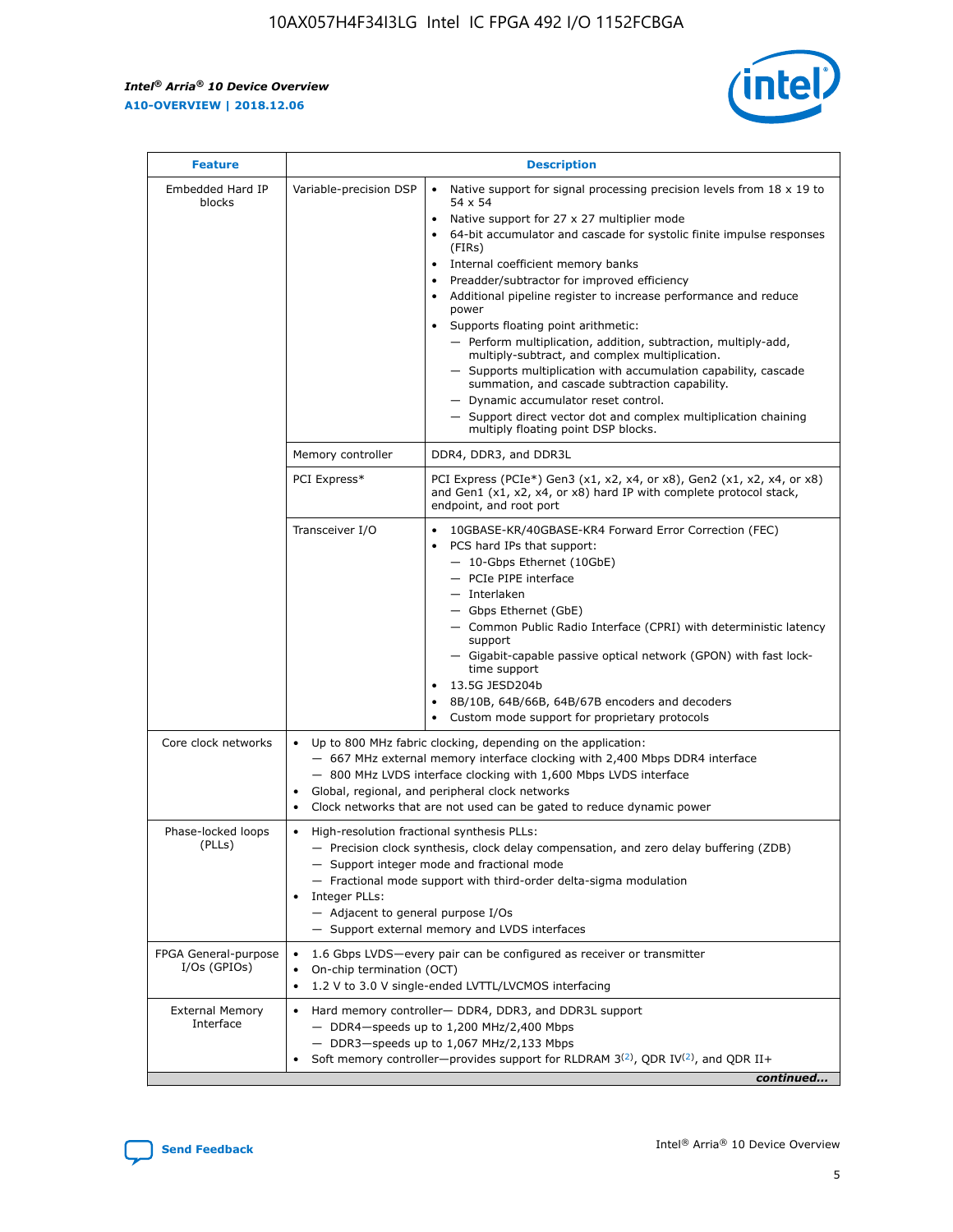

| <b>Feature</b>                                    | <b>Description</b>                                                                                                                                                                                                                                                                                                                                                                                                                                                                                                                                                                                                                                                      |
|---------------------------------------------------|-------------------------------------------------------------------------------------------------------------------------------------------------------------------------------------------------------------------------------------------------------------------------------------------------------------------------------------------------------------------------------------------------------------------------------------------------------------------------------------------------------------------------------------------------------------------------------------------------------------------------------------------------------------------------|
| Low-power serial<br>transceivers                  | • Continuous operating range:<br>- Intel Arria 10 GX-1 Gbps to 17.4 Gbps<br>$-$ Intel Arria 10 GT $-1$ Gbps to 25.8 Gbps<br>Backplane support:<br>$\bullet$<br>$-$ Intel Arria 10 GX-up to 12.5<br>- Intel Arria 10 GT-up to 12.5<br>Extended range down to 125 Mbps with oversampling<br>ATX transmit PLLs with user-configurable fractional synthesis capability<br>Electronic Dispersion Compensation (EDC) support for XFP, SFP+, OSFP, and CFP optical<br>module<br>Adaptive linear and decision feedback equalization<br>$\bullet$<br>Transmitter pre-emphasis and de-emphasis<br>$\bullet$<br>Dynamic partial reconfiguration of individual transceiver channels |
| <b>HPS</b><br>(Intel Arria 10 SX<br>devices only) | Processor and system<br>• Dual-core ARM Cortex-A9 MPCore processor-1.2 GHz CPU with<br>1.5 GHz overdrive capability<br>256 KB on-chip RAM and 64 KB on-chip ROM<br>System peripherals—general-purpose timers, watchdog timers, direct<br>memory access (DMA) controller, FPGA configuration manager, and<br>clock and reset managers<br>• Security features—anti-tamper, secure boot, Advanced Encryption<br>Standard (AES) and authentication (SHA)<br>• ARM CoreSight* JTAG debug access port, trace port, and on-chip<br>trace storage                                                                                                                               |
|                                                   | <b>External interfaces</b><br>Hard memory interface—Hard memory controller (2,400 Mbps DDR4,<br>and 2,133 Mbps DDR3), Quad serial peripheral interface (QSPI) flash<br>controller, NAND flash controller, direct memory access (DMA)<br>controller, Secure Digital/MultiMediaCard (SD/MMC) controller<br>Communication interface-10/100/1000 Ethernet media access<br>$\bullet$<br>control (MAC), USB On-The-GO (OTG) controllers, I <sup>2</sup> C controllers,<br>UART 16550, serial peripheral interface (SPI), and up to 62<br>HPS GPIO interfaces (48 direct-share I/Os)                                                                                           |
|                                                   | • High-performance ARM AMBA* AXI bus bridges that support<br>Interconnects to core<br>simultaneous read and write<br>HPS-FPGA bridges-include the FPGA-to-HPS, HPS-to-FPGA, and<br>$\bullet$<br>lightweight HPS-to-FPGA bridges that allow the FPGA fabric to issue<br>transactions to slaves in the HPS, and vice versa<br>Configuration bridge that allows HPS configuration manager to<br>configure the core logic via dedicated 32-bit configuration port<br>FPGA-to-HPS SDRAM controller bridge-provides configuration<br>interfaces for the multiport front end (MPFE) of the HPS SDRAM<br>controller                                                             |
| Configuration                                     | Tamper protection—comprehensive design protection to protect your valuable IP investments<br>Enhanced 256-bit advanced encryption standard (AES) design security with authentication<br>٠<br>Configuration via protocol (CvP) using PCIe Gen1, Gen2, or Gen3<br>continued                                                                                                                                                                                                                                                                                                                                                                                               |

<sup>(2)</sup> Intel Arria 10 devices support this external memory interface using hard PHY with soft memory controller.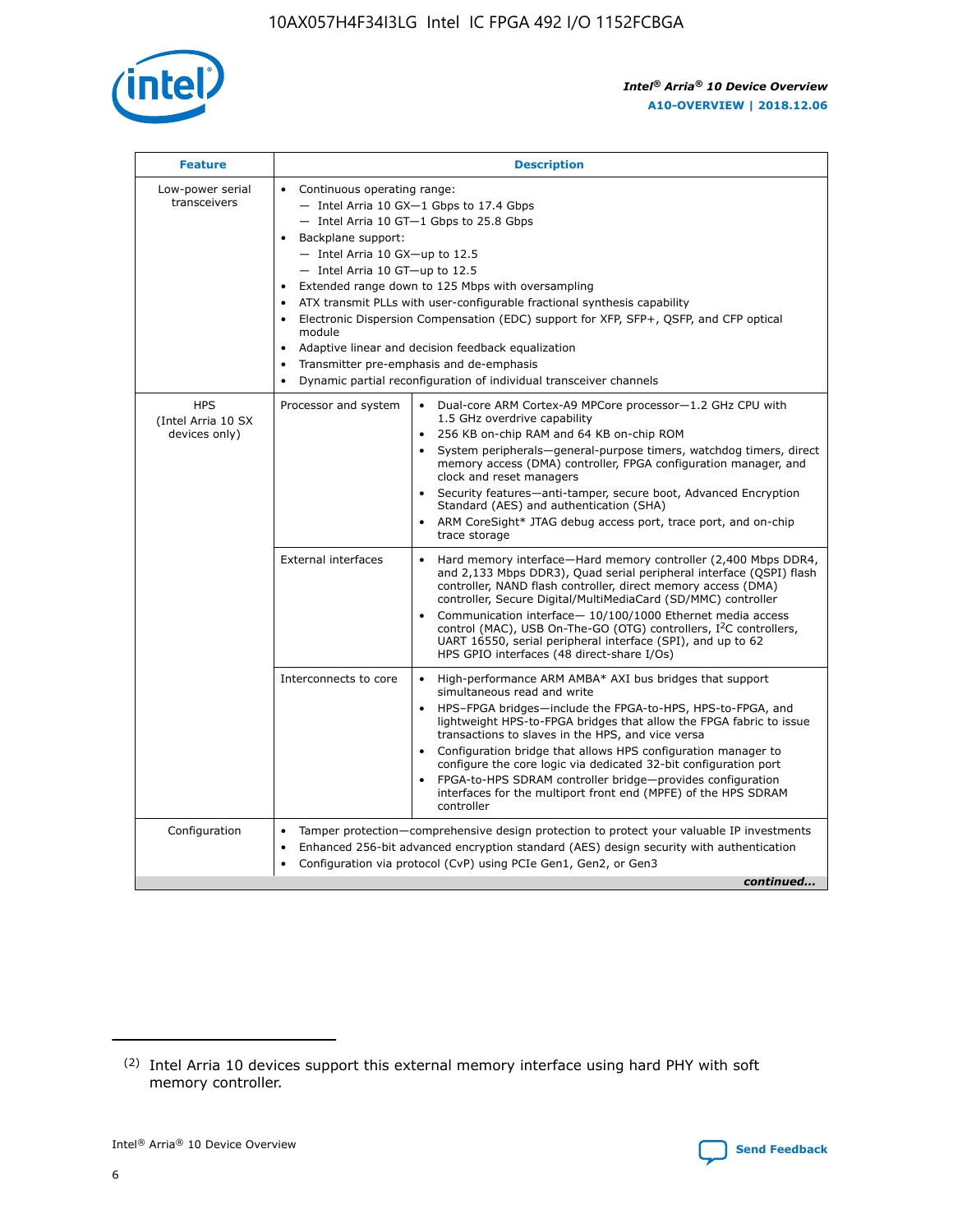

| <b>Feature</b>     | <b>Description</b>                                                                                                                                                                                               |
|--------------------|------------------------------------------------------------------------------------------------------------------------------------------------------------------------------------------------------------------|
|                    | Dynamic reconfiguration of the transceivers and PLLs<br>Fine-grained partial reconfiguration of the core fabric<br>Active Serial x4 Interface<br>$\bullet$                                                       |
| Power management   | SmartVID<br>Low static power device options<br>Programmable Power Technology<br>Intel Quartus <sup>®</sup> Prime integrated power analysis                                                                       |
| Software and tools | Intel Quartus Prime design suite<br>Transceiver toolkit<br>Platform Designer system integration tool<br>DSP Builder for Intel FPGAs<br>OpenCL <sup>™</sup> support<br>Intel SoC FPGA Embedded Design Suite (EDS) |

## **Related Information**

[Intel Arria 10 Transceiver PHY Overview](https://www.intel.com/content/www/us/en/programmable/documentation/nik1398707230472.html#nik1398706768037) Provides details on Intel Arria 10 transceivers.

# **Intel Arria 10 Device Variants and Packages**

#### **Table 4. Device Variants for the Intel Arria 10 Device Family**

| <b>Variant</b>    | <b>Description</b>                                                                                                                                                                                                     |
|-------------------|------------------------------------------------------------------------------------------------------------------------------------------------------------------------------------------------------------------------|
| Intel Arria 10 GX | FPGA featuring 17.4 Gbps transceivers for short reach applications with 12.5 backplane driving<br>capability.                                                                                                          |
| Intel Arria 10 GT | FPGA featuring:<br>17.4 Gbps transceivers for short reach applications with 12.5 backplane driving capability.<br>25.8 Gbps transceivers for supporting CAUI-4 and CEI-25G applications with CFP2 and CFP4<br>modules. |
| Intel Arria 10 SX | SoC integrating ARM-based HPS and FPGA featuring 17.4 Gbps transceivers for short reach<br>applications with 12.5 backplane driving capability.                                                                        |

# **Intel Arria 10 GX**

This section provides the available options, maximum resource counts, and package plan for the Intel Arria 10 GX devices.

The information in this section is correct at the time of publication. For the latest information and to get more details, refer to the Intel FPGA Product Selector.

#### **Related Information**

#### [Intel FPGA Product Selector](http://www.altera.com/products/selector/psg-selector.html) Provides the latest information on Intel products.

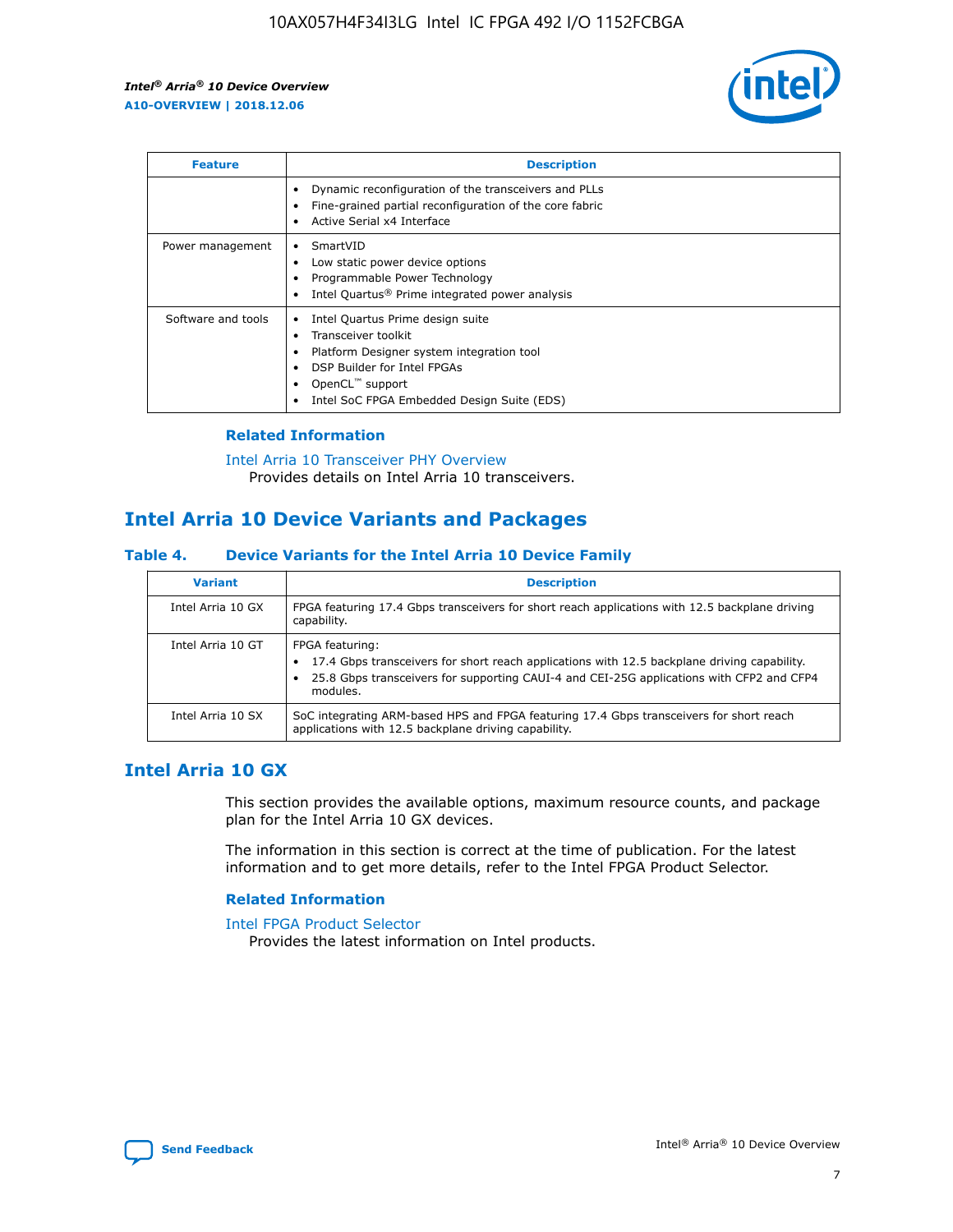

# **Available Options**



![](_page_8_Figure_5.jpeg)

#### **Related Information**

[Transceiver Performance for Intel Arria 10 GX/SX Devices](https://www.intel.com/content/www/us/en/programmable/documentation/mcn1413182292568.html#mcn1413213965502) Provides more information about the transceiver speed grade.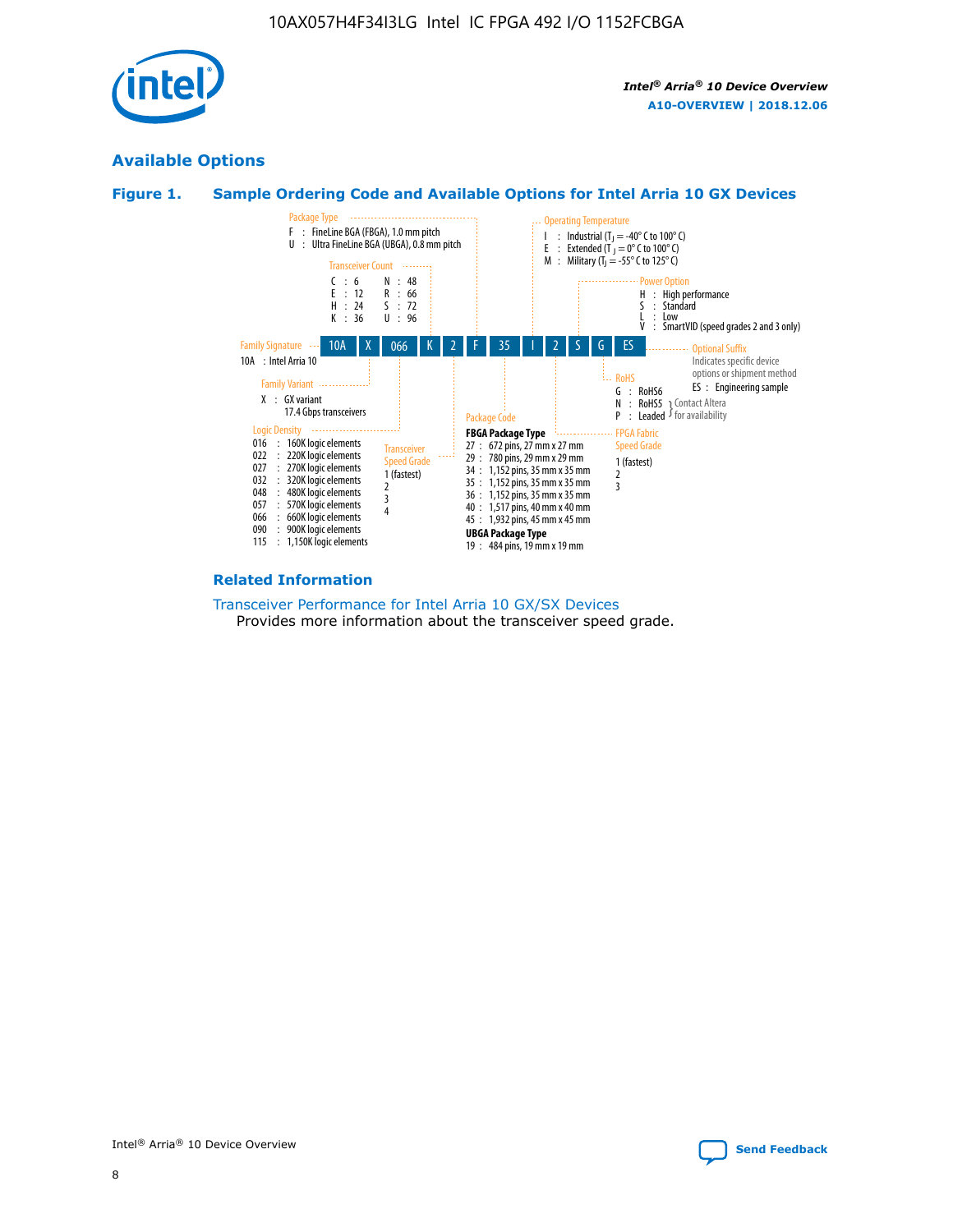![](_page_9_Picture_2.jpeg)

## **Maximum Resources**

#### **Table 5. Maximum Resource Counts for Intel Arria 10 GX Devices (GX 160, GX 220, GX 270, GX 320, and GX 480)**

| <b>Resource</b>              |                         | <b>Product Line</b> |                                                 |                |                |                |  |  |  |
|------------------------------|-------------------------|---------------------|-------------------------------------------------|----------------|----------------|----------------|--|--|--|
|                              |                         | <b>GX 160</b>       | <b>GX 220</b><br><b>GX 270</b><br><b>GX 320</b> |                |                | <b>GX 480</b>  |  |  |  |
| Logic Elements (LE) (K)      |                         | 160                 | 220                                             | 270            | 320            | 480            |  |  |  |
| <b>ALM</b>                   |                         | 61,510              | 80,330                                          | 101,620        | 119,900        | 183,590        |  |  |  |
| Register                     |                         | 246,040             | 321,320                                         | 406,480        | 479,600        | 734,360        |  |  |  |
| Memory (Kb)                  | M <sub>20</sub> K       | 8,800               | 11,740                                          | 15,000         | 17,820         | 28,620         |  |  |  |
| <b>MLAB</b>                  |                         | 1,050               | 1,690                                           | 2,452          | 2,727          | 4,164          |  |  |  |
| Variable-precision DSP Block |                         | 156                 | 985<br>192<br>830                               |                |                | 1,368          |  |  |  |
| 18 x 19 Multiplier           |                         | 312                 | 384                                             | 1,660<br>1,970 |                | 2,736          |  |  |  |
| PLL                          | Fractional<br>Synthesis | 6                   | 6                                               | 8              | 8              | 12             |  |  |  |
|                              | I/O                     | 6                   | 6                                               | 8              | 8              | 12             |  |  |  |
| 17.4 Gbps Transceiver        |                         | 12                  | 12                                              | 24             | 24             |                |  |  |  |
| GPIO <sup>(3)</sup>          |                         | 288                 | 288                                             | 384<br>384     |                | 492            |  |  |  |
| LVDS Pair $(4)$              |                         | 120                 | 120                                             | 168            | 168            | 222            |  |  |  |
| PCIe Hard IP Block           |                         | $\mathbf{1}$        | 1                                               | $\overline{2}$ | $\overline{2}$ | $\overline{2}$ |  |  |  |
| Hard Memory Controller       |                         | 6                   | 6                                               | 8              | 8              | 12             |  |  |  |

<sup>(4)</sup> Each LVDS I/O pair can be used as differential input or output.

![](_page_9_Picture_8.jpeg)

<sup>(3)</sup> The number of GPIOs does not include transceiver I/Os. In the Intel Quartus Prime software, the number of user I/Os includes transceiver I/Os.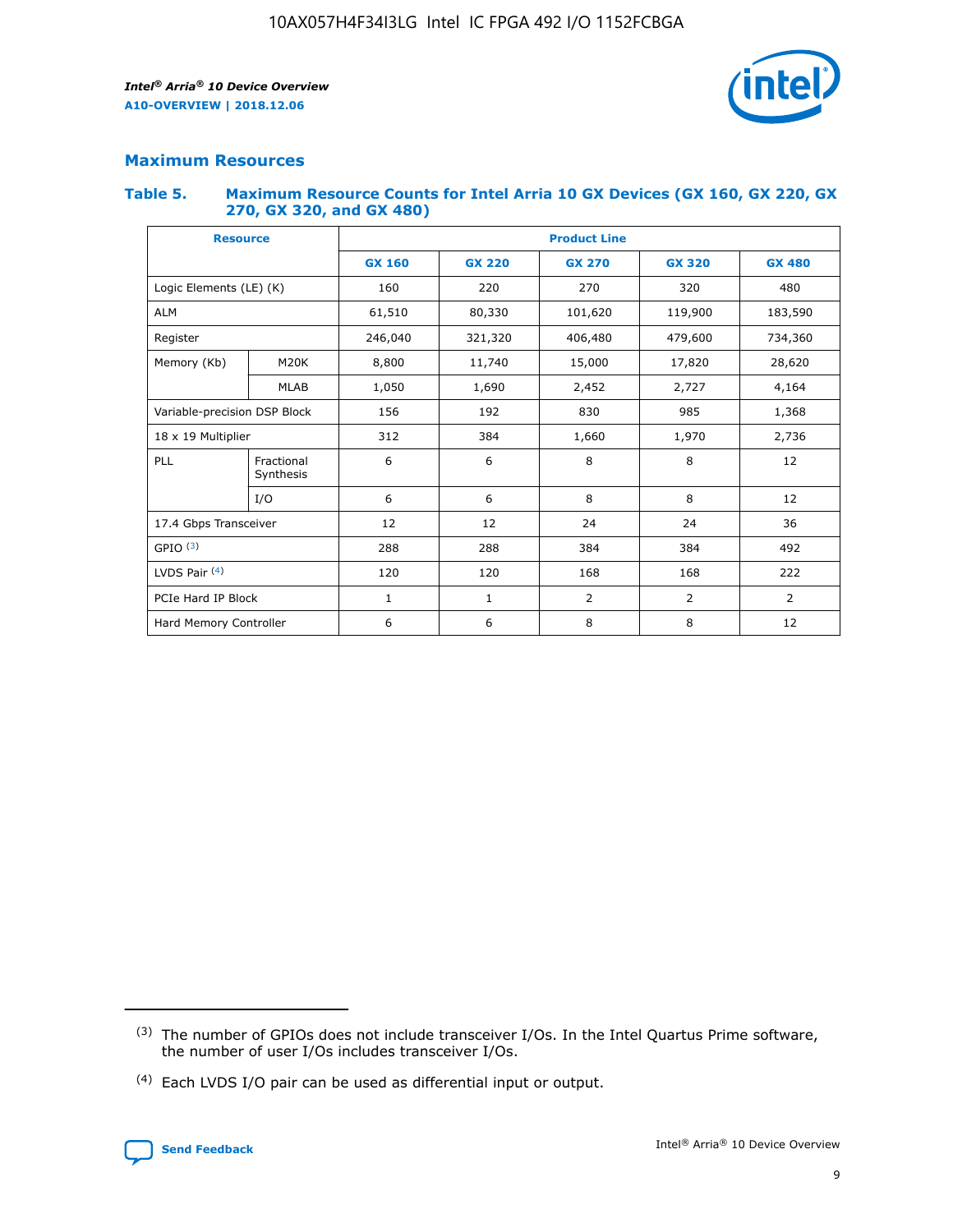![](_page_10_Picture_1.jpeg)

## **Table 6. Maximum Resource Counts for Intel Arria 10 GX Devices (GX 570, GX 660, GX 900, and GX 1150)**

|                              | <b>Resource</b>         | <b>Product Line</b> |                |                |                |  |  |  |
|------------------------------|-------------------------|---------------------|----------------|----------------|----------------|--|--|--|
|                              |                         | <b>GX 570</b>       | <b>GX 660</b>  | <b>GX 900</b>  | <b>GX 1150</b> |  |  |  |
| Logic Elements (LE) (K)      |                         | 570                 | 660            | 900            | 1,150          |  |  |  |
| <b>ALM</b>                   |                         | 217,080             | 251,680        | 339,620        | 427,200        |  |  |  |
| Register                     |                         | 868,320             | 1,006,720      | 1,358,480      | 1,708,800      |  |  |  |
| Memory (Kb)                  | <b>M20K</b>             | 36,000              | 42,620         | 48,460         | 54,260         |  |  |  |
|                              | <b>MLAB</b>             | 5,096               | 5,788          | 9,386          | 12,984         |  |  |  |
| Variable-precision DSP Block |                         | 1,523               | 1,687          | 1,518          | 1,518          |  |  |  |
|                              | 18 x 19 Multiplier      |                     | 3,374          | 3,036          | 3,036          |  |  |  |
| PLL                          | Fractional<br>Synthesis | 16                  | 16             | 32             | 32             |  |  |  |
|                              | I/O                     | 16                  | 16             | 16             | 16             |  |  |  |
| 17.4 Gbps Transceiver        |                         | 48                  | 48             | 96             | 96             |  |  |  |
| GPIO <sup>(3)</sup>          |                         | 696                 | 696            | 768            | 768            |  |  |  |
| LVDS Pair $(4)$              |                         | 324                 | 324            | 384            | 384            |  |  |  |
| PCIe Hard IP Block           |                         | 2                   | $\overline{2}$ | $\overline{4}$ | $\overline{4}$ |  |  |  |
| Hard Memory Controller       |                         | 16                  | 16             | 16             | 16             |  |  |  |

# **Package Plan**

# **Table 7. Package Plan for Intel Arria 10 GX Devices (U19, F27, and F29)**

Refer to I/O and High Speed I/O in Intel Arria 10 Devices chapter for the number of 3 V I/O, LVDS I/O, and LVDS channels in each device package.

| <b>Product Line</b> | U <sub>19</sub><br>$(19 \text{ mm} \times 19 \text{ mm})$<br>484-pin UBGA) |          |             |         | <b>F27</b><br>(27 mm × 27 mm,<br>672-pin FBGA) |             | <b>F29</b><br>(29 mm × 29 mm,<br>780-pin FBGA) |          |             |  |
|---------------------|----------------------------------------------------------------------------|----------|-------------|---------|------------------------------------------------|-------------|------------------------------------------------|----------|-------------|--|
|                     | 3 V I/O                                                                    | LVDS I/O | <b>XCVR</b> | 3 V I/O | <b>LVDS I/O</b>                                | <b>XCVR</b> | 3 V I/O                                        | LVDS I/O | <b>XCVR</b> |  |
| GX 160              | 48                                                                         | 192      | 6           | 48      | 192                                            | 12          | 48                                             | 240      | 12          |  |
| GX 220              | 48                                                                         | 192      | 6           | 48      | 192                                            | 12          | 48                                             | 240      | 12          |  |
| GX 270              |                                                                            |          |             | 48      | 192                                            | 12          | 48                                             | 312      | 12          |  |
| GX 320              |                                                                            |          |             | 48      | 192                                            | 12          | 48                                             | 312      | 12          |  |
| GX 480              |                                                                            |          |             |         |                                                |             | 48                                             | 312      | 12          |  |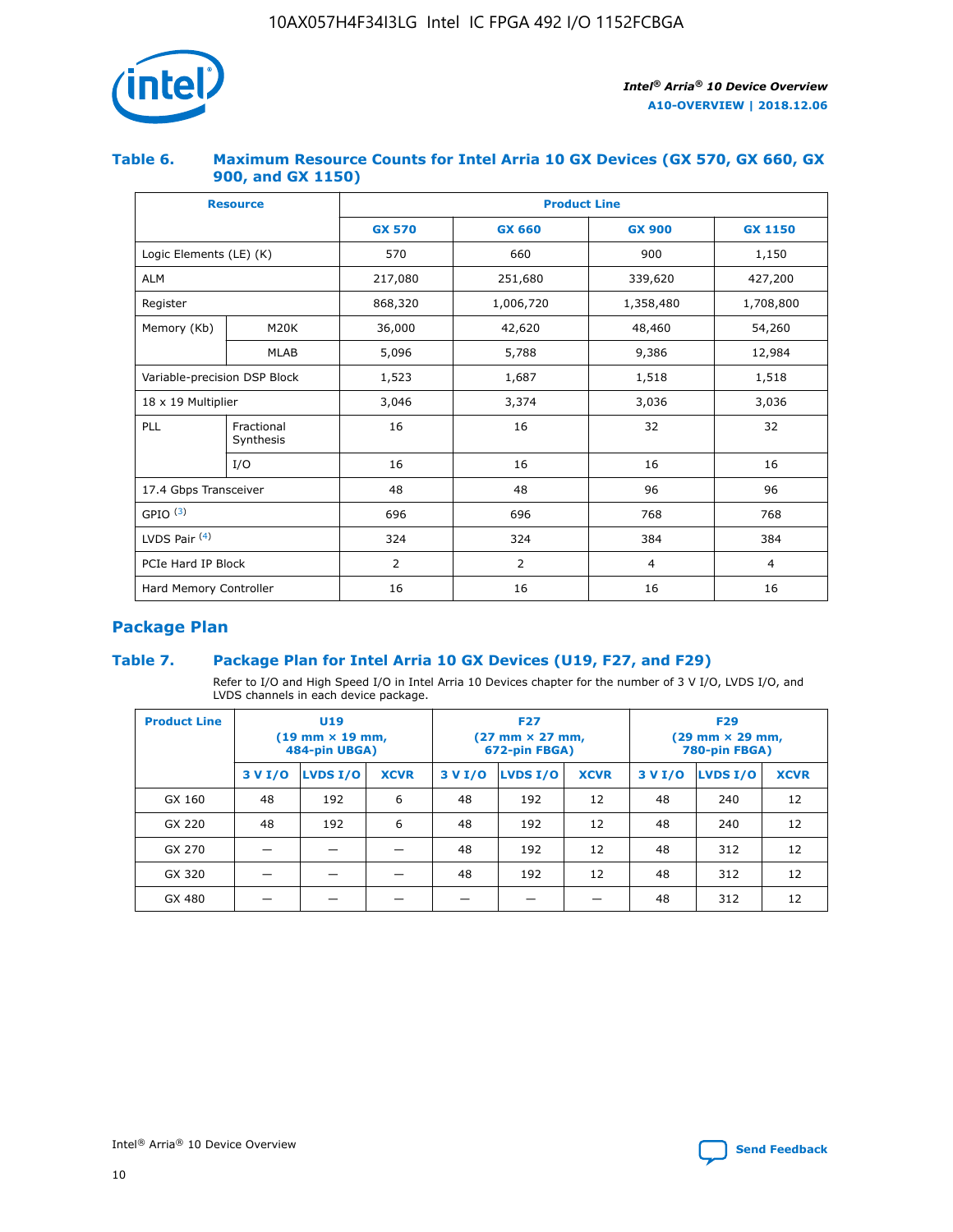![](_page_11_Picture_2.jpeg)

#### **Table 8. Package Plan for Intel Arria 10 GX Devices (F34, F35, NF40, and KF40)**

Refer to I/O and High Speed I/O in Intel Arria 10 Devices chapter for the number of 3 V I/O, LVDS I/O, and LVDS channels in each device package.

| <b>Product Line</b> | <b>F34</b><br>$(35 \text{ mm} \times 35 \text{ mm})$<br><b>1152-pin FBGA)</b> |                    | <b>F35</b><br>$(35 \text{ mm} \times 35 \text{ mm})$<br><b>1152-pin FBGA)</b> |           | <b>KF40</b><br>$(40$ mm $\times$ 40 mm,<br>1517-pin FBGA) |             |           | <b>NF40</b><br>$(40 \text{ mm} \times 40 \text{ mm})$<br>1517-pin FBGA) |             |           |                    |             |
|---------------------|-------------------------------------------------------------------------------|--------------------|-------------------------------------------------------------------------------|-----------|-----------------------------------------------------------|-------------|-----------|-------------------------------------------------------------------------|-------------|-----------|--------------------|-------------|
|                     | 3V<br>I/O                                                                     | <b>LVDS</b><br>I/O | <b>XCVR</b>                                                                   | 3V<br>I/O | <b>LVDS</b><br>I/O                                        | <b>XCVR</b> | 3V<br>I/O | <b>LVDS</b><br>I/O                                                      | <b>XCVR</b> | 3V<br>I/O | <b>LVDS</b><br>I/O | <b>XCVR</b> |
| GX 270              | 48                                                                            | 336                | 24                                                                            | 48        | 336                                                       | 24          |           |                                                                         |             |           |                    |             |
| GX 320              | 48                                                                            | 336                | 24                                                                            | 48        | 336                                                       | 24          |           |                                                                         |             |           |                    |             |
| GX 480              | 48                                                                            | 444                | 24                                                                            | 48        | 348                                                       | 36          |           |                                                                         |             |           |                    |             |
| GX 570              | 48                                                                            | 444                | 24                                                                            | 48        | 348                                                       | 36          | 96        | 600                                                                     | 36          | 48        | 540                | 48          |
| GX 660              | 48                                                                            | 444                | 24                                                                            | 48        | 348                                                       | 36          | 96        | 600                                                                     | 36          | 48        | 540                | 48          |
| GX 900              |                                                                               | 504                | 24                                                                            | —         |                                                           | -           |           |                                                                         |             |           | 600                | 48          |
| GX 1150             |                                                                               | 504                | 24                                                                            |           |                                                           |             |           |                                                                         |             |           | 600                | 48          |

#### **Table 9. Package Plan for Intel Arria 10 GX Devices (RF40, NF45, SF45, and UF45)**

Refer to I/O and High Speed I/O in Intel Arria 10 Devices chapter for the number of 3 V I/O, LVDS I/O, and LVDS channels in each device package.

| <b>Product Line</b> | <b>RF40</b><br>$(40$ mm $\times$ 40 mm,<br>1517-pin FBGA) |                    |             | <b>NF45</b><br>$(45 \text{ mm} \times 45 \text{ mm})$<br><b>1932-pin FBGA)</b> |                    |             | <b>SF45</b><br>$(45 \text{ mm} \times 45 \text{ mm})$<br><b>1932-pin FBGA)</b> |                    |             | <b>UF45</b><br>$(45 \text{ mm} \times 45 \text{ mm})$<br><b>1932-pin FBGA)</b> |                    |             |
|---------------------|-----------------------------------------------------------|--------------------|-------------|--------------------------------------------------------------------------------|--------------------|-------------|--------------------------------------------------------------------------------|--------------------|-------------|--------------------------------------------------------------------------------|--------------------|-------------|
|                     | 3V<br>I/O                                                 | <b>LVDS</b><br>I/O | <b>XCVR</b> | 3 V<br>I/O                                                                     | <b>LVDS</b><br>I/O | <b>XCVR</b> | 3 V<br>I/O                                                                     | <b>LVDS</b><br>I/O | <b>XCVR</b> | 3V<br>I/O                                                                      | <b>LVDS</b><br>I/O | <b>XCVR</b> |
| GX 900              |                                                           | 342                | 66          | _                                                                              | 768                | 48          |                                                                                | 624                | 72          |                                                                                | 480                | 96          |
| GX 1150             |                                                           | 342                | 66          | _                                                                              | 768                | 48          |                                                                                | 624                | 72          |                                                                                | 480                | 96          |

#### **Related Information**

[I/O and High-Speed Differential I/O Interfaces in Intel Arria 10 Devices chapter, Intel](https://www.intel.com/content/www/us/en/programmable/documentation/sam1403482614086.html#sam1403482030321) [Arria 10 Device Handbook](https://www.intel.com/content/www/us/en/programmable/documentation/sam1403482614086.html#sam1403482030321)

Provides the number of 3 V and LVDS I/Os, and LVDS channels for each Intel Arria 10 device package.

# **Intel Arria 10 GT**

This section provides the available options, maximum resource counts, and package plan for the Intel Arria 10 GT devices.

The information in this section is correct at the time of publication. For the latest information and to get more details, refer to the Intel FPGA Product Selector.

#### **Related Information**

#### [Intel FPGA Product Selector](http://www.altera.com/products/selector/psg-selector.html)

Provides the latest information on Intel products.

![](_page_11_Picture_18.jpeg)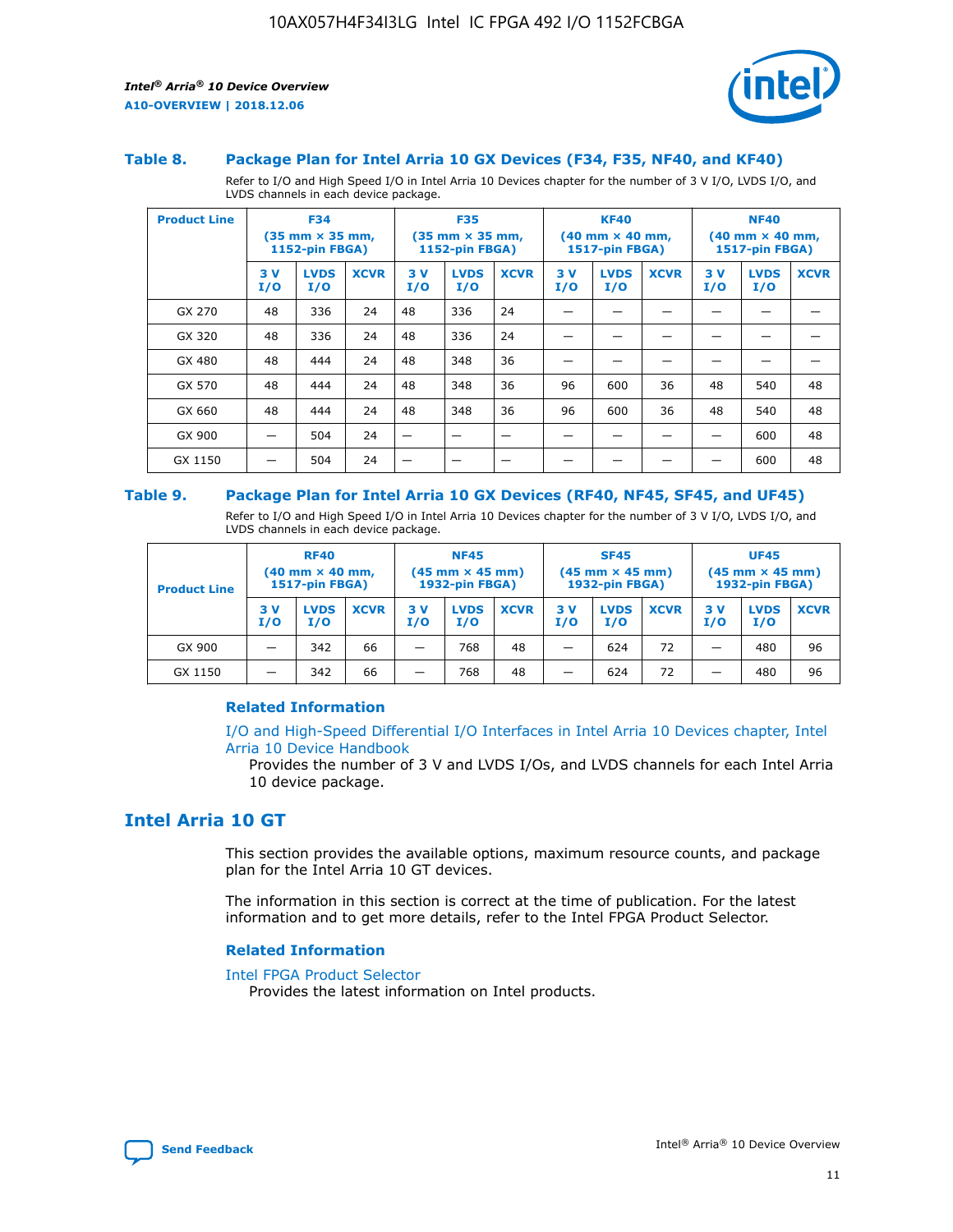![](_page_12_Picture_1.jpeg)

# **Available Options**

# **Figure 2. Sample Ordering Code and Available Options for Intel Arria 10 GT Devices**

![](_page_12_Figure_5.jpeg)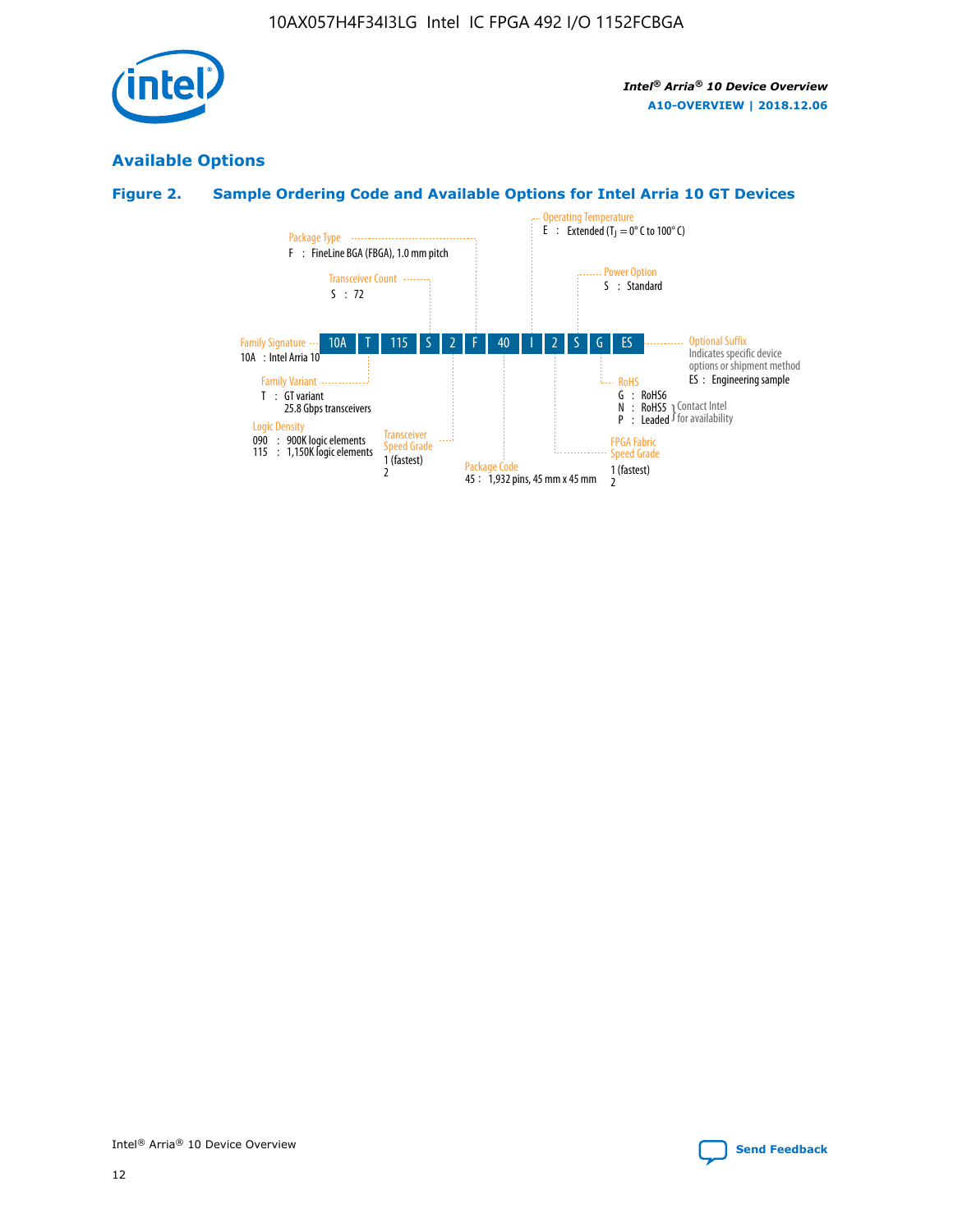![](_page_13_Picture_2.jpeg)

## **Maximum Resources**

#### **Table 10. Maximum Resource Counts for Intel Arria 10 GT Devices**

|                              | <b>Resource</b>      | <b>Product Line</b> |                |  |
|------------------------------|----------------------|---------------------|----------------|--|
|                              |                      | <b>GT 900</b>       | GT 1150        |  |
| Logic Elements (LE) (K)      |                      | 900                 | 1,150          |  |
| <b>ALM</b>                   |                      | 339,620             | 427,200        |  |
| Register                     |                      | 1,358,480           | 1,708,800      |  |
| Memory (Kb)                  | M20K                 | 48,460              | 54,260         |  |
|                              | <b>MLAB</b>          | 9,386               | 12,984         |  |
| Variable-precision DSP Block |                      | 1,518               | 1,518          |  |
| 18 x 19 Multiplier           |                      | 3,036               | 3,036          |  |
| <b>PLL</b>                   | Fractional Synthesis | 32                  | 32             |  |
|                              | I/O                  | 16                  | 16             |  |
| Transceiver                  | 17.4 Gbps            | 72(5)               | 72(5)          |  |
|                              | 25.8 Gbps            | 6                   | 6              |  |
| GPIO <sup>(6)</sup>          |                      | 624                 | 624            |  |
| LVDS Pair $(7)$              |                      | 312                 | 312            |  |
| PCIe Hard IP Block           |                      | $\overline{4}$      | $\overline{4}$ |  |
| Hard Memory Controller       |                      | 16                  | 16             |  |

#### **Related Information**

#### [Intel Arria 10 GT Channel Usage](https://www.intel.com/content/www/us/en/programmable/documentation/nik1398707230472.html#nik1398707008178)

Configuring GT/GX channels in Intel Arria 10 GT devices.

## **Package Plan**

#### **Table 11. Package Plan for Intel Arria 10 GT Devices**

Refer to I/O and High Speed I/O in Intel Arria 10 Devices chapter for the number of 3 V I/O, LVDS I/O, and LVDS channels in each device package.

| <b>Product Line</b> | <b>SF45</b><br>(45 mm × 45 mm, 1932-pin FBGA) |                 |             |  |  |  |
|---------------------|-----------------------------------------------|-----------------|-------------|--|--|--|
|                     | 3 V I/O                                       | <b>LVDS I/O</b> | <b>XCVR</b> |  |  |  |
| GT 900              |                                               | 624             | 72          |  |  |  |
| GT 1150             |                                               | 624             | 72          |  |  |  |

<sup>(7)</sup> Each LVDS I/O pair can be used as differential input or output.

![](_page_13_Picture_16.jpeg)

 $(5)$  If all 6 GT channels are in use, 12 of the GX channels are not usable.

<sup>(6)</sup> The number of GPIOs does not include transceiver I/Os. In the Intel Quartus Prime software, the number of user I/Os includes transceiver I/Os.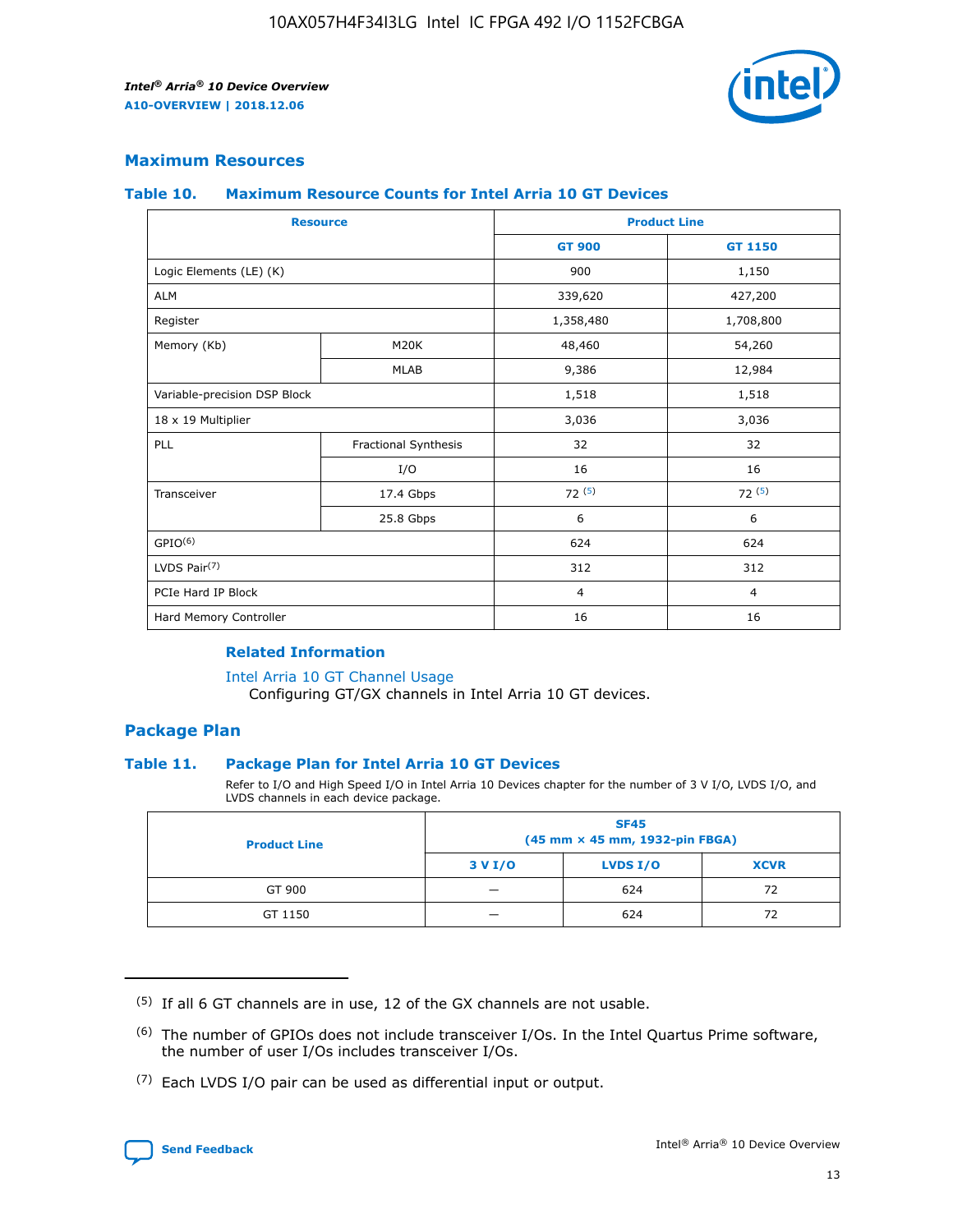![](_page_14_Picture_1.jpeg)

#### **Related Information**

[I/O and High-Speed Differential I/O Interfaces in Intel Arria 10 Devices chapter, Intel](https://www.intel.com/content/www/us/en/programmable/documentation/sam1403482614086.html#sam1403482030321) [Arria 10 Device Handbook](https://www.intel.com/content/www/us/en/programmable/documentation/sam1403482614086.html#sam1403482030321)

Provides the number of 3 V and LVDS I/Os, and LVDS channels for each Intel Arria 10 device package.

# **Intel Arria 10 SX**

This section provides the available options, maximum resource counts, and package plan for the Intel Arria 10 SX devices.

The information in this section is correct at the time of publication. For the latest information and to get more details, refer to the Intel FPGA Product Selector.

#### **Related Information**

[Intel FPGA Product Selector](http://www.altera.com/products/selector/psg-selector.html) Provides the latest information on Intel products.

#### **Available Options**

#### **Figure 3. Sample Ordering Code and Available Options for Intel Arria 10 SX Devices**

![](_page_14_Figure_13.jpeg)

#### **Related Information**

[Transceiver Performance for Intel Arria 10 GX/SX Devices](https://www.intel.com/content/www/us/en/programmable/documentation/mcn1413182292568.html#mcn1413213965502) Provides more information about the transceiver speed grade.

![](_page_14_Picture_16.jpeg)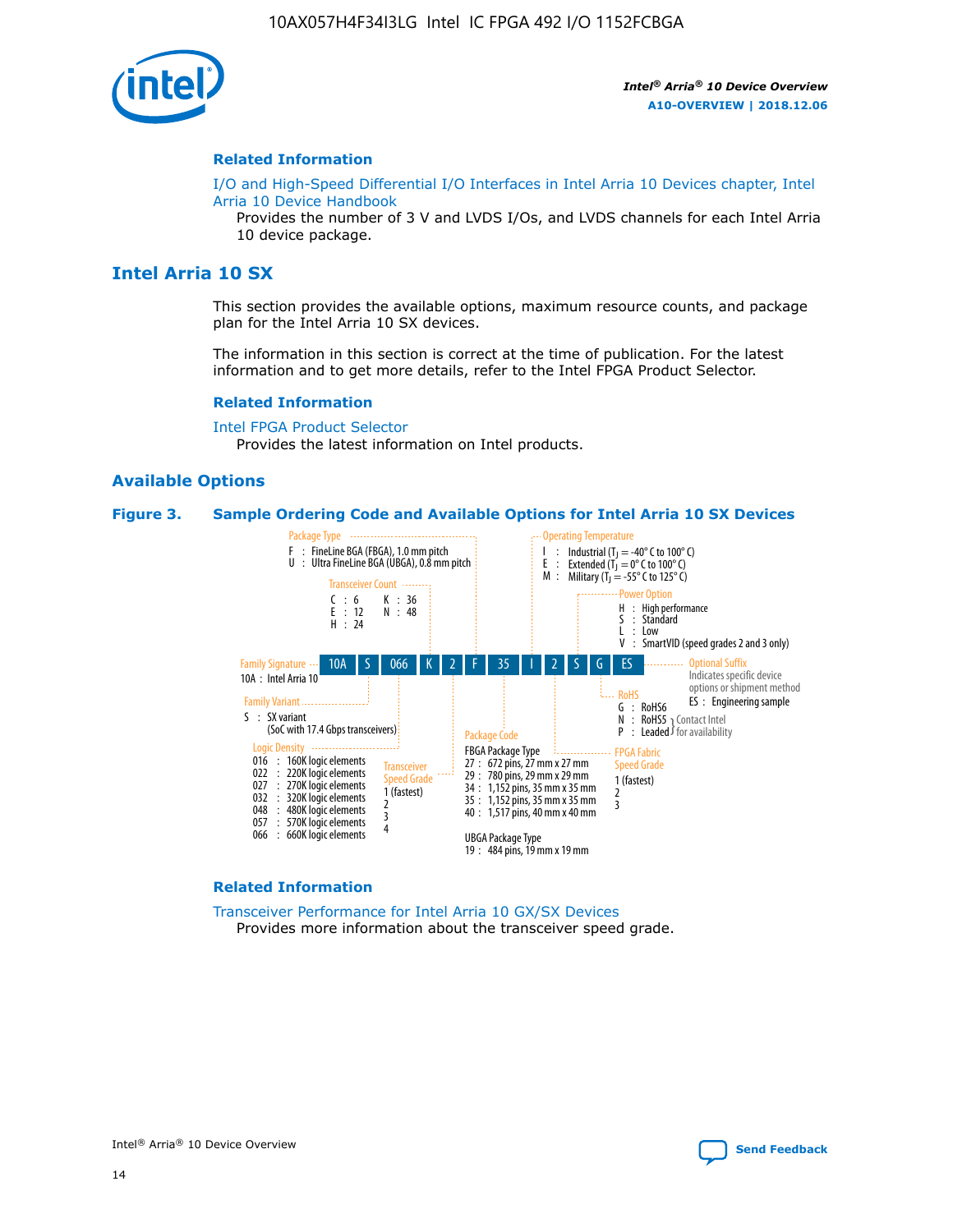![](_page_15_Picture_2.jpeg)

# **Maximum Resources**

#### **Table 12. Maximum Resource Counts for Intel Arria 10 SX Devices**

| <b>Resource</b>                   |                         | <b>Product Line</b> |               |                |                |                |                |                |  |  |  |
|-----------------------------------|-------------------------|---------------------|---------------|----------------|----------------|----------------|----------------|----------------|--|--|--|
|                                   |                         | <b>SX 160</b>       | <b>SX 220</b> | <b>SX 270</b>  | <b>SX 320</b>  | <b>SX 480</b>  | <b>SX 570</b>  | <b>SX 660</b>  |  |  |  |
| Logic Elements (LE) (K)           |                         | 160                 | 220           | 270            | 320            | 480            | 570            | 660            |  |  |  |
| <b>ALM</b>                        |                         | 61,510              | 80,330        | 101,620        | 119,900        | 183,590        | 217,080        | 251,680        |  |  |  |
| Register                          |                         | 246,040             | 321,320       | 406,480        | 479,600        | 734,360        | 868,320        | 1,006,720      |  |  |  |
| Memory (Kb)                       | M <sub>20</sub> K       | 8,800               | 11,740        | 15,000         | 17,820         | 28,620         | 36,000         | 42,620         |  |  |  |
|                                   | <b>MLAB</b>             | 1,050               | 1,690         | 2,452          | 2,727          | 4,164          | 5,096          | 5,788          |  |  |  |
| Variable-precision DSP Block      |                         | 156                 | 192           | 830            | 985            | 1,368          | 1,523          | 1,687          |  |  |  |
| 18 x 19 Multiplier                |                         | 312                 | 384           | 1,660          | 1,970          | 2,736          | 3,046          | 3,374          |  |  |  |
| PLL                               | Fractional<br>Synthesis | 6                   | 6             | 8              | 8              | 12             | 16             | 16             |  |  |  |
|                                   | I/O                     | 6                   | 6             | 8              | 8              | 12             | 16             | 16             |  |  |  |
| 17.4 Gbps Transceiver             |                         | 12                  | 12            | 24             | 24             | 36             | 48             | 48             |  |  |  |
| GPIO <sup>(8)</sup>               |                         | 288                 | 288           | 384            | 384            | 492            | 696            | 696            |  |  |  |
| LVDS Pair $(9)$                   |                         | 120                 | 120           | 168            | 168            | 174            | 324            | 324            |  |  |  |
| PCIe Hard IP Block                |                         | $\mathbf{1}$        | $\mathbf{1}$  | $\overline{2}$ | $\overline{2}$ | $\overline{2}$ | $\overline{2}$ | $\overline{2}$ |  |  |  |
| Hard Memory Controller            |                         | 6                   | 6             | 8              | 8              | 12             | 16             | 16             |  |  |  |
| ARM Cortex-A9 MPCore<br>Processor |                         | Yes                 | Yes           | Yes            | Yes            | Yes            | Yes            | <b>Yes</b>     |  |  |  |

# **Package Plan**

#### **Table 13. Package Plan for Intel Arria 10 SX Devices (U19, F27, F29, and F34)**

Refer to I/O and High Speed I/O in Intel Arria 10 Devices chapter for the number of 3 V I/O, LVDS I/O, and LVDS channels in each device package.

| <b>Product Line</b> | U19<br>$(19 \text{ mm} \times 19 \text{ mm})$<br>484-pin UBGA) |                    | <b>F27</b><br>$(27 \text{ mm} \times 27 \text{ mm})$<br>672-pin FBGA) |           | <b>F29</b><br>$(29 \text{ mm} \times 29 \text{ mm})$<br>780-pin FBGA) |             |            | <b>F34</b><br>$(35 \text{ mm} \times 35 \text{ mm})$<br><b>1152-pin FBGA)</b> |             |           |                    |             |
|---------------------|----------------------------------------------------------------|--------------------|-----------------------------------------------------------------------|-----------|-----------------------------------------------------------------------|-------------|------------|-------------------------------------------------------------------------------|-------------|-----------|--------------------|-------------|
|                     | 3V<br>I/O                                                      | <b>LVDS</b><br>I/O | <b>XCVR</b>                                                           | 3V<br>I/O | <b>LVDS</b><br>I/O                                                    | <b>XCVR</b> | 3 V<br>I/O | <b>LVDS</b><br>I/O                                                            | <b>XCVR</b> | 3V<br>I/O | <b>LVDS</b><br>I/O | <b>XCVR</b> |
| SX 160              | 48                                                             | 144                | 6                                                                     | 48        | 192                                                                   | 12          | 48         | 240                                                                           | 12          | –         |                    |             |
| SX 220              | 48                                                             | 144                | 6                                                                     | 48        | 192                                                                   | 12          | 48         | 240                                                                           | 12          |           |                    |             |
| SX 270              |                                                                |                    |                                                                       | 48        | 192                                                                   | 12          | 48         | 312                                                                           | 12          | 48        | 336                | 24          |
| SX 320              |                                                                |                    |                                                                       | 48        | 192                                                                   | 12          | 48         | 312                                                                           | 12          | 48        | 336                | 24          |
|                     | continued                                                      |                    |                                                                       |           |                                                                       |             |            |                                                                               |             |           |                    |             |

 $(8)$  The number of GPIOs does not include transceiver I/Os. In the Intel Quartus Prime software, the number of user I/Os includes transceiver I/Os.

 $(9)$  Each LVDS I/O pair can be used as differential input or output.

![](_page_15_Picture_12.jpeg)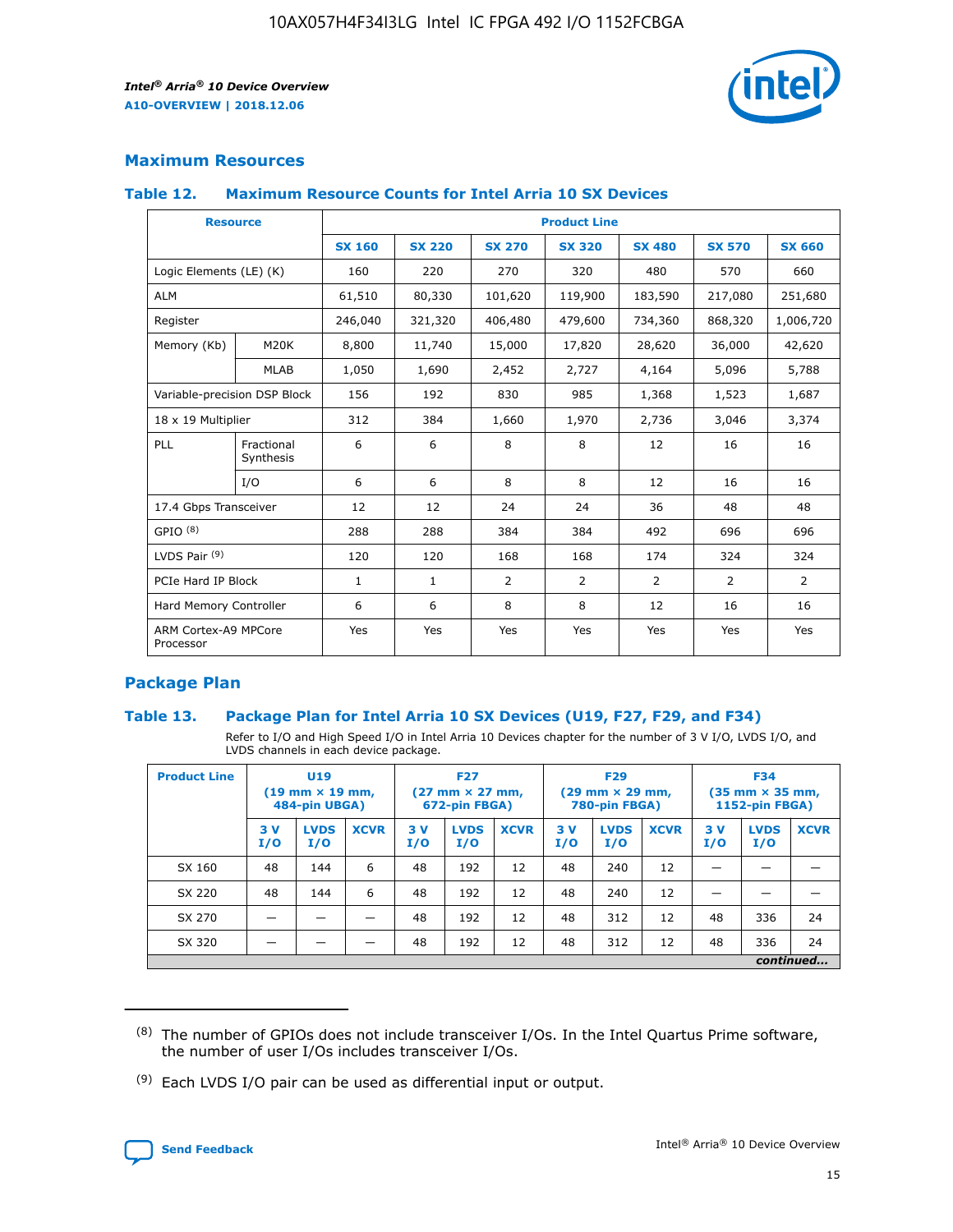![](_page_16_Picture_1.jpeg)

| <b>Product Line</b> | U <sub>19</sub><br>$(19 \text{ mm} \times 19 \text{ mm})$<br>484-pin UBGA) |                    | <b>F27</b><br>$(27 \text{ mm} \times 27 \text{ mm})$<br>672-pin FBGA) |           | <b>F29</b><br>$(29$ mm $\times$ 29 mm,<br>780-pin FBGA) |             |           | <b>F34</b><br>$(35$ mm $\times$ 35 mm,<br><b>1152-pin FBGA)</b> |             |            |                    |             |
|---------------------|----------------------------------------------------------------------------|--------------------|-----------------------------------------------------------------------|-----------|---------------------------------------------------------|-------------|-----------|-----------------------------------------------------------------|-------------|------------|--------------------|-------------|
|                     | 3 V<br>I/O                                                                 | <b>LVDS</b><br>I/O | <b>XCVR</b>                                                           | 3V<br>I/O | <b>LVDS</b><br>I/O                                      | <b>XCVR</b> | 3V<br>I/O | <b>LVDS</b><br>I/O                                              | <b>XCVR</b> | 3 V<br>I/O | <b>LVDS</b><br>I/O | <b>XCVR</b> |
| SX 480              |                                                                            |                    |                                                                       |           |                                                         |             | 48        | 312                                                             | 12          | 48         | 444                | 24          |
| SX 570              |                                                                            |                    |                                                                       |           |                                                         |             |           |                                                                 |             | 48         | 444                | 24          |
| SX 660              |                                                                            |                    |                                                                       |           |                                                         |             |           |                                                                 |             | 48         | 444                | 24          |

## **Table 14. Package Plan for Intel Arria 10 SX Devices (F35, KF40, and NF40)**

Refer to I/O and High Speed I/O in Intel Arria 10 Devices chapter for the number of 3 V I/O, LVDS I/O, and LVDS channels in each device package.

| <b>Product Line</b> | <b>F35</b><br>$(35 \text{ mm} \times 35 \text{ mm})$<br><b>1152-pin FBGA)</b> |          |             |                                           | <b>KF40</b><br>(40 mm × 40 mm,<br>1517-pin FBGA) |    | <b>NF40</b><br>$(40 \text{ mm} \times 40 \text{ mm})$<br>1517-pin FBGA) |          |             |  |
|---------------------|-------------------------------------------------------------------------------|----------|-------------|-------------------------------------------|--------------------------------------------------|----|-------------------------------------------------------------------------|----------|-------------|--|
|                     | 3 V I/O                                                                       | LVDS I/O | <b>XCVR</b> | <b>LVDS I/O</b><br><b>XCVR</b><br>3 V I/O |                                                  |    | 3 V I/O                                                                 | LVDS I/O | <b>XCVR</b> |  |
| SX 270              | 48                                                                            | 336      | 24          |                                           |                                                  |    |                                                                         |          |             |  |
| SX 320              | 48                                                                            | 336      | 24          |                                           |                                                  |    |                                                                         |          |             |  |
| SX 480              | 48                                                                            | 348      | 36          |                                           |                                                  |    |                                                                         |          |             |  |
| SX 570              | 48                                                                            | 348      | 36          | 96                                        | 600                                              | 36 | 48                                                                      | 540      | 48          |  |
| SX 660              | 48                                                                            | 348      | 36          | 96                                        | 600                                              | 36 | 48                                                                      | 540      | 48          |  |

# **Related Information**

[I/O and High-Speed Differential I/O Interfaces in Intel Arria 10 Devices chapter, Intel](https://www.intel.com/content/www/us/en/programmable/documentation/sam1403482614086.html#sam1403482030321) [Arria 10 Device Handbook](https://www.intel.com/content/www/us/en/programmable/documentation/sam1403482614086.html#sam1403482030321)

Provides the number of 3 V and LVDS I/Os, and LVDS channels for each Intel Arria 10 device package.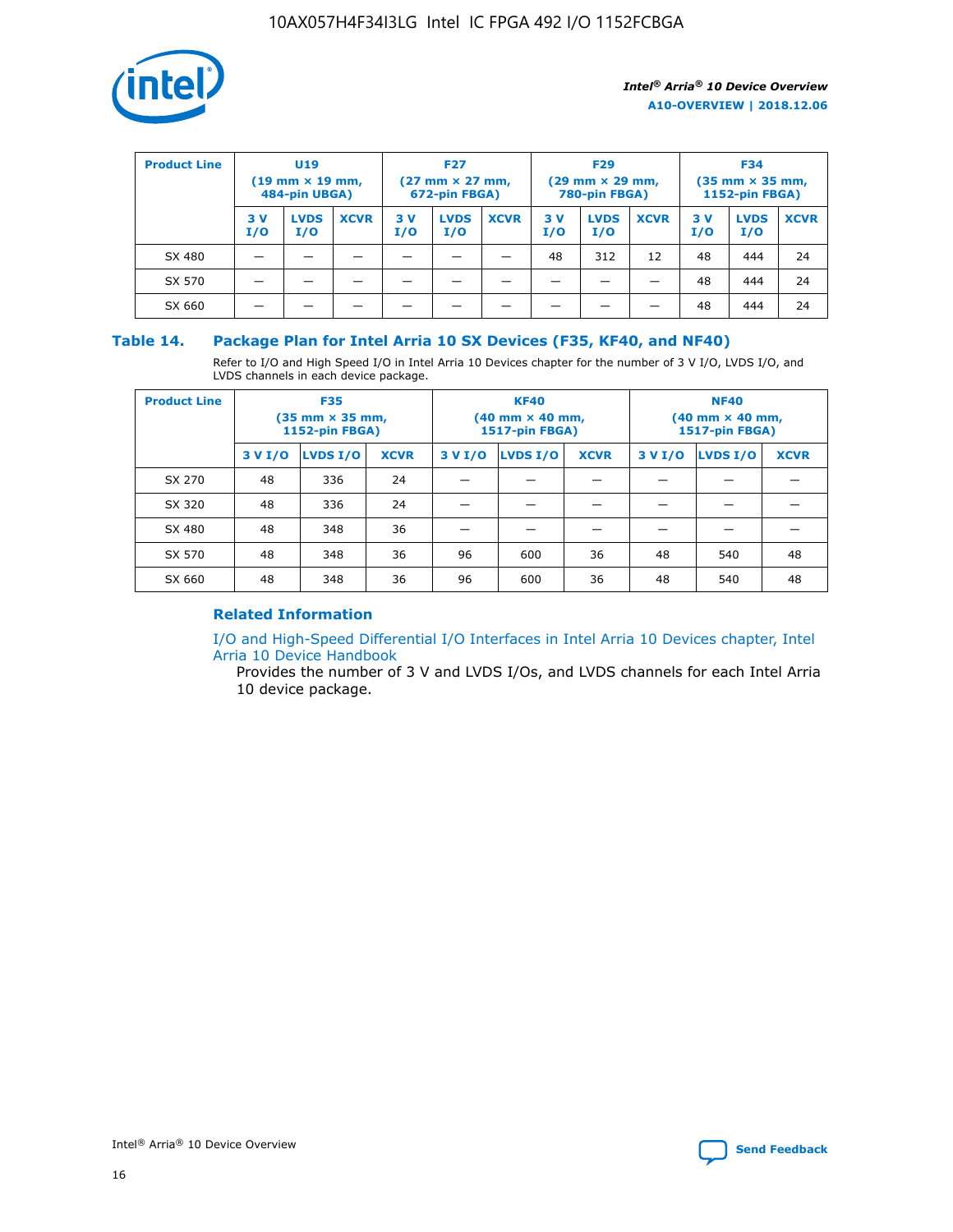![](_page_17_Picture_2.jpeg)

# **I/O Vertical Migration for Intel Arria 10 Devices**

#### **Figure 4. Migration Capability Across Intel Arria 10 Product Lines**

- The arrows indicate the migration paths. The devices included in each vertical migration path are shaded. Devices with fewer resources in the same path have lighter shades.
- To achieve the full I/O migration across product lines in the same migration path, restrict I/Os and transceivers usage to match the product line with the lowest I/O and transceiver counts.
- An LVDS I/O bank in the source device may be mapped to a 3 V I/O bank in the target device. To use memory interface clock frequency higher than 533 MHz, assign external memory interface pins only to banks that are LVDS I/O in both devices.
- There may be nominal 0.15 mm package height difference between some product lines in the same package type.
	- **Variant Product Line Package U19 F27 F29 F34 F35 KF40 NF40 RF40 NF45 SF45 UF45** Intel® Arria® 10 GX GX 160 GX 220 GX 270 GX 320 GX 480 GX 570 GX 660 GX 900 GX 1150 Intel Arria 10 GT GT 900 GT 1150 Intel Arria 10 SX SX 160 SX 220 SX 270 SX 320 SX 480 SX 570 SX 660
- Some migration paths are not shown in the Intel Quartus Prime software **Pin Migration View**.

*Note:* To verify the pin migration compatibility, use the **Pin Migration View** window in the Intel Quartus Prime software Pin Planner.

# **Adaptive Logic Module**

Intel Arria 10 devices use a 20 nm ALM as the basic building block of the logic fabric.

The ALM architecture is the same as the previous generation FPGAs, allowing for efficient implementation of logic functions and easy conversion of IP between the device generations.

The ALM, as shown in following figure, uses an 8-input fracturable look-up table (LUT) with four dedicated registers to help improve timing closure in register-rich designs and achieve an even higher design packing capability than the traditional two-register per LUT architecture.

![](_page_17_Picture_16.jpeg)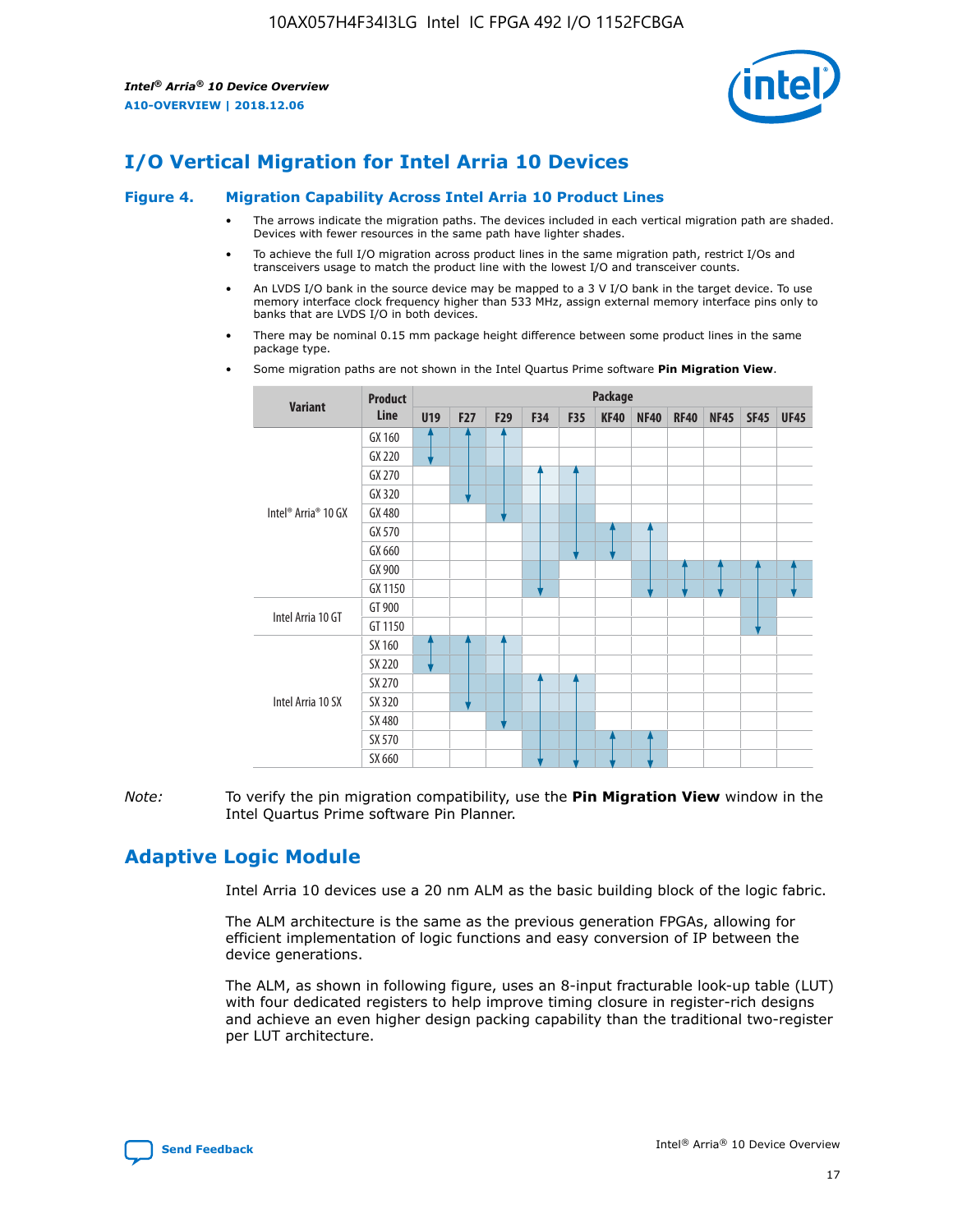![](_page_18_Picture_1.jpeg)

**Figure 5. ALM for Intel Arria 10 Devices**

![](_page_18_Figure_4.jpeg)

The Intel Quartus Prime software optimizes your design according to the ALM logic structure and automatically maps legacy designs into the Intel Arria 10 ALM architecture.

# **Variable-Precision DSP Block**

The Intel Arria 10 variable precision DSP blocks support fixed-point arithmetic and floating-point arithmetic.

Features for fixed-point arithmetic:

- High-performance, power-optimized, and fully registered multiplication operations
- 18-bit and 27-bit word lengths
- Two 18 x 19 multipliers or one 27 x 27 multiplier per DSP block
- Built-in addition, subtraction, and 64-bit double accumulation register to combine multiplication results
- Cascading 19-bit or 27-bit when pre-adder is disabled and cascading 18-bit when pre-adder is used to form the tap-delay line for filtering applications
- Cascading 64-bit output bus to propagate output results from one block to the next block without external logic support
- Hard pre-adder supported in 19-bit and 27-bit modes for symmetric filters
- Internal coefficient register bank in both 18-bit and 27-bit modes for filter implementation
- 18-bit and 27-bit systolic finite impulse response (FIR) filters with distributed output adder
- Biased rounding support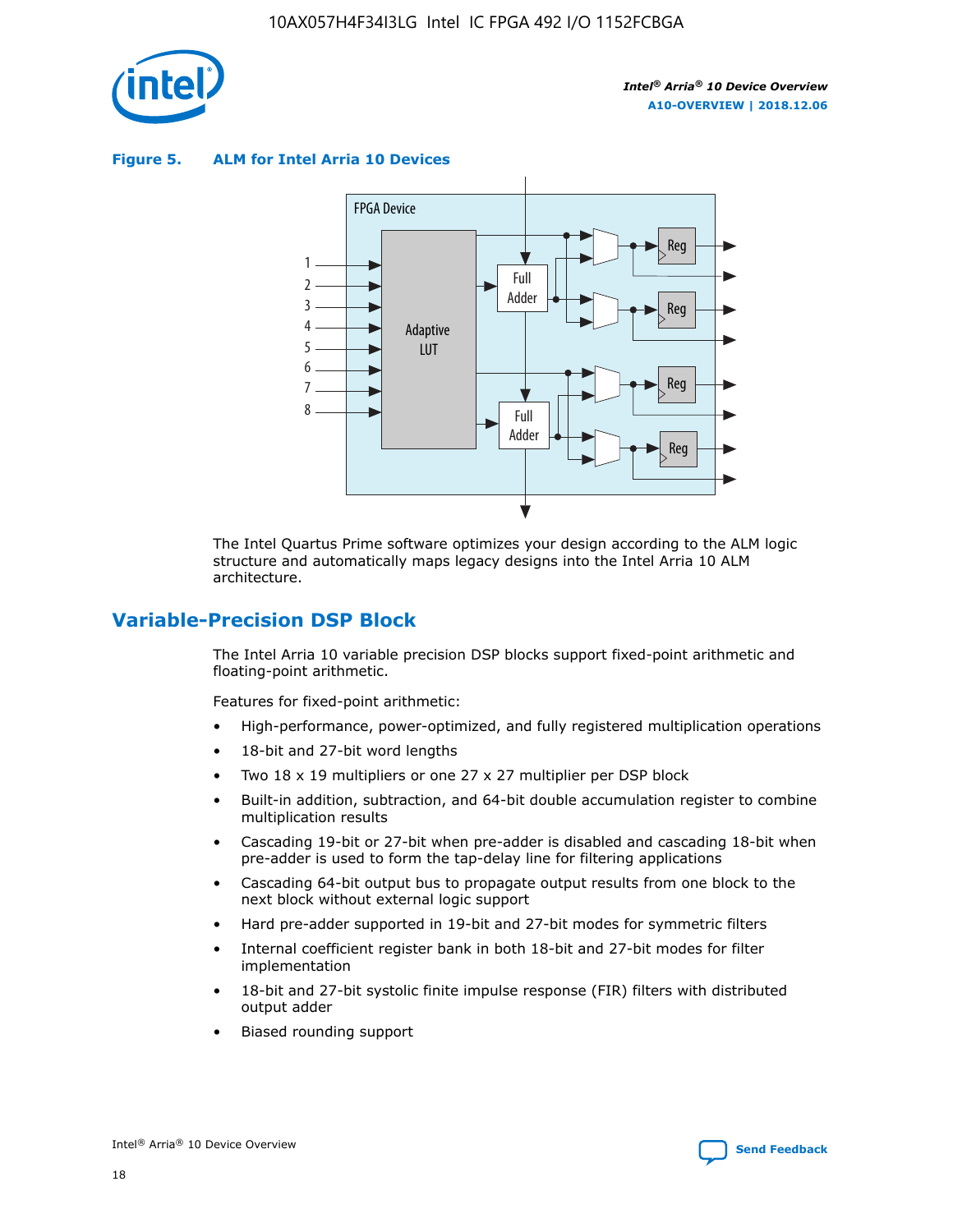![](_page_19_Picture_2.jpeg)

Features for floating-point arithmetic:

- A completely hardened architecture that supports multiplication, addition, subtraction, multiply-add, and multiply-subtract
- Multiplication with accumulation capability and a dynamic accumulator reset control
- Multiplication with cascade summation capability
- Multiplication with cascade subtraction capability
- Complex multiplication
- Direct vector dot product
- Systolic FIR filter

#### **Table 15. Variable-Precision DSP Block Configurations for Intel Arria 10 Devices**

| <b>Usage Example</b>                                       | <b>Multiplier Size (Bit)</b>    | <b>DSP Block Resources</b> |
|------------------------------------------------------------|---------------------------------|----------------------------|
| Medium precision fixed point                               | Two 18 x 19                     |                            |
| High precision fixed or Single precision<br>floating point | One 27 x 27                     |                            |
| Fixed point FFTs                                           | One 19 x 36 with external adder |                            |
| Very high precision fixed point                            | One 36 x 36 with external adder |                            |
| Double precision floating point                            | One 54 x 54 with external adder | 4                          |

#### **Table 16. Resources for Fixed-Point Arithmetic in Intel Arria 10 Devices**

The table lists the variable-precision DSP resources by bit precision for each Intel Arria 10 device.

| <b>Variant</b>  | <b>Product Line</b> | Variable-<br>precision<br><b>DSP Block</b> | <b>Independent Input and Output</b><br><b>Multiplications Operator</b> |                                     | 18 x 19<br><b>Multiplier</b><br><b>Adder Sum</b> | $18 \times 18$<br><b>Multiplier</b><br><b>Adder</b> |
|-----------------|---------------------|--------------------------------------------|------------------------------------------------------------------------|-------------------------------------|--------------------------------------------------|-----------------------------------------------------|
|                 |                     |                                            | 18 x 19<br><b>Multiplier</b>                                           | $27 \times 27$<br><b>Multiplier</b> | <b>Mode</b>                                      | <b>Summed with</b><br>36 bit Input                  |
| AIntel Arria 10 | GX 160              | 156                                        | 312                                                                    | 156                                 | 156                                              | 156                                                 |
| GX              | GX 220              | 192                                        | 384                                                                    | 192                                 | 192                                              | 192                                                 |
|                 | GX 270              | 830                                        | 1,660                                                                  | 830                                 | 830                                              | 830                                                 |
|                 | GX 320              | 984                                        | 1,968                                                                  | 984                                 | 984                                              | 984                                                 |
|                 | GX 480              | 1,368                                      | 2,736                                                                  | 1,368                               | 1,368                                            | 1,368                                               |
|                 | GX 570              | 1,523                                      | 3,046                                                                  | 1,523                               | 1,523                                            | 1,523                                               |
|                 | GX 660              | 1,687                                      | 3,374                                                                  | 1,687                               | 1,687                                            | 1,687                                               |
|                 | GX 900              | 1,518                                      | 3,036                                                                  | 1,518                               | 1,518                                            | 1,518                                               |
|                 | GX 1150             | 1,518                                      | 3,036                                                                  | 1,518                               | 1,518                                            | 1,518                                               |
| Intel Arria 10  | GT 900              | 1,518                                      | 3,036                                                                  | 1,518                               | 1,518                                            | 1,518                                               |
| GT              | GT 1150             | 1,518                                      | 3,036                                                                  | 1,518                               | 1,518                                            | 1,518                                               |
| Intel Arria 10  | SX 160              | 156                                        | 312                                                                    | 156                                 | 156                                              | 156                                                 |
| <b>SX</b>       | SX 220              | 192                                        | 384                                                                    | 192                                 | 192                                              | 192                                                 |
|                 | SX 270              | 830                                        | 1,660                                                                  | 830                                 | 830                                              | 830                                                 |
|                 |                     |                                            |                                                                        |                                     |                                                  | continued                                           |

![](_page_19_Picture_16.jpeg)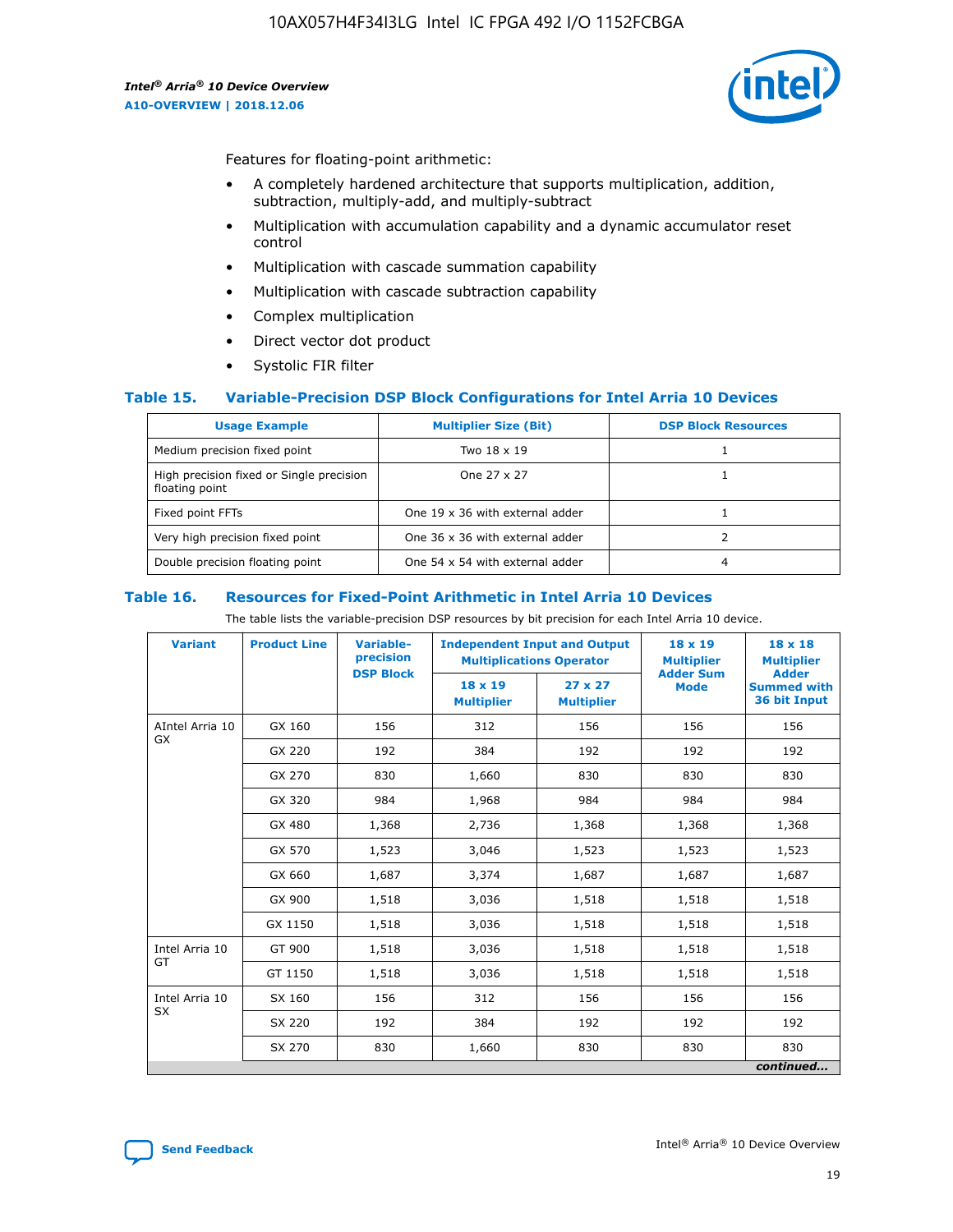![](_page_20_Picture_1.jpeg)

| <b>Variant</b> | <b>Product Line</b> | <b>Variable-</b><br>precision<br><b>DSP Block</b> | <b>Independent Input and Output</b><br><b>Multiplications Operator</b> |                                     | $18 \times 19$<br><b>Multiplier</b><br><b>Adder Sum</b> | $18 \times 18$<br><b>Multiplier</b><br><b>Adder</b> |  |
|----------------|---------------------|---------------------------------------------------|------------------------------------------------------------------------|-------------------------------------|---------------------------------------------------------|-----------------------------------------------------|--|
|                |                     |                                                   | $18 \times 19$<br><b>Multiplier</b>                                    | $27 \times 27$<br><b>Multiplier</b> | <b>Mode</b>                                             | <b>Summed with</b><br>36 bit Input                  |  |
|                | SX 320              | 984                                               | 1,968                                                                  | 984                                 | 984                                                     | 984                                                 |  |
|                | SX 480              | 1,368                                             | 2,736                                                                  | 1,368                               | 1,368                                                   | 1,368                                               |  |
|                | SX 570              | 1,523                                             | 3,046                                                                  | 1,523                               | 1,523                                                   | 1,523                                               |  |
|                | SX 660              | 1,687                                             | 3,374                                                                  | 1,687                               | 1,687                                                   | 1,687                                               |  |

# **Table 17. Resources for Floating-Point Arithmetic in Intel Arria 10 Devices**

The table lists the variable-precision DSP resources by bit precision for each Intel Arria 10 device.

| <b>Variant</b>              | <b>Product Line</b> | <b>Variable-</b><br>precision<br><b>DSP Block</b> | <b>Single</b><br><b>Precision</b><br><b>Floating-Point</b><br><b>Multiplication</b><br><b>Mode</b> | <b>Single-Precision</b><br><b>Floating-Point</b><br><b>Adder Mode</b> | Single-<br><b>Precision</b><br><b>Floating-Point</b><br><b>Multiply</b><br><b>Accumulate</b><br><b>Mode</b> | <b>Peak</b><br><b>Giga Floating-</b><br><b>Point</b><br><b>Operations</b><br>per Second<br>(GFLOPs) |
|-----------------------------|---------------------|---------------------------------------------------|----------------------------------------------------------------------------------------------------|-----------------------------------------------------------------------|-------------------------------------------------------------------------------------------------------------|-----------------------------------------------------------------------------------------------------|
| Intel Arria 10<br>GX        | GX 160              | 156                                               | 156                                                                                                | 156                                                                   | 156                                                                                                         | 140                                                                                                 |
|                             | GX 220              | 192                                               | 192                                                                                                | 192                                                                   | 192                                                                                                         | 173                                                                                                 |
|                             | GX 270              | 830                                               | 830                                                                                                | 830                                                                   | 830                                                                                                         | 747                                                                                                 |
|                             | GX 320              | 984                                               | 984                                                                                                | 984                                                                   | 984                                                                                                         | 886                                                                                                 |
|                             | GX 480              | 1,369                                             | 1,368                                                                                              | 1,368                                                                 | 1,368                                                                                                       | 1,231                                                                                               |
|                             | GX 570              | 1,523                                             | 1,523                                                                                              | 1,523                                                                 | 1,523                                                                                                       | 1,371                                                                                               |
|                             | GX 660              | 1,687                                             | 1,687                                                                                              | 1,687                                                                 | 1,687                                                                                                       | 1,518                                                                                               |
|                             | GX 900              | 1,518                                             | 1,518                                                                                              | 1,518                                                                 | 1,518                                                                                                       | 1,366                                                                                               |
|                             | GX 1150             | 1,518                                             | 1,518                                                                                              | 1,518                                                                 | 1,518                                                                                                       | 1,366                                                                                               |
| Intel Arria 10              | GT 900              | 1,518                                             | 1,518                                                                                              | 1,518                                                                 | 1,518                                                                                                       | 1,366                                                                                               |
| GT                          | GT 1150             | 1,518                                             | 1,518                                                                                              | 1,518                                                                 | 1,518                                                                                                       | 1,366                                                                                               |
| Intel Arria 10<br><b>SX</b> | SX 160              | 156                                               | 156                                                                                                | 156                                                                   | 156                                                                                                         | 140                                                                                                 |
|                             | SX 220              | 192                                               | 192                                                                                                | 192                                                                   | 192                                                                                                         | 173                                                                                                 |
|                             | SX 270              | 830                                               | 830                                                                                                | 830                                                                   | 830                                                                                                         | 747                                                                                                 |
|                             | SX 320              | 984                                               | 984                                                                                                | 984                                                                   | 984                                                                                                         | 886                                                                                                 |
|                             | SX 480              | 1,369                                             | 1,368                                                                                              | 1,368                                                                 | 1,368                                                                                                       | 1,231                                                                                               |
|                             | SX 570              | 1,523                                             | 1,523                                                                                              | 1,523                                                                 | 1,523                                                                                                       | 1,371                                                                                               |
|                             | SX 660              | 1,687                                             | 1,687                                                                                              | 1,687                                                                 | 1,687                                                                                                       | 1,518                                                                                               |

# **Embedded Memory Blocks**

The embedded memory blocks in the devices are flexible and designed to provide an optimal amount of small- and large-sized memory arrays to fit your design requirements.

![](_page_20_Picture_9.jpeg)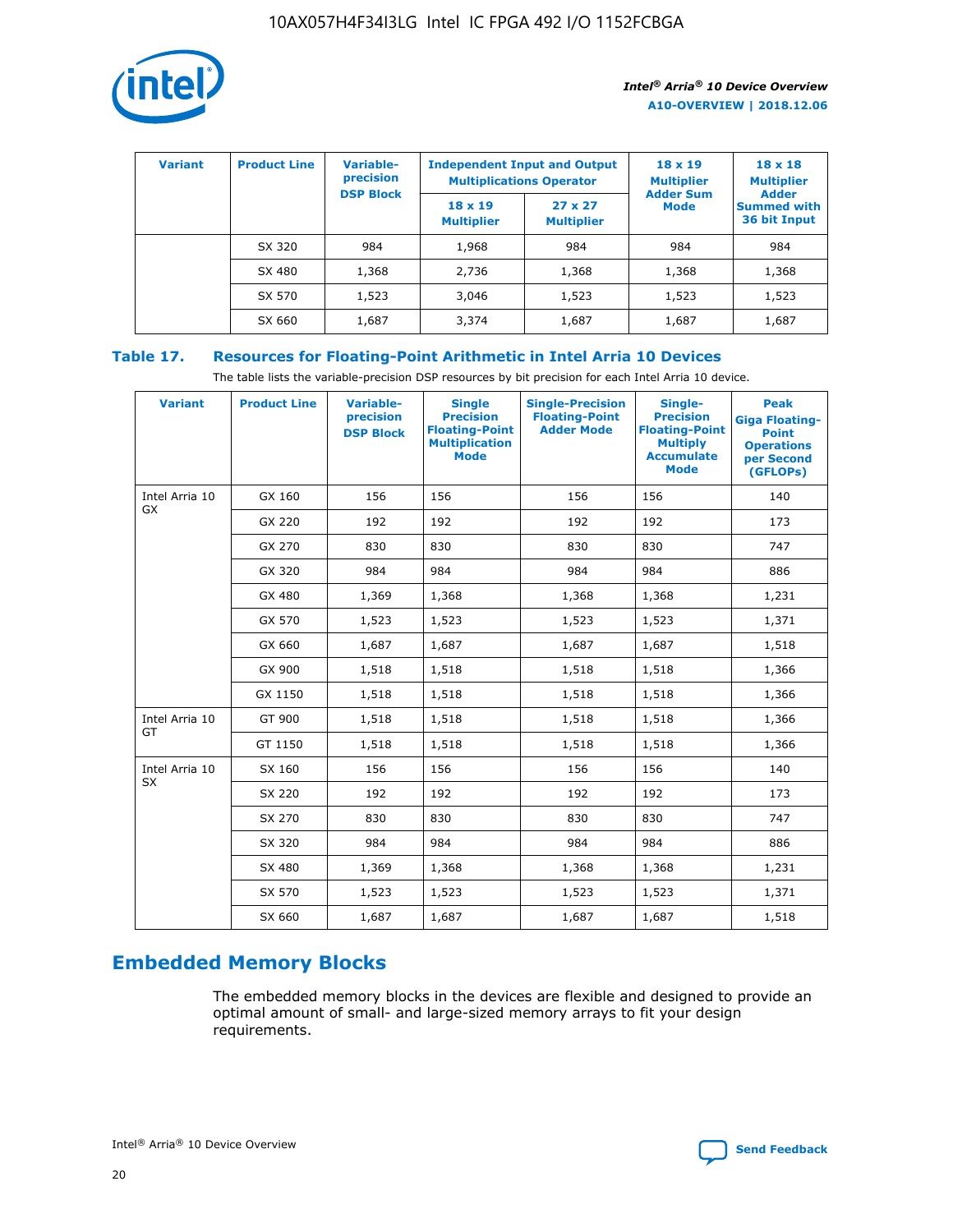![](_page_21_Picture_2.jpeg)

# **Types of Embedded Memory**

The Intel Arria 10 devices contain two types of memory blocks:

- 20 Kb M20K blocks—blocks of dedicated memory resources. The M20K blocks are ideal for larger memory arrays while still providing a large number of independent ports.
- 640 bit memory logic array blocks (MLABs)—enhanced memory blocks that are configured from dual-purpose logic array blocks (LABs). The MLABs are ideal for wide and shallow memory arrays. The MLABs are optimized for implementation of shift registers for digital signal processing (DSP) applications, wide and shallow FIFO buffers, and filter delay lines. Each MLAB is made up of ten adaptive logic modules (ALMs). In the Intel Arria 10 devices, you can configure these ALMs as ten 32 x 2 blocks, giving you one 32 x 20 simple dual-port SRAM block per MLAB.

# **Embedded Memory Capacity in Intel Arria 10 Devices**

|                   | <b>Product</b> |              | <b>M20K</b>         | <b>MLAB</b>  |                     | <b>Total RAM Bit</b> |
|-------------------|----------------|--------------|---------------------|--------------|---------------------|----------------------|
| <b>Variant</b>    | <b>Line</b>    | <b>Block</b> | <b>RAM Bit (Kb)</b> | <b>Block</b> | <b>RAM Bit (Kb)</b> | (Kb)                 |
| Intel Arria 10 GX | GX 160         | 440          | 8,800               | 1,680        | 1,050               | 9,850                |
|                   | GX 220         | 587          | 11,740              | 2,703        | 1,690               | 13,430               |
|                   | GX 270         | 750          | 15,000              | 3,922        | 2,452               | 17,452               |
|                   | GX 320         | 891          | 17,820              | 4,363        | 2,727               | 20,547               |
|                   | GX 480         | 1,431        | 28,620              | 6,662        | 4,164               | 32,784               |
|                   | GX 570         | 1,800        | 36,000              | 8,153        | 5,096               | 41,096               |
|                   | GX 660         | 2,131        | 42,620              | 9,260        | 5,788               | 48,408               |
|                   | GX 900         | 2,423        | 48,460              | 15,017       | 9,386               | 57,846               |
|                   | GX 1150        | 2,713        | 54,260              | 20,774       | 12,984              | 67,244               |
| Intel Arria 10 GT | GT 900         | 2,423        | 48,460              | 15,017       | 9,386               | 57,846               |
|                   | GT 1150        | 2,713        | 54,260              | 20,774       | 12,984              | 67,244               |
| Intel Arria 10 SX | SX 160         | 440          | 8,800               | 1,680        | 1,050               | 9,850                |
|                   | SX 220         | 587          | 11,740              | 2,703        | 1,690               | 13,430               |
|                   | SX 270         | 750          | 15,000              | 3,922        | 2,452               | 17,452               |
|                   | SX 320         | 891          | 17,820              | 4,363        | 2,727               | 20,547               |
|                   | SX 480         | 1,431        | 28,620              | 6,662        | 4,164               | 32,784               |
|                   | SX 570         | 1,800        | 36,000              | 8,153        | 5,096               | 41,096               |
|                   | SX 660         | 2,131        | 42,620              | 9,260        | 5,788               | 48,408               |

#### **Table 18. Embedded Memory Capacity and Distribution in Intel Arria 10 Devices**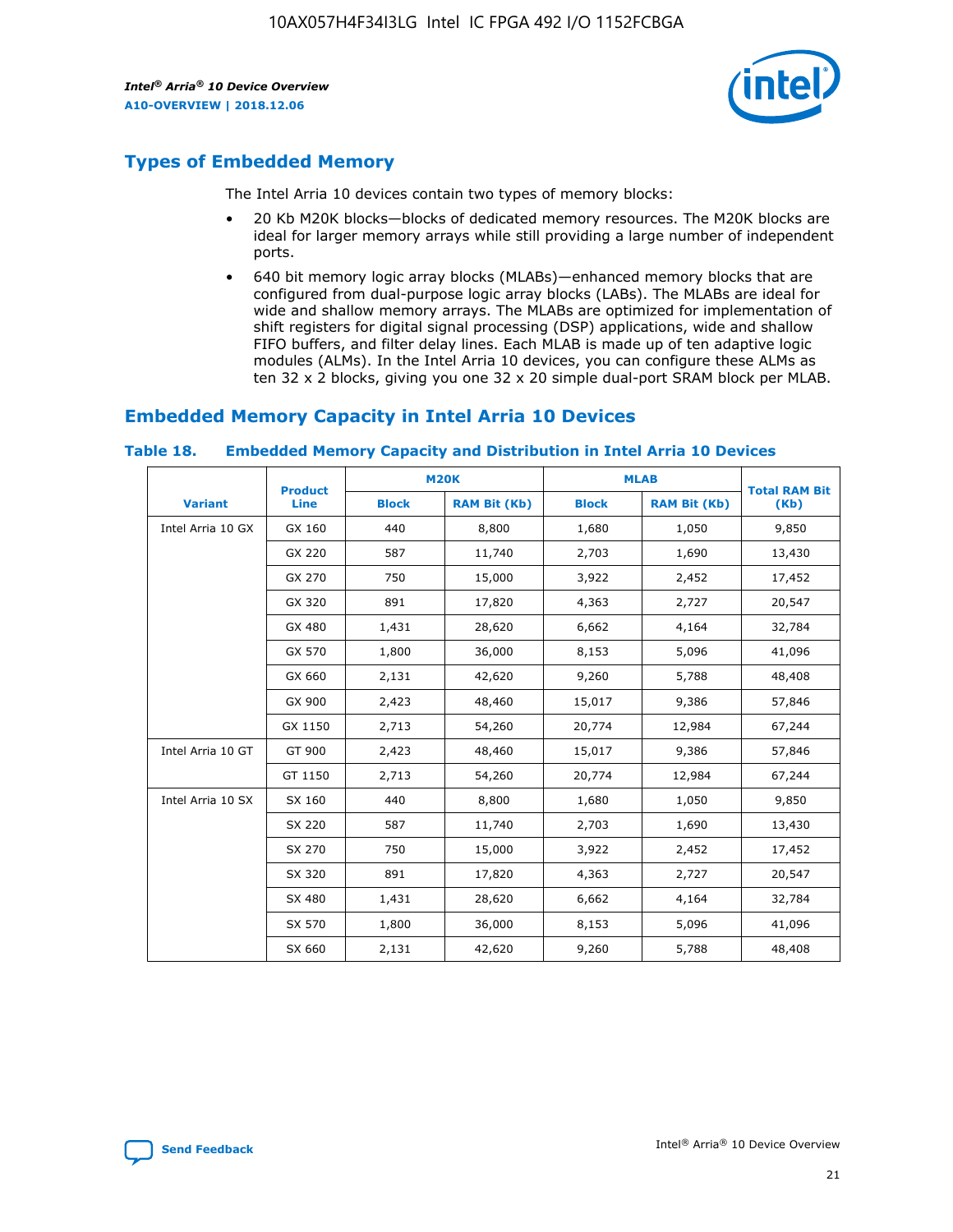![](_page_22_Picture_1.jpeg)

# **Embedded Memory Configurations for Single-port Mode**

#### **Table 19. Single-port Embedded Memory Configurations for Intel Arria 10 Devices**

This table lists the maximum configurations supported for single-port RAM and ROM modes.

| <b>Memory Block</b> | Depth (bits) | <b>Programmable Width</b> |
|---------------------|--------------|---------------------------|
| MLAB                | 32           | x16, x18, or x20          |
|                     | 64(10)       | x8, x9, x10               |
| M20K                | 512          | x40, x32                  |
|                     | 1K           | x20, x16                  |
|                     | 2K           | x10, x8                   |
|                     | 4K           | x5, x4                    |
|                     | 8K           | x2                        |
|                     | 16K          | x1                        |

# **Clock Networks and PLL Clock Sources**

The clock network architecture is based on Intel's global, regional, and peripheral clock structure. This clock structure is supported by dedicated clock input pins, fractional clock synthesis PLLs, and integer I/O PLLs.

# **Clock Networks**

The Intel Arria 10 core clock networks are capable of up to 800 MHz fabric operation across the full industrial temperature range. For the external memory interface, the clock network supports the hard memory controller with speeds up to 2,400 Mbps in a quarter-rate transfer.

To reduce power consumption, the Intel Quartus Prime software identifies all unused sections of the clock network and powers them down.

# **Fractional Synthesis and I/O PLLs**

Intel Arria 10 devices contain up to 32 fractional synthesis PLLs and up to 16 I/O PLLs that are available for both specific and general purpose uses in the core:

- Fractional synthesis PLLs—located in the column adjacent to the transceiver blocks
- I/O PLLs—located in each bank of the 48 I/Os

#### **Fractional Synthesis PLLs**

You can use the fractional synthesis PLLs to:

- Reduce the number of oscillators that are required on your board
- Reduce the number of clock pins that are used in the device by synthesizing multiple clock frequencies from a single reference clock source

<sup>(10)</sup> Supported through software emulation and consumes additional MLAB blocks.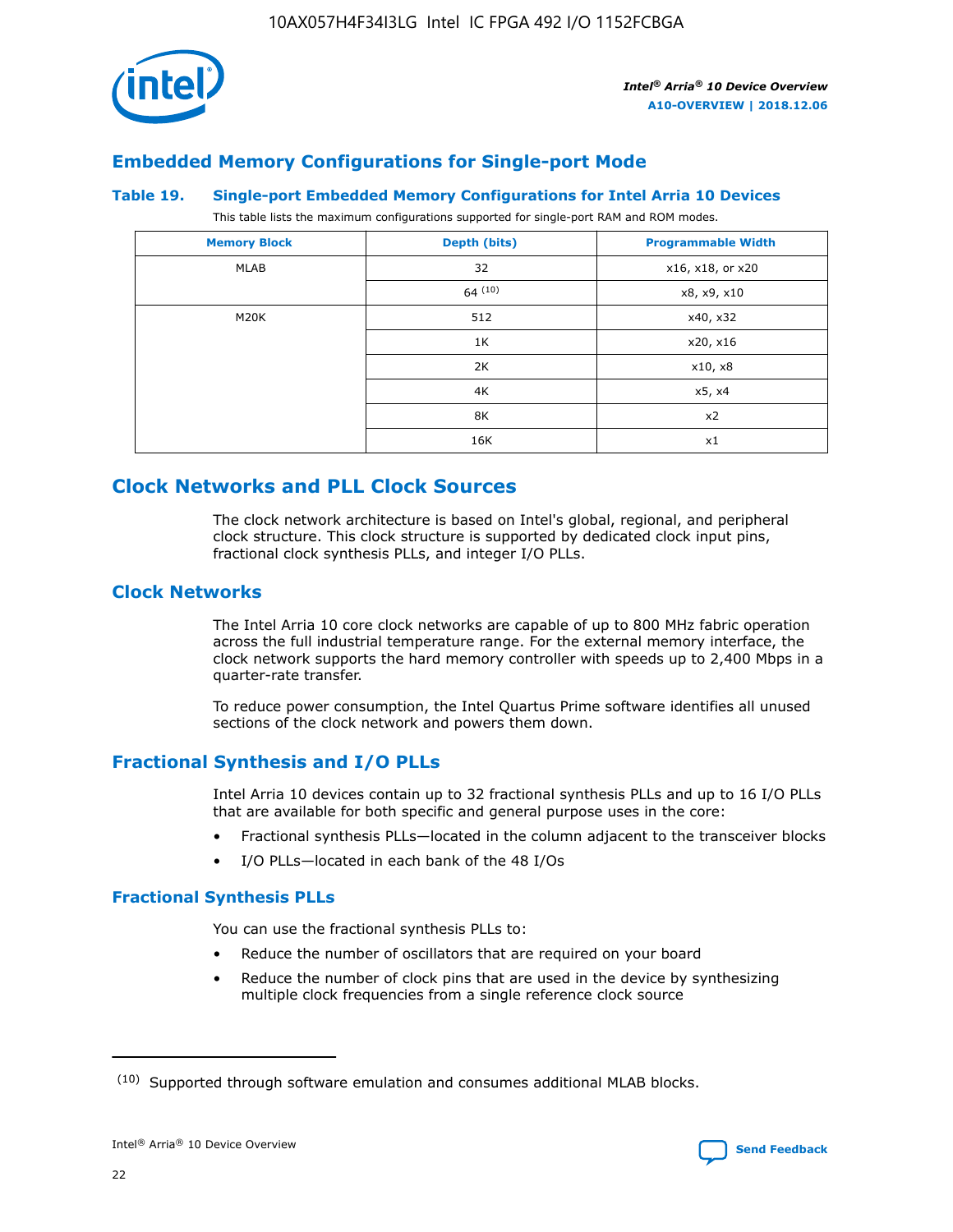![](_page_23_Picture_2.jpeg)

The fractional synthesis PLLs support the following features:

- Reference clock frequency synthesis for transceiver CMU and Advanced Transmit (ATX) PLLs
- Clock network delay compensation
- Zero-delay buffering
- Direct transmit clocking for transceivers
- Independently configurable into two modes:
	- Conventional integer mode equivalent to the general purpose PLL
	- Enhanced fractional mode with third order delta-sigma modulation
- PLL cascading

# **I/O PLLs**

The integer mode I/O PLLs are located in each bank of 48 I/Os. You can use the I/O PLLs to simplify the design of external memory and high-speed LVDS interfaces.

In each I/O bank, the I/O PLLs are adjacent to the hard memory controllers and LVDS SERDES. Because these PLLs are tightly coupled with the I/Os that need to use them, it makes it easier to close timing.

You can use the I/O PLLs for general purpose applications in the core such as clock network delay compensation and zero-delay buffering.

Intel Arria 10 devices support PLL-to-PLL cascading.

# **FPGA General Purpose I/O**

Intel Arria 10 devices offer highly configurable GPIOs. Each I/O bank contains 48 general purpose I/Os and a high-efficiency hard memory controller.

The following list describes the features of the GPIOs:

- Consist of 3 V I/Os for high-voltage application and LVDS I/Os for differential signaling
	- Up to two 3 V I/O banks, available in some devices, that support up to 3 V I/O standards
	- LVDS I/O banks that support up to 1.8 V I/O standards
- Support a wide range of single-ended and differential I/O interfaces
- LVDS speeds up to 1.6 Gbps
- Each LVDS pair of pins has differential input and output buffers, allowing you to configure the LVDS direction for each pair.
- Programmable bus hold and weak pull-up
- Programmable differential output voltage  $(V_{OD})$  and programmable pre-emphasis

![](_page_23_Picture_28.jpeg)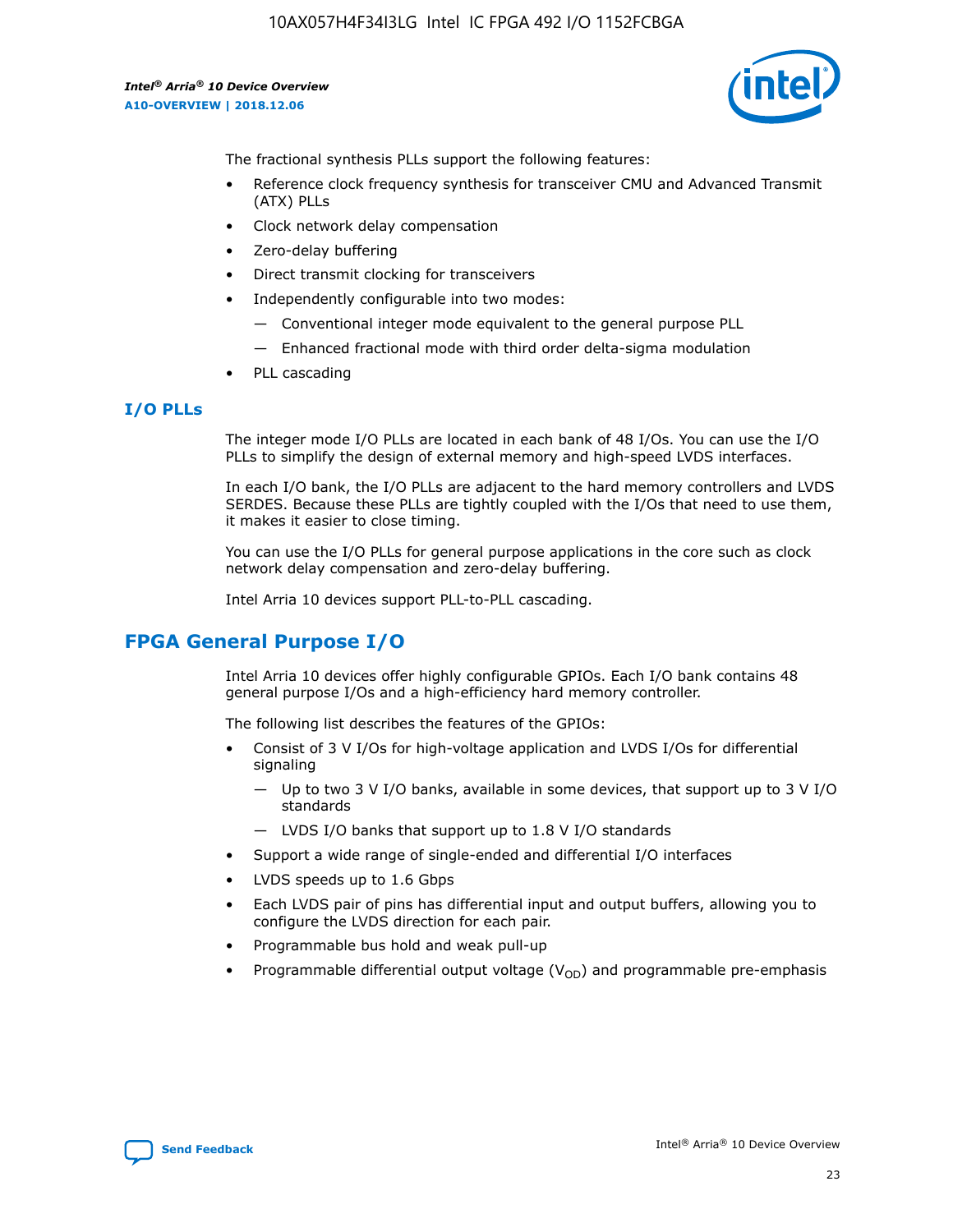![](_page_24_Picture_1.jpeg)

- Series (R<sub>S</sub>) and parallel (R<sub>T</sub>) on-chip termination (OCT) for all I/O banks with OCT calibration to limit the termination impedance variation
- On-chip dynamic termination that has the ability to swap between series and parallel termination, depending on whether there is read or write on a common bus for signal integrity
- Easy timing closure support using the hard read FIFO in the input register path, and delay-locked loop (DLL) delay chain with fine and coarse architecture

# **External Memory Interface**

Intel Arria 10 devices offer massive external memory bandwidth, with up to seven 32 bit DDR4 memory interfaces running at up to 2,400 Mbps. This bandwidth provides additional ease of design, lower power, and resource efficiencies of hardened highperformance memory controllers.

The memory interface within Intel Arria 10 FPGAs and SoCs delivers the highest performance and ease of use. You can configure up to a maximum width of 144 bits when using the hard or soft memory controllers. If required, you can bypass the hard memory controller and use a soft controller implemented in the user logic.

Each I/O contains a hardened DDR read/write path (PHY) capable of performing key memory interface functionality such as read/write leveling, FIFO buffering to lower latency and improve margin, timing calibration, and on-chip termination.

The timing calibration is aided by the inclusion of hard microcontrollers based on Intel's Nios® II technology, specifically tailored to control the calibration of multiple memory interfaces. This calibration allows the Intel Arria 10 device to compensate for any changes in process, voltage, or temperature either within the Intel Arria 10 device itself, or within the external memory device. The advanced calibration algorithms ensure maximum bandwidth and robust timing margin across all operating conditions.

In addition to parallel memory interfaces, Intel Arria 10 devices support serial memory technologies such as the Hybrid Memory Cube (HMC). The HMC is supported by the Intel Arria 10 high-speed serial transceivers which connect up to four HMC links, with each link running at data rates up to 15 Gbps.

#### **Related Information**

#### [External Memory Interface Spec Estimator](http://www.altera.com/technology/memory/estimator/mem-emif-index.html)

Provides a parametric tool that allows you to find and compare the performance of the supported external memory interfaces in IntelFPGAs.

# **Memory Standards Supported by Intel Arria 10 Devices**

The I/Os are designed to provide high performance support for existing and emerging external memory standards.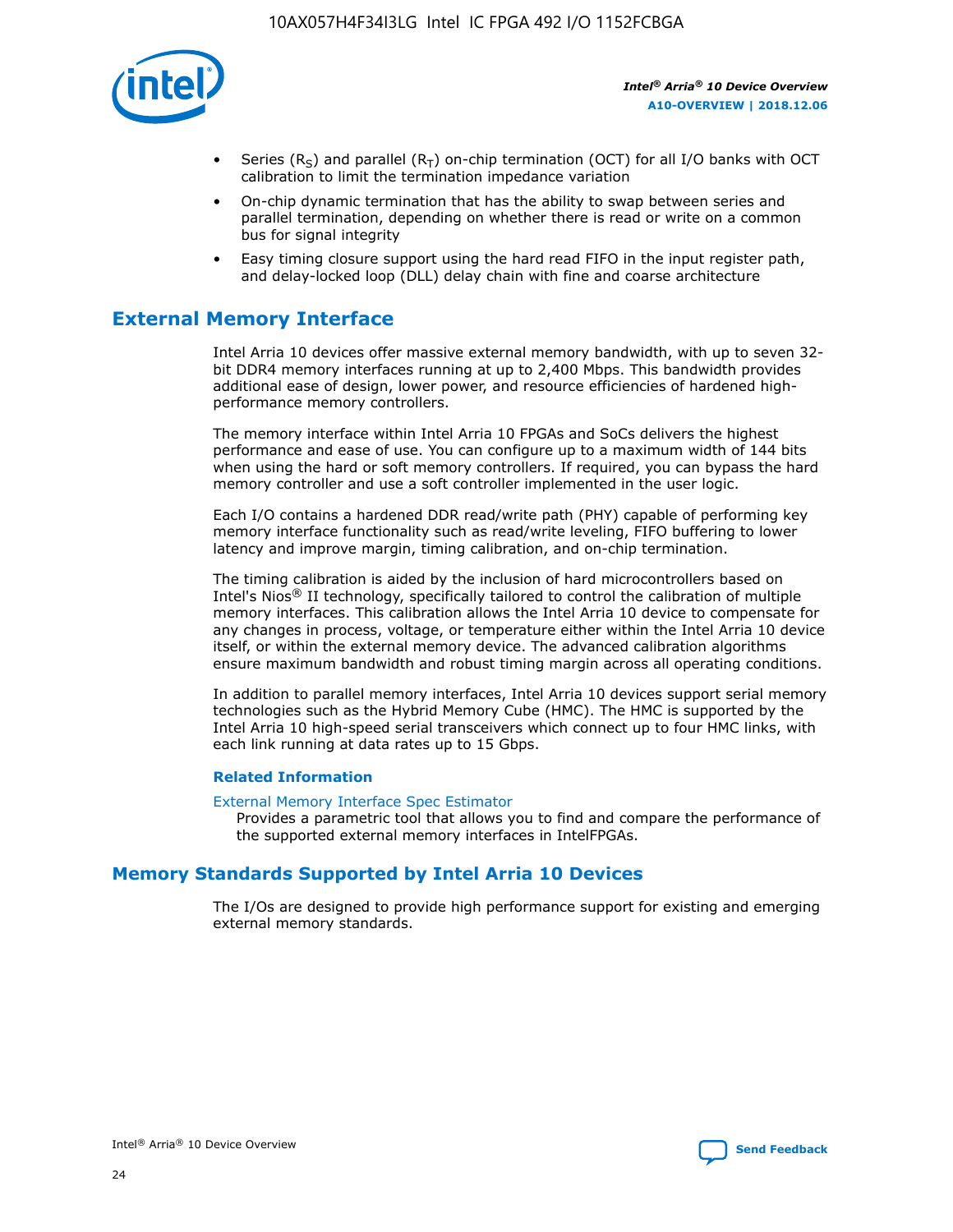![](_page_25_Picture_2.jpeg)

#### **Table 20. Memory Standards Supported by the Hard Memory Controller**

This table lists the overall capability of the hard memory controller. For specific details, refer to the External Memory Interface Spec Estimator and Intel Arria 10 Device Datasheet.

| <b>Memory Standard</b> | <b>Rate Support</b> | <b>Ping Pong PHY Support</b> | <b>Maximum Frequency</b><br>(MHz) |
|------------------------|---------------------|------------------------------|-----------------------------------|
| <b>DDR4 SDRAM</b>      | Quarter rate        | Yes                          | 1,067                             |
|                        |                     |                              | 1,200                             |
| DDR3 SDRAM             | Half rate           | Yes                          | 533                               |
|                        |                     |                              | 667                               |
|                        | Quarter rate        | Yes                          | 1,067                             |
|                        |                     |                              | 1,067                             |
| <b>DDR3L SDRAM</b>     | Half rate           | Yes                          | 533                               |
|                        |                     |                              | 667                               |
|                        | Quarter rate        | Yes                          | 933                               |
|                        |                     |                              | 933                               |
| LPDDR3 SDRAM           | Half rate           |                              | 533                               |
|                        | Quarter rate        |                              | 800                               |

#### **Table 21. Memory Standards Supported by the Soft Memory Controller**

| <b>Memory Standard</b>      | <b>Rate Support</b> | <b>Maximum Frequency</b><br>(MHz) |
|-----------------------------|---------------------|-----------------------------------|
| <b>RLDRAM 3 (11)</b>        | Quarter rate        | 1,200                             |
| ODR IV SRAM <sup>(11)</sup> | Quarter rate        | 1,067                             |
| <b>ODR II SRAM</b>          | Full rate           | 333                               |
|                             | Half rate           | 633                               |
| <b>ODR II+ SRAM</b>         | Full rate           | 333                               |
|                             | Half rate           | 633                               |
| <b>ODR II+ Xtreme SRAM</b>  | Full rate           | 333                               |
|                             | Half rate           | 633                               |

#### **Table 22. Memory Standards Supported by the HPS Hard Memory Controller**

The hard processor system (HPS) is available in Intel Arria 10 SoC devices only.

| <b>Memory Standard</b> | <b>Rate Support</b> | <b>Maximum Frequency</b><br>(MHz) |
|------------------------|---------------------|-----------------------------------|
| <b>DDR4 SDRAM</b>      | Half rate           | 1,200                             |
| <b>DDR3 SDRAM</b>      | Half rate           | 1,067                             |
| <b>DDR3L SDRAM</b>     | Half rate           | 933                               |

<sup>(11)</sup> Intel Arria 10 devices support this external memory interface using hard PHY with soft memory controller.

![](_page_25_Picture_12.jpeg)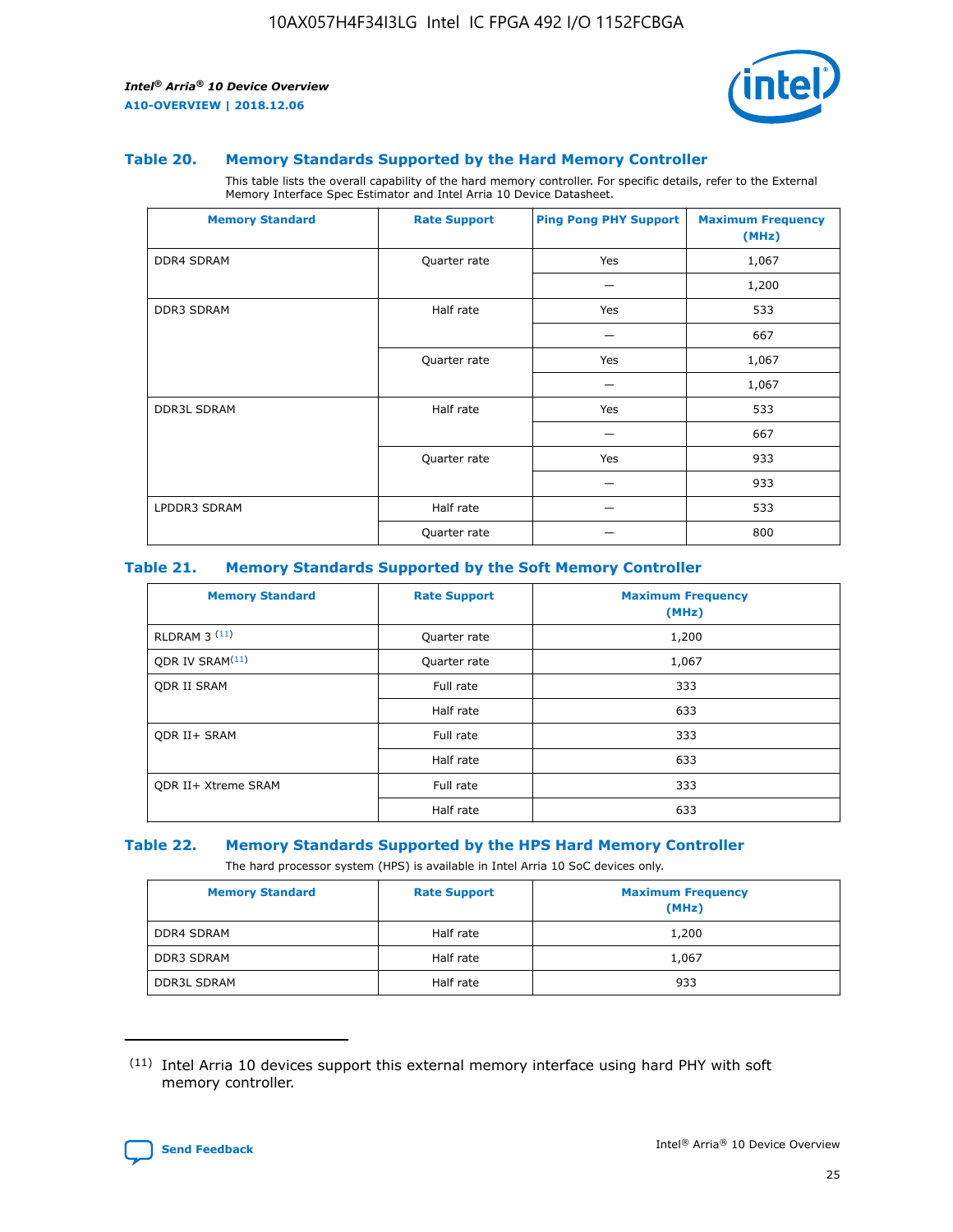![](_page_26_Picture_1.jpeg)

#### **Related Information**

#### [Intel Arria 10 Device Datasheet](https://www.intel.com/content/www/us/en/programmable/documentation/mcn1413182292568.html#mcn1413182153340)

Lists the memory interface performance according to memory interface standards, rank or chip select configurations, and Intel Arria 10 device speed grades.

# **PCIe Gen1, Gen2, and Gen3 Hard IP**

Intel Arria 10 devices contain PCIe hard IP that is designed for performance and ease-of-use:

- Includes all layers of the PCIe stack—transaction, data link and physical layers.
- Supports PCIe Gen3, Gen2, and Gen1 Endpoint and Root Port in x1, x2, x4, or x8 lane configuration.
- Operates independently from the core logic—optional configuration via protocol (CvP) allows the PCIe link to power up and complete link training in less than 100 ms while the Intel Arria 10 device completes loading the programming file for the rest of the FPGA.
- Provides added functionality that makes it easier to support emerging features such as Single Root I/O Virtualization (SR-IOV) and optional protocol extensions.
- Provides improved end-to-end datapath protection using ECC.
- Supports FPGA configuration via protocol (CvP) using PCIe at Gen3, Gen2, or Gen1 speed.

#### **Related Information**

PCS Features on page 30

# **Enhanced PCS Hard IP for Interlaken and 10 Gbps Ethernet**

# **Interlaken Support**

The Intel Arria 10 enhanced PCS hard IP provides integrated Interlaken PCS supporting rates up to 25.8 Gbps per lane.

The Interlaken PCS is based on the proven functionality of the PCS developed for Intel's previous generation FPGAs, which demonstrated interoperability with Interlaken ASSP vendors and third-party IP suppliers. The Interlaken PCS is present in every transceiver channel in Intel Arria 10 devices.

#### **Related Information**

PCS Features on page 30

# **10 Gbps Ethernet Support**

The Intel Arria 10 enhanced PCS hard IP supports 10GBASE-R PCS compliant with IEEE 802.3 10 Gbps Ethernet (10GbE). The integrated hard IP support for 10GbE and the 10 Gbps transceivers save external PHY cost, board space, and system power.

![](_page_26_Picture_24.jpeg)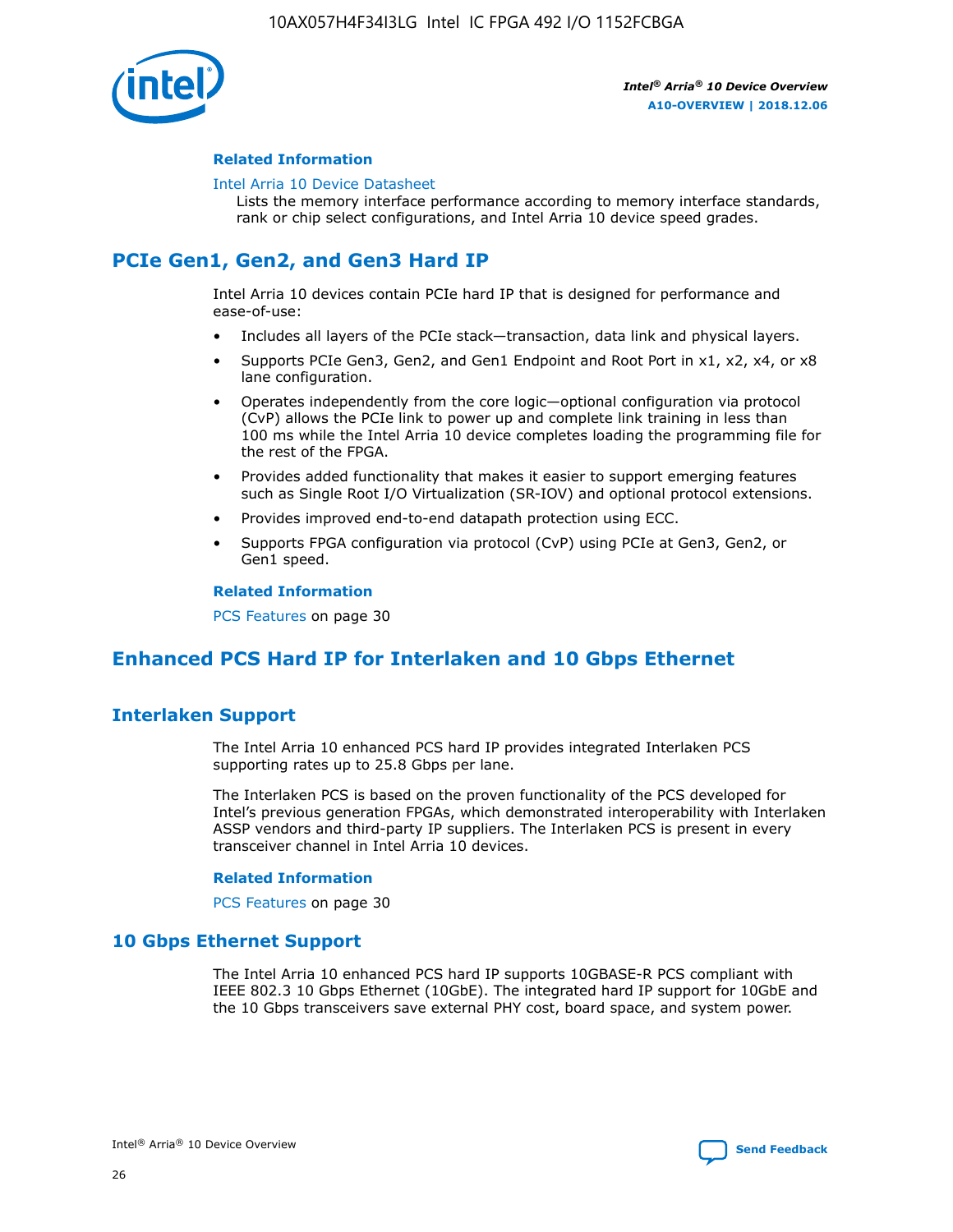![](_page_27_Picture_2.jpeg)

The scalable hard IP supports multiple independent 10GbE ports while using a single PLL for all the 10GBASE-R PCS instantiations, which saves on core logic resources and clock networks:

- Simplifies multiport 10GbE systems compared to XAUI interfaces that require an external XAUI-to-10G PHY.
- Incorporates Electronic Dispersion Compensation (EDC), which enables direct connection to standard 10 Gbps XFP and SFP+ pluggable optical modules.
- Supports backplane Ethernet applications and includes a hard 10GBASE-KR Forward Error Correction (FEC) circuit that you can use for 10 Gbps and 40 Gbps applications.

The 10 Gbps Ethernet PCS hard IP and 10GBASE-KR FEC are present in every transceiver channel.

#### **Related Information**

PCS Features on page 30

# **Low Power Serial Transceivers**

Intel Arria 10 FPGAs and SoCs include lowest power transceivers that deliver high bandwidth, throughput and low latency.

Intel Arria 10 devices deliver the industry's lowest power consumption per transceiver channel:

- 12.5 Gbps transceivers at as low as 242 mW
- 10 Gbps transceivers at as low as 168 mW
- 6 Gbps transceivers at as low as 117 mW

Intel Arria 10 transceivers support various data rates according to application:

- Chip-to-chip and chip-to-module applications—from 1 Gbps up to 25.8 Gbps
- Long reach and backplane applications—from 1 Gbps up to 12.5 with advanced adaptive equalization
- Critical power sensitive applications—from 1 Gbps up to 11.3 Gbps using lower power modes

The combination of 20 nm process technology and architectural advances provide the following benefits:

- Significant reduction in die area and power consumption
- Increase of up to two times in transceiver I/O density compared to previous generation devices while maintaining optimal signal integrity
- Up to 72 total transceiver channels—you can configure up to 6 of these channels to run as fast as 25.8 Gbps
- All channels feature continuous data rate support up to the maximum rated speed

![](_page_27_Picture_25.jpeg)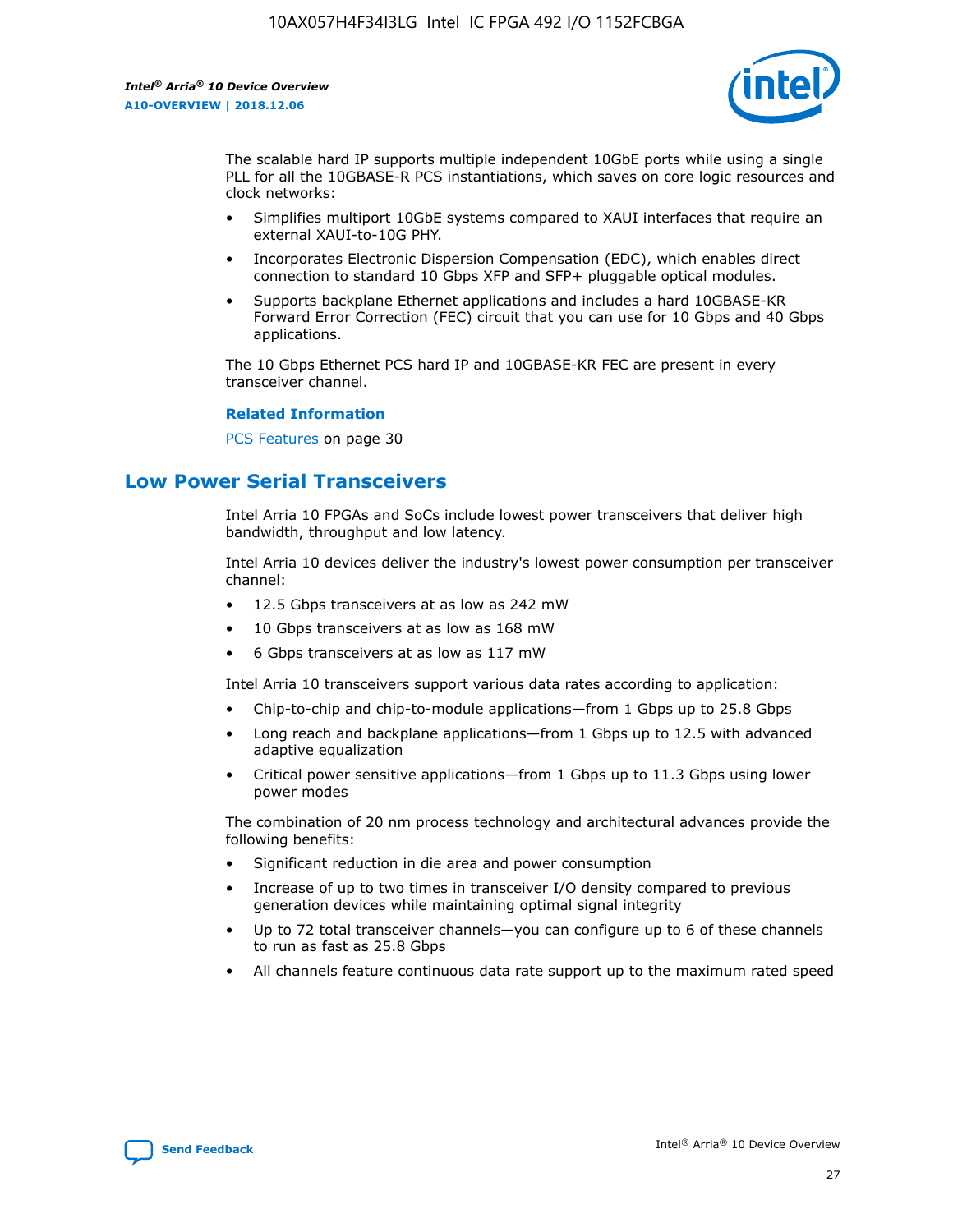![](_page_28_Picture_1.jpeg)

![](_page_28_Figure_3.jpeg)

## **Figure 6. Intel Arria 10 Transceiver Block Architecture**

# **Transceiver Channels**

All transceiver channels feature a dedicated Physical Medium Attachment (PMA) and a hardened Physical Coding Sublayer (PCS).

- The PMA provides primary interfacing capabilities to physical channels.
- The PCS typically handles encoding/decoding, word alignment, and other preprocessing functions before transferring data to the FPGA core fabric.

A transceiver channel consists of a PMA and a PCS block. Most transceiver banks have 6 channels. There are some transceiver banks that contain only 3 channels.

A wide variety of bonded and non-bonded data rate configurations is possible using a highly configurable clock distribution network. Up to 80 independent transceiver data rates can be configured.

The following figures are graphical representations of top views of the silicon die, which correspond to reverse views for flip chip packages. Different Intel Arria 10 devices may have different floorplans than the ones shown in the figures.

![](_page_28_Picture_12.jpeg)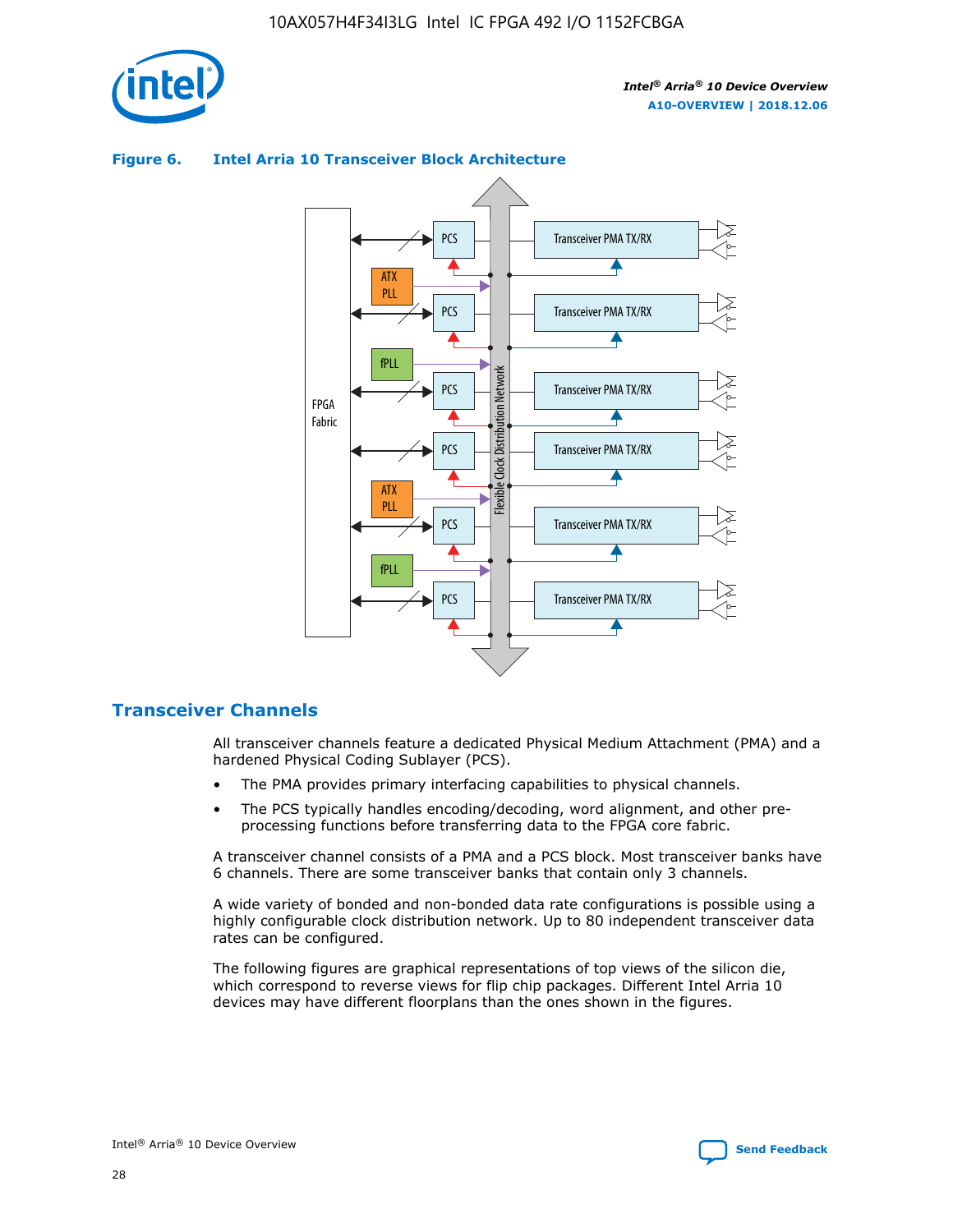![](_page_29_Picture_2.jpeg)

## **Figure 7. Device Chip Overview for Intel Arria 10 GX and GT Devices**

![](_page_29_Figure_4.jpeg)

M20K Internal Memory Blocks Core Logic Fabric Transceiver Channels Hard IP Per Transceiver: Standard PCS and Enhanced PCS Hard IPs PCI Express Gen3 Hard IP Fractional PLLs M20K Internal Memory Blocks PCI Express Gen3 Hard IP Variable Precision DSP Blocks I/O PLLs Hard Memory Controllers, General-Purpose I/O Cells, LVDS Hard Processor Subsystem, Dual-Core ARM Cortex A9 M20K Internal Memory Blocks Variable Precision DSP Blocks M20K Internal Memory Blocks Core Logic Fabric I/O PLLs Hard Memory Controllers, General-Purpose I/O Cells, LVDS M20K Internal Memory Blocks Variable Precision DSP Blocks M20K Internal Memory Blocks Transceiver Channels Hard IP Per Transceiver: Standard PCS and Enhanced PCS Hard IPs PCI Express Gen3 Hard IP Fractional PLLs PCI Express Gen3 Hard IP  $\ddot{\cdot}$ Hard PCS Transceiver PMA fPLL ATX (LC) Hard PCS Transceiver PMA **Transmit** Hard PCS Transceiver PMA PLL fPLL Hard PCS Transceiver PMA Transceiver Clock Networks ATX (LC) Hard PCS Transceiver PMA Transmi Hard PCS Transceiver PMA PLL fPLL Hard PCS Transceiver PMA Transceiver PMA Hard PCS ATX (LC) **Transmit** Hard PCS Transceiver PMA PLL Unused transceiver chann can be used as additional transceiver transmit PLLs

# **PMA Features**

Intel Arria 10 transceivers provide exceptional signal integrity at data rates up to 25.8 Gbps. Clocking options include ultra-low jitter ATX PLLs (LC tank based), clock multiplier unit (CMU) PLLs, and fractional PLLs.

![](_page_29_Picture_8.jpeg)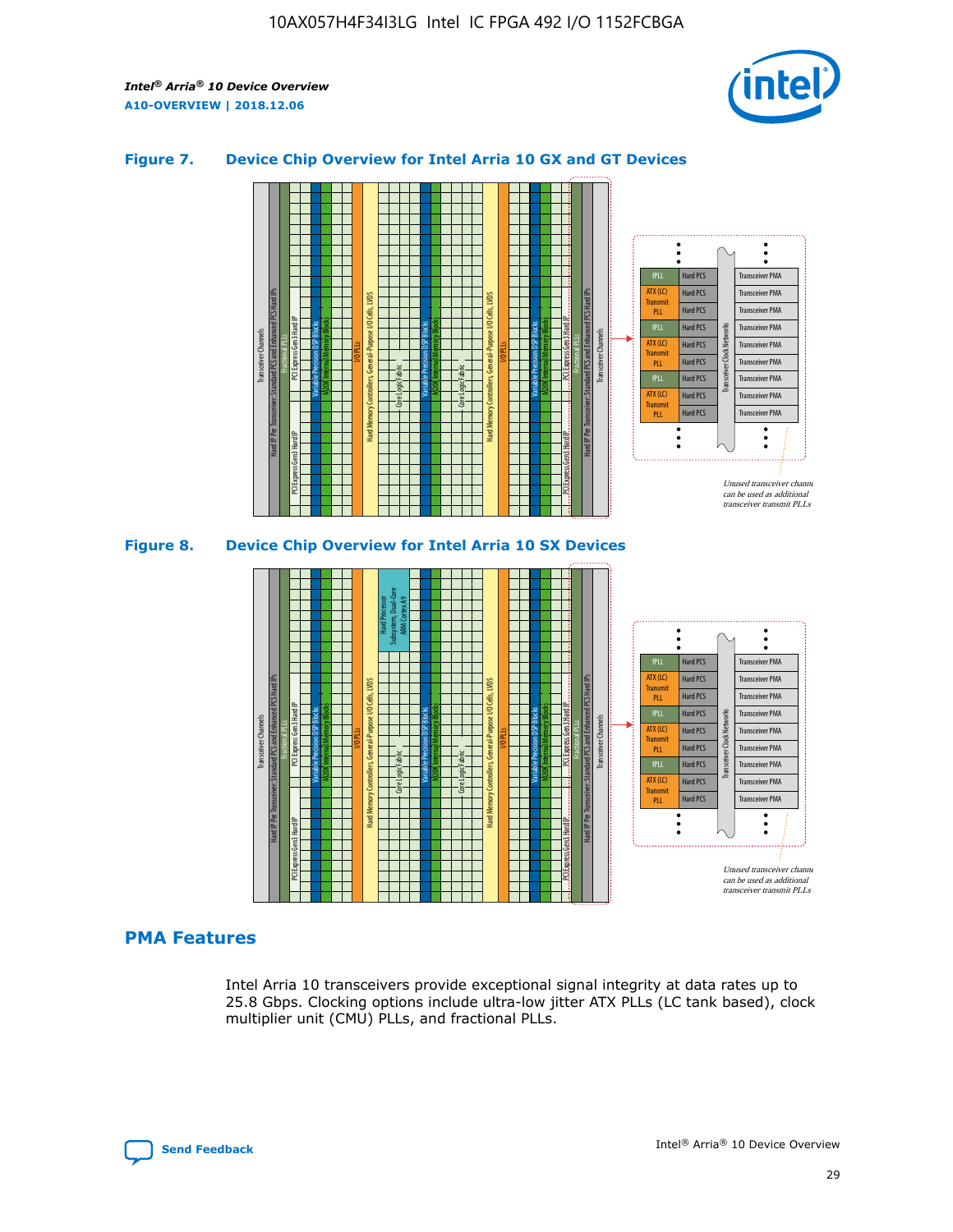![](_page_30_Picture_1.jpeg)

Each transceiver channel contains a channel PLL that can be used as the CMU PLL or clock data recovery (CDR) PLL. In CDR mode, the channel PLL recovers the receiver clock and data in the transceiver channel. Up to 80 independent data rates can be configured on a single Intel Arria 10 device.

## **Table 23. PMA Features of the Transceivers in Intel Arria 10 Devices**

| <b>Feature</b>                                             | <b>Capability</b>                                                                                                                                                                                                             |
|------------------------------------------------------------|-------------------------------------------------------------------------------------------------------------------------------------------------------------------------------------------------------------------------------|
| Chip-to-Chip Data Rates                                    | 1 Gbps to 17.4 Gbps (Intel Arria 10 GX devices)<br>1 Gbps to 25.8 Gbps (Intel Arria 10 GT devices)                                                                                                                            |
| <b>Backplane Support</b>                                   | Drive backplanes at data rates up to 12.5 Gbps                                                                                                                                                                                |
| <b>Optical Module Support</b>                              | SFP+/SFP, XFP, CXP, QSFP/QSFP28, CFP/CFP2/CFP4                                                                                                                                                                                |
| Cable Driving Support                                      | SFP+ Direct Attach, PCI Express over cable, eSATA                                                                                                                                                                             |
| Transmit Pre-Emphasis                                      | 4-tap transmit pre-emphasis and de-emphasis to compensate for system channel loss                                                                                                                                             |
| Continuous Time Linear<br>Equalizer (CTLE)                 | Dual mode, high-gain, and high-data rate, linear receive equalization to compensate for<br>system channel loss                                                                                                                |
| Decision Feedback Equalizer<br>(DFE)                       | 7-fixed and 4-floating tap DFE to equalize backplane channel loss in the presence of<br>crosstalk and noisy environments                                                                                                      |
| Variable Gain Amplifier                                    | Optimizes the signal amplitude prior to the CDR sampling and operates in fixed and<br>adaptive modes                                                                                                                          |
| Altera Digital Adaptive<br>Parametric Tuning (ADAPT)       | Fully digital adaptation engine to automatically adjust all link equalization parameters-<br>including CTLE, DFE, and variable gain amplifier blocks—that provide optimal link margin<br>without intervention from user logic |
| Precision Signal Integrity<br>Calibration Engine (PreSICE) | Hardened calibration controller to quickly calibrate all transceiver control parameters on<br>power-up, which provides the optimal signal integrity and jitter performance                                                    |
| Advanced Transmit (ATX)<br>PLL                             | Low jitter ATX (LC tank based) PLLs with continuous tuning range to cover a wide range of<br>standard and proprietary protocols                                                                                               |
| <b>Fractional PLLs</b>                                     | On-chip fractional frequency synthesizers to replace on-board crystal oscillators and reduce<br>system cost                                                                                                                   |
| Digitally Assisted Analog<br><b>CDR</b>                    | Superior jitter tolerance with fast lock time                                                                                                                                                                                 |
| Dynamic Partial<br>Reconfiguration                         | Allows independent control of the Avalon memory-mapped interface of each transceiver<br>channel for the highest transceiver flexibility                                                                                       |
| Multiple PCS-PMA and PCS-<br>PLD interface widths          | 8-, 10-, 16-, 20-, 32-, 40-, or 64-bit interface widths for flexibility of deserialization width,<br>encoding, and reduced latency                                                                                            |

# **PCS Features**

This table summarizes the Intel Arria 10 transceiver PCS features. You can use the transceiver PCS to support a wide range of protocols ranging from 1 Gbps to 25.8 Gbps.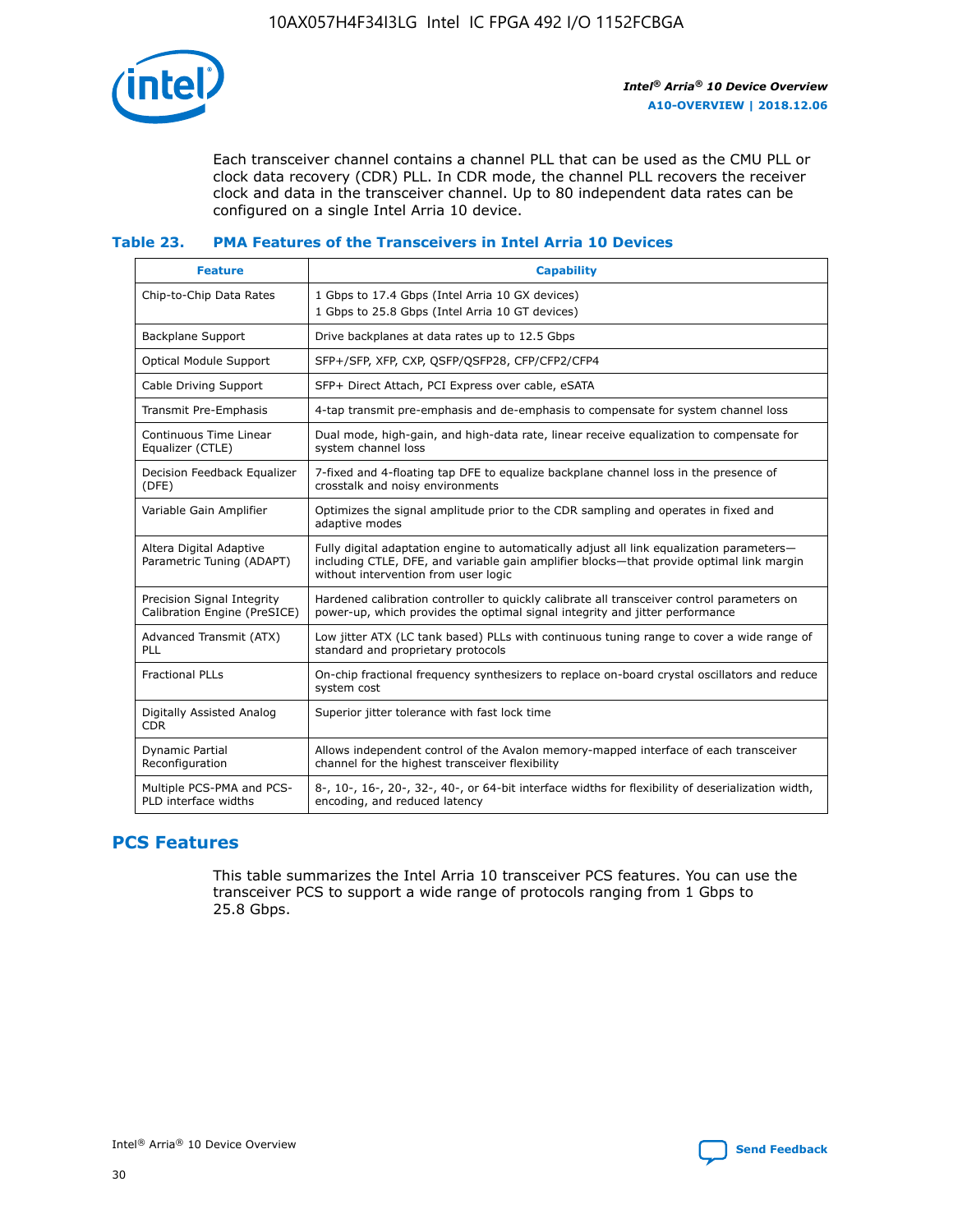![](_page_31_Picture_2.jpeg)

| <b>PCS</b>          | <b>Description</b>                                                                                                                                                                                                                                                                                                                                                                                             |
|---------------------|----------------------------------------------------------------------------------------------------------------------------------------------------------------------------------------------------------------------------------------------------------------------------------------------------------------------------------------------------------------------------------------------------------------|
| Standard PCS        | Operates at a data rate up to 12 Gbps<br>Supports protocols such as PCI-Express, CPRI 4.2+, GigE, IEEE 1588 in Hard PCS<br>Implements other protocols using Basic/Custom (Standard PCS) transceiver<br>configuration rules.                                                                                                                                                                                    |
| <b>Enhanced PCS</b> | Performs functions common to most serial data industry standards, such as word<br>alignment, encoding/decoding, and framing, before data is sent or received off-chip<br>through the PMA<br>• Handles data transfer to and from the FPGA fabric<br>Handles data transfer internally to and from the PMA<br>Provides frequency compensation<br>Performs channel bonding for multi-channel low skew applications |
| PCIe Gen3 PCS       | Supports the seamless switching of Data and Clock between the Gen1, Gen2, and Gen3<br>data rates<br>Provides support for PIPE 3.0 features<br>Supports the PIPE interface with the Hard IP enabled, as well as with the Hard IP<br>bypassed                                                                                                                                                                    |

#### **Related Information**

- PCIe Gen1, Gen2, and Gen3 Hard IP on page 26
- Interlaken Support on page 26
- 10 Gbps Ethernet Support on page 26

# **PCS Protocol Support**

This table lists some of the protocols supported by the Intel Arria 10 transceiver PCS. For more information about the blocks in the transmitter and receiver data paths, refer to the related information.

| <b>Protocol</b>                                 | <b>Data Rate</b><br>(Gbps) | <b>Transceiver IP</b>       | <b>PCS Support</b>                      |
|-------------------------------------------------|----------------------------|-----------------------------|-----------------------------------------|
| PCIe Gen3 x1, x2, x4, x8                        | 8.0                        | Native PHY (PIPE)           | Standard PCS and PCIe<br>Gen3 PCS       |
| PCIe Gen2 x1, x2, x4, x8                        | 5.0                        | Native PHY (PIPE)           | <b>Standard PCS</b>                     |
| PCIe Gen1 x1, x2, x4, x8                        | 2.5                        | Native PHY (PIPE)           | Standard PCS                            |
| 1000BASE-X Gigabit Ethernet                     | 1.25                       | Native PHY                  | <b>Standard PCS</b>                     |
| 1000BASE-X Gigabit Ethernet with<br>IEEE 1588v2 | 1.25                       | Native PHY                  | Standard PCS                            |
| 10GBASE-R                                       | 10.3125                    | Native PHY                  | <b>Enhanced PCS</b>                     |
| 10GBASE-R with IEEE 1588v2                      | 10.3125                    | Native PHY                  | <b>Enhanced PCS</b>                     |
| 10GBASE-R with KR FEC                           | 10.3125                    | Native PHY                  | <b>Enhanced PCS</b>                     |
| 10GBASE-KR and 1000BASE-X                       | 10.3125                    | 1G/10GbE and 10GBASE-KR PHY | Standard PCS and<br><b>Enhanced PCS</b> |
| Interlaken (CEI-6G/11G)                         | 3.125 to 17.4              | Native PHY                  | <b>Enhanced PCS</b>                     |
| SFI-S/SFI-5.2                                   | 11.2                       | Native PHY                  | <b>Enhanced PCS</b>                     |
| $10G$ SDI                                       | 10.692                     | Native PHY                  | <b>Enhanced PCS</b>                     |
|                                                 |                            |                             | continued                               |

![](_page_31_Picture_11.jpeg)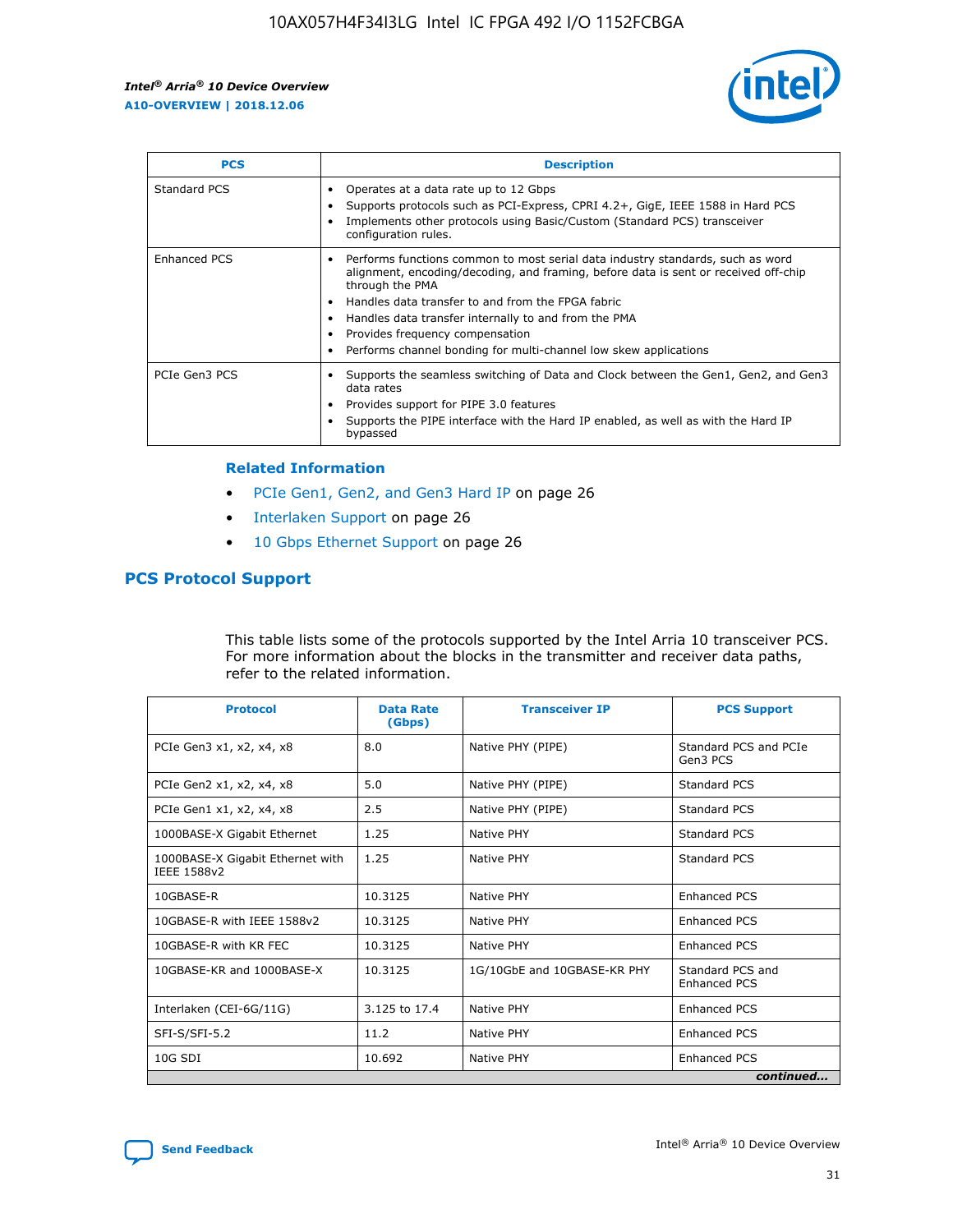![](_page_32_Picture_1.jpeg)

| <b>Protocol</b>      | <b>Data Rate</b><br>(Gbps) | <b>Transceiver IP</b> | <b>PCS Support</b> |
|----------------------|----------------------------|-----------------------|--------------------|
| CPRI 6.0 (64B/66B)   | 0.6144 to<br>10.1376       | Native PHY            | Enhanced PCS       |
| CPRI 4.2 (8B/10B)    | $0.6144$ to<br>9.8304      | Native PHY            | Standard PCS       |
| OBSAI RP3 v4.2       | 0.6144 to 6.144            | Native PHY            | Standard PCS       |
| SD-SDI/HD-SDI/3G-SDI | $0.143(12)$ to<br>2.97     | Native PHY            | Standard PCS       |

# **Related Information**

#### [Intel Arria 10 Transceiver PHY User Guide](https://www.intel.com/content/www/us/en/programmable/documentation/nik1398707230472.html#nik1398707091164)

Provides more information about the supported transceiver protocols and PHY IP, the PMA architecture, and the standard, enhanced, and PCIe Gen3 PCS architecture.

# **SoC with Hard Processor System**

Each SoC device combines an FPGA fabric and a hard processor system (HPS) in a single device. This combination delivers the flexibility of programmable logic with the power and cost savings of hard IP in these ways:

- Reduces board space, system power, and bill of materials cost by eliminating a discrete embedded processor
- Allows you to differentiate the end product in both hardware and software, and to support virtually any interface standard
- Extends the product life and revenue through in-field hardware and software updates

<sup>(12)</sup> The 0.143 Gbps data rate is supported using oversampling of user logic that you must implement in the FPGA fabric.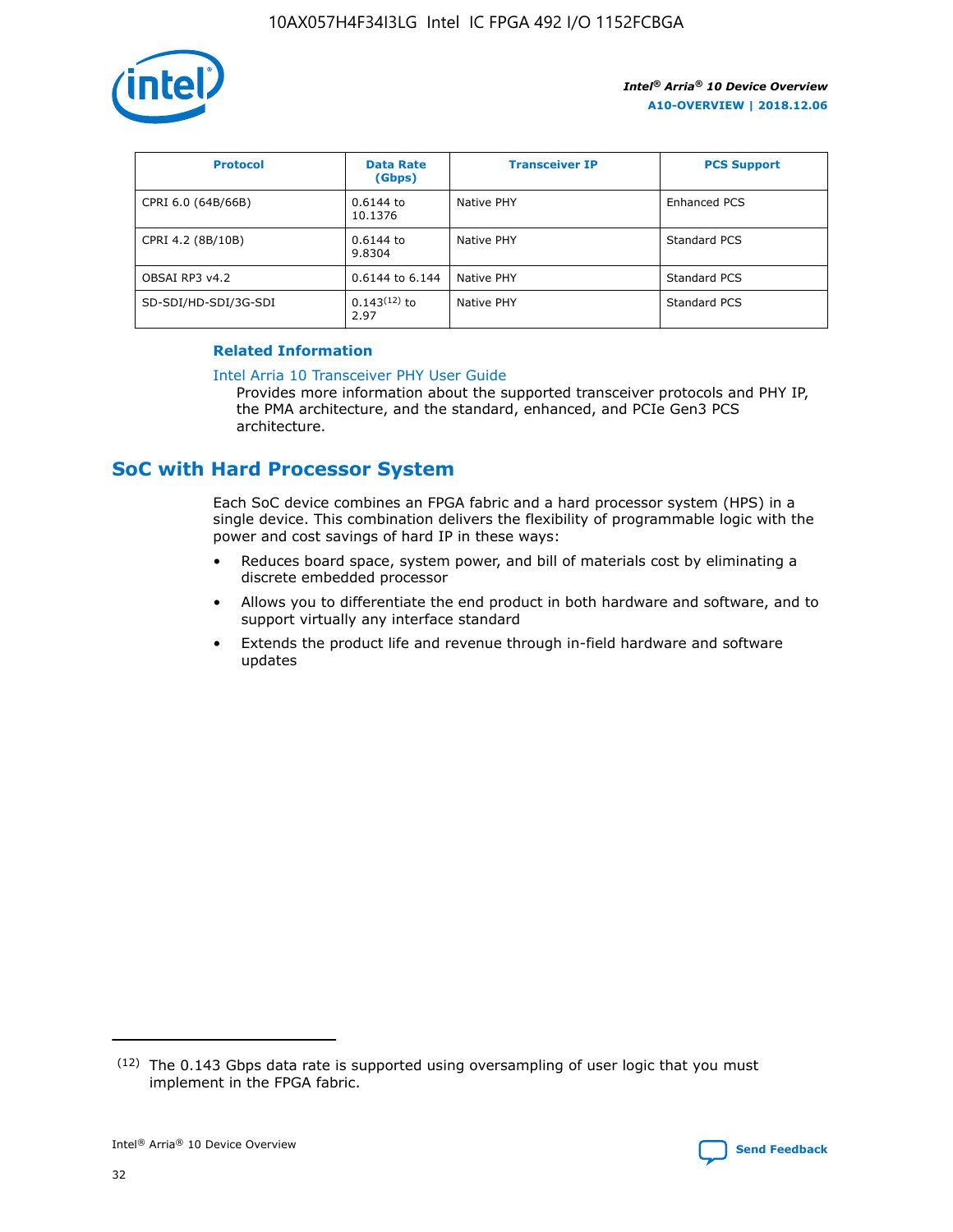![](_page_33_Picture_2.jpeg)

#### **Figure 9. HPS Block Diagram**

This figure shows a block diagram of the HPS with the dual ARM Cortex-A9 MPCore processor.

![](_page_33_Figure_5.jpeg)

# **Key Advantages of 20-nm HPS**

The 20-nm HPS strikes a balance between enabling maximum software compatibility with 28-nm SoCs while still improving upon the 28-nm HPS architecture. These improvements address the requirements of the next generation target markets such as wireless and wireline communications, compute and storage equipment, broadcast and military in terms of performance, memory bandwidth, connectivity via backplane and security.

![](_page_33_Picture_8.jpeg)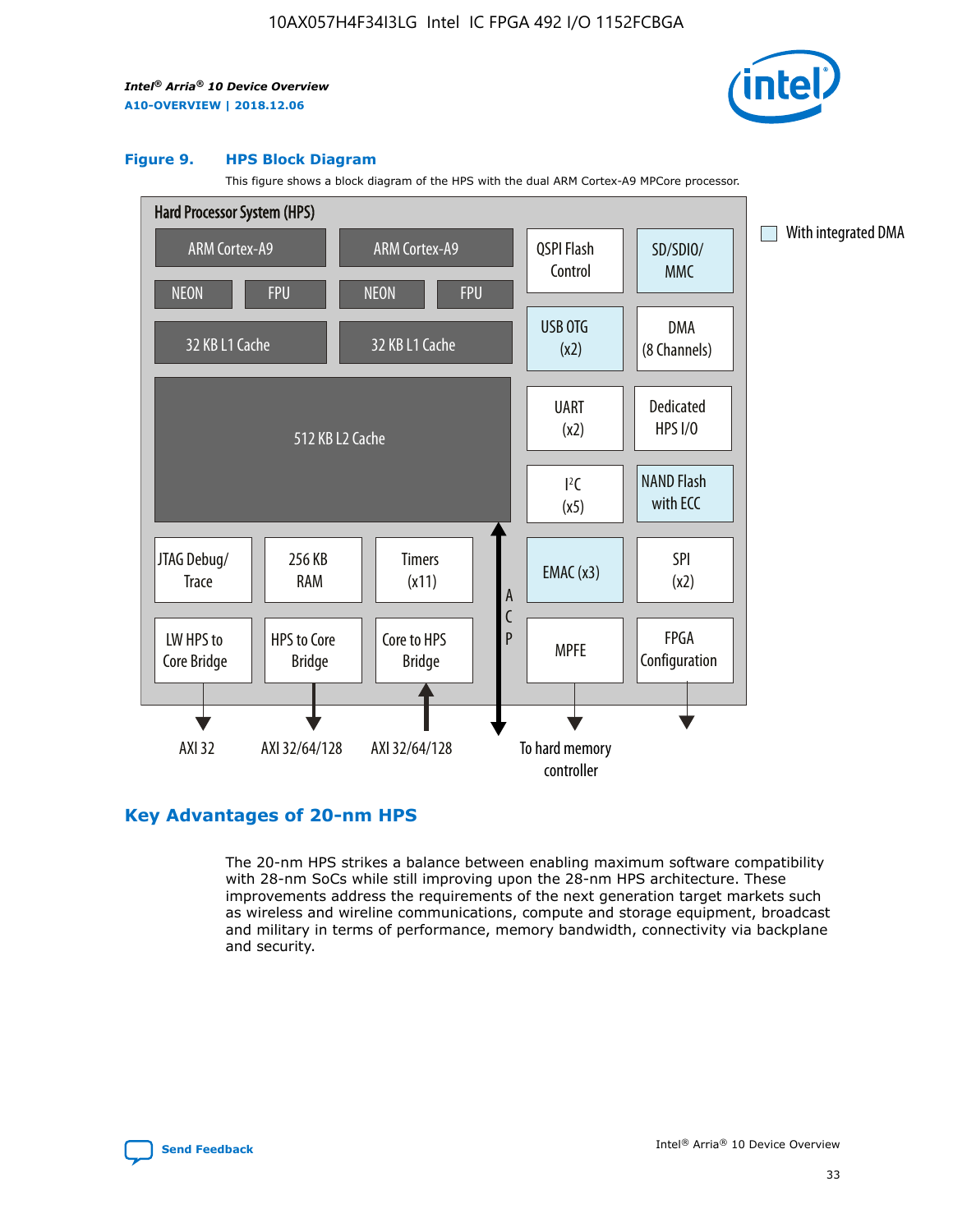![](_page_34_Picture_1.jpeg)

## **Table 24. Improvements in 20 nm HPS**

This table lists the key improvements of the 20 nm HPS compared to the 28 nm HPS.

| Advantages/<br><b>Improvements</b>                          | <b>Description</b>                                                                                                                                                                                                                                                                                                                                                                                                                                                                                                                                                                                                                                                                                                                                                                                                                                                                                                                                |
|-------------------------------------------------------------|---------------------------------------------------------------------------------------------------------------------------------------------------------------------------------------------------------------------------------------------------------------------------------------------------------------------------------------------------------------------------------------------------------------------------------------------------------------------------------------------------------------------------------------------------------------------------------------------------------------------------------------------------------------------------------------------------------------------------------------------------------------------------------------------------------------------------------------------------------------------------------------------------------------------------------------------------|
| Increased performance and<br>overdrive capability           | While the nominal processor frequency is 1.2 GHz, the 20 nm HPS offers an "overdrive"<br>feature which enables a higher processor operating frequency. This requires a higher supply<br>voltage value that is unique to the HPS and may require a separate regulator.                                                                                                                                                                                                                                                                                                                                                                                                                                                                                                                                                                                                                                                                             |
| Increased processor memory<br>bandwidth and DDR4<br>support | Up to 64-bit DDR4 memory at 2,400 Mbps support is available for the processor. The hard<br>memory controller for the HPS comprises a multi-port front end that manages connections<br>to a single port memory controller. The multi-port front end allows logic core and the HPS<br>to share ports and thereby the available bandwidth of the memory controller.                                                                                                                                                                                                                                                                                                                                                                                                                                                                                                                                                                                  |
| Flexible I/O sharing                                        | An advanced I/O pin muxing scheme allows improved sharing of I/O between the HPS and<br>the core logic. The following types of I/O are available for SoC:<br>$\bullet$<br>17 dedicated I/Os-physically located inside the HPS block and are not accessible to<br>logic within the core. The 17 dedicated I/Os are used for HPS clock, resets, and<br>interfacing with boot devices, QSPI, and SD/MMC.<br>48 direct shared I/O-located closest to the HPS block and are ideal for high speed HPS<br>$\bullet$<br>peripherals such as EMAC, USB, and others. There is one bank of 48 I/Os that supports<br>direct sharing where the 48 I/Os can be shared 12 I/Os at a time.<br>Standard (shared) I/O-all standard I/Os can be shared by the HPS peripherals and any<br>logic within the core. For designs where more than 48 I/Os are required to fully use all<br>the peripherals in the HPS, these I/Os can be connected through the core logic. |
| <b>EMAC</b> core                                            | Three EMAC cores are available in the HPS. The EMAC cores enable an application to<br>support two redundant Ethernet connections; for example, backplane, or two EMAC cores<br>for managing IEEE 1588 time stamp information while allowing a third EMAC core for debug<br>and configuration. All three EMACs can potentially share the same time stamps, simplifying<br>the 1588 time stamping implementation. A new serial time stamp interface allows core<br>logic to access and read the time stamp values. The integrated EMAC controllers can be<br>connected to external Ethernet PHY through the provided MDIO or I <sup>2</sup> C interface.                                                                                                                                                                                                                                                                                            |
| On-chip memory                                              | The on-chip memory is updated to 256 KB support and can support larger data sets and<br>real time algorithms.                                                                                                                                                                                                                                                                                                                                                                                                                                                                                                                                                                                                                                                                                                                                                                                                                                     |
| <b>ECC</b> enhancements                                     | Improvements in L2 Cache ECC management allow identification of errors down to the<br>address level. ECC enhancements also enable improved error injection and status reporting<br>via the introduction of new memory mapped access to syndrome and data signals.                                                                                                                                                                                                                                                                                                                                                                                                                                                                                                                                                                                                                                                                                 |
| HPS to FPGA Interconnect<br>Backbone                        | Although the HPS and the Logic Core can operate independently, they are tightly coupled<br>via a high-bandwidth system interconnect built from high-performance ARM AMBA AXI bus<br>bridges. IP bus masters in the FPGA fabric have access to HPS bus slaves via the FPGA-to-<br>HPS interconnect. Similarly, HPS bus masters have access to bus slaves in the core fabric<br>via the HPS-to-FPGA bridge. Both bridges are AMBA AXI-3 compliant and support<br>simultaneous read and write transactions. Up to three masters within the core fabric can<br>share the HPS SDRAM controller with the processor. Additionally, the processor can be used<br>to configure the core fabric under program control via a dedicated 32-bit configuration port.                                                                                                                                                                                            |
| FPGA configuration and HPS<br>booting                       | The FPGA fabric and HPS in the SoCs are powered independently. You can reduce the clock<br>frequencies or gate the clocks to reduce dynamic power.<br>You can configure the FPGA fabric and boot the HPS independently, in any order, providing<br>you with more design flexibility.                                                                                                                                                                                                                                                                                                                                                                                                                                                                                                                                                                                                                                                              |
| Security                                                    | New security features have been introduced for anti-tamper management, secure boot,<br>encryption (AES), and authentication (SHA).                                                                                                                                                                                                                                                                                                                                                                                                                                                                                                                                                                                                                                                                                                                                                                                                                |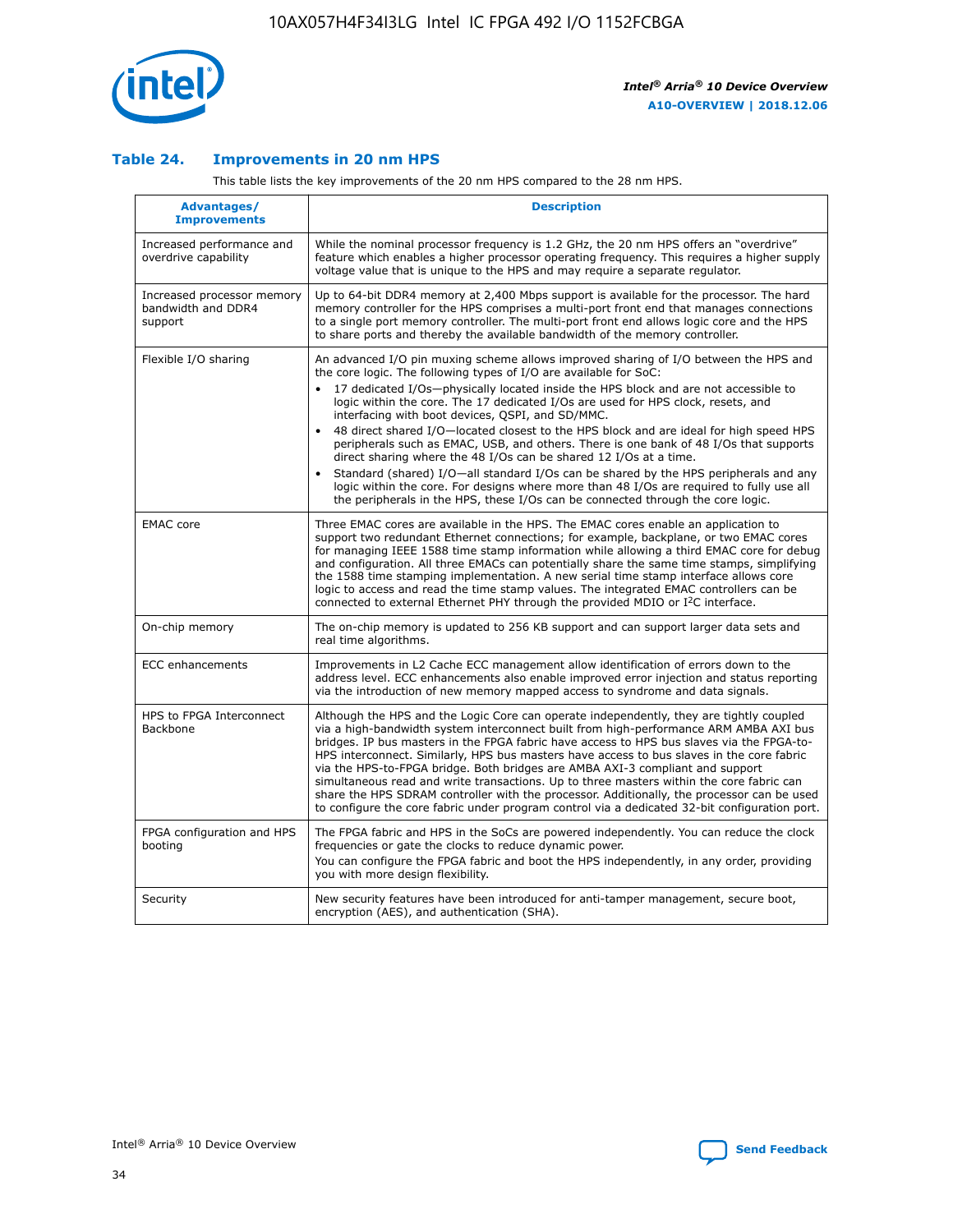![](_page_35_Picture_2.jpeg)

# **Features of the HPS**

The HPS has the following features:

- 1.2-GHz, dual-core ARM Cortex-A9 MPCore processor with up to 1.5-GHz via overdrive
	- ARMv7-A architecture that runs 32-bit ARM instructions, 16-bit and 32-bit Thumb instructions, and 8-bit Java byte codes in Jazelle style
	- Superscalar, variable length, out-of-order pipeline with dynamic branch prediction
	- Instruction Efficiency 2.5 MIPS/MHz, which provides total performance of 7500 MIPS at 1.5 GHz
- Each processor core includes:
	- 32 KB of L1 instruction cache, 32 KB of L1 data cache
	- Single- and double-precision floating-point unit and NEON media engine
	- CoreSight debug and trace technology
	- Snoop Control Unit (SCU) and Acceleration Coherency Port (ACP)
- 512 KB of shared L2 cache
- 256 KB of scratch RAM
- Hard memory controller with support for DDR3, DDR4 and optional error correction code (ECC) support
- Multiport Front End (MPFE) Scheduler interface to the hard memory controller
- 8-channel direct memory access (DMA) controller
- QSPI flash controller with SIO, DIO, QIO SPI Flash support
- NAND flash controller (ONFI 1.0 or later) with DMA and ECC support, updated to support 8 and 16-bit Flash devices and new command DMA to offload CPU for fast power down recovery
- Updated SD/SDIO/MMC controller to eMMC 4.5 with DMA with CE-ATA digital command support
- 3 10/100/1000 Ethernet media access control (MAC) with DMA
- 2 USB On-the-Go (OTG) controllers with DMA
- $\bullet$  5 I<sup>2</sup>C controllers (3 can be used by EMAC for MIO to external PHY)
- 2 UART 16550 Compatible controllers
- 4 serial peripheral interfaces (SPI) (2 Master, 2 Slaves)
- 62 programmable general-purpose I/Os, which includes 48 direct share I/Os that allows the HPS peripherals to connect directly to the FPGA I/Os
- 7 general-purpose timers
- 4 watchdog timers
- Anti-tamper, Secure Boot, Encryption (AES) and Authentication (SHA)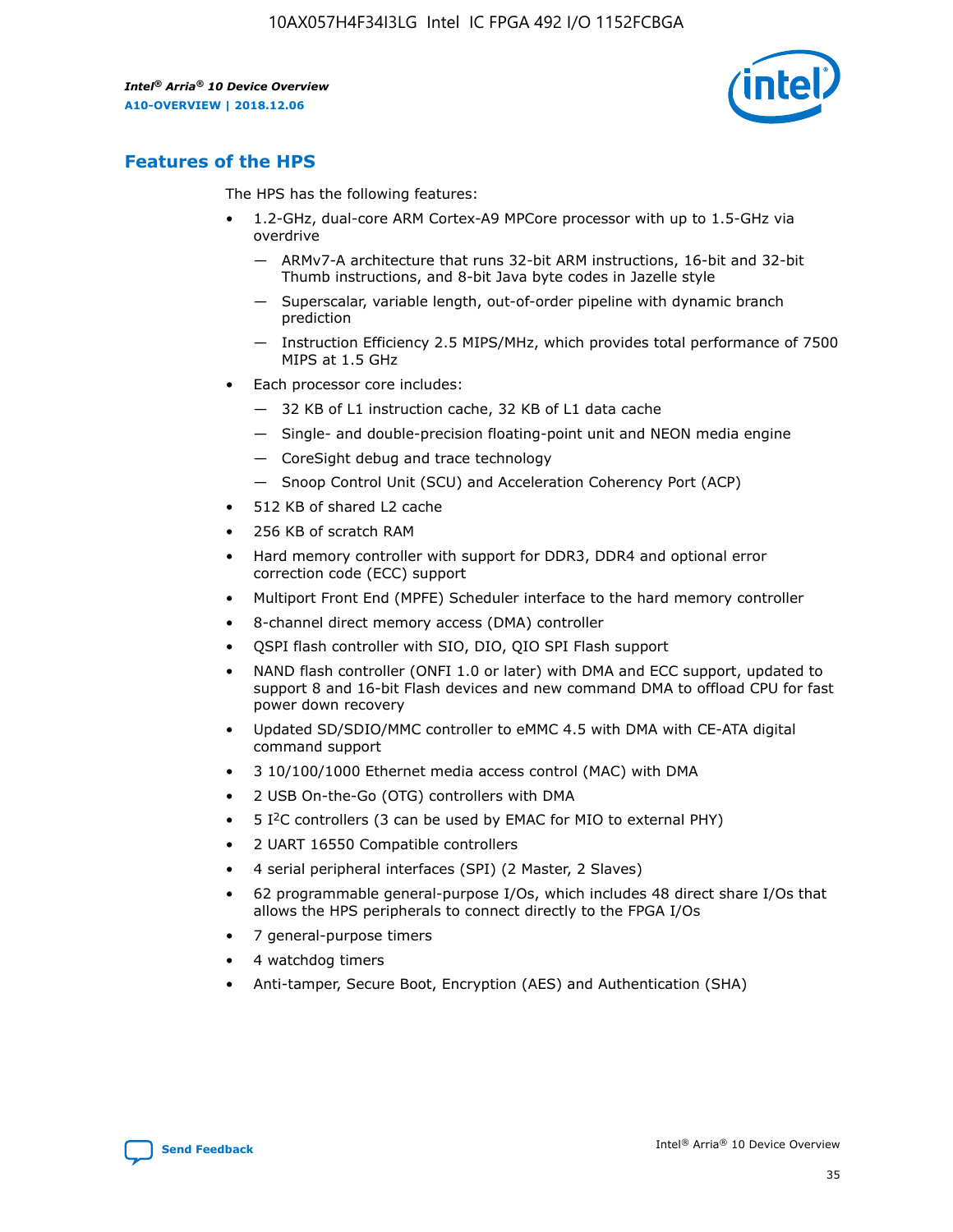![](_page_36_Picture_1.jpeg)

# **System Peripherals and Debug Access Port**

Each Ethernet MAC, USB OTG, NAND flash controller, and SD/MMC controller module has an integrated DMA controller. For modules without an integrated DMA controller, an additional DMA controller module provides up to eight channels of high-bandwidth data transfers. Peripherals that communicate off-chip are multiplexed with other peripherals at the HPS pin level. This allows you to choose which peripherals interface with other devices on your PCB.

The debug access port provides interfaces to industry standard JTAG debug probes and supports ARM CoreSight debug and core traces to facilitate software development.

## **HPS–FPGA AXI Bridges**

The HPS–FPGA bridges, which support the Advanced Microcontroller Bus Architecture (AMBA) Advanced eXtensible Interface (AXI™) specifications, consist of the following bridges:

- FPGA-to-HPS AMBA AXI bridge—a high-performance bus supporting 32, 64, and 128 bit data widths that allows the FPGA fabric to issue transactions to slaves in the HPS.
- HPS-to-FPGA Avalon/AMBA AXI bridge—a high-performance bus supporting 32, 64, and 128 bit data widths that allows the HPS to issue transactions to slaves in the FPGA fabric.
- Lightweight HPS-to-FPGA AXI bridge—a lower latency 32 bit width bus that allows the HPS to issue transactions to soft peripherals in the FPGA fabric. This bridge is primarily used for control and status register (CSR) accesses to peripherals in the FPGA fabric.

The HPS–FPGA AXI bridges allow masters in the FPGA fabric to communicate with slaves in the HPS logic, and vice versa. For example, the HPS-to-FPGA AXI bridge allows you to share memories instantiated in the FPGA fabric with one or both microprocessors in the HPS, while the FPGA-to-HPS AXI bridge allows logic in the FPGA fabric to access the memory and peripherals in the HPS.

Each HPS–FPGA bridge also provides asynchronous clock crossing for data transferred between the FPGA fabric and the HPS.

#### **HPS SDRAM Controller Subsystem**

The HPS SDRAM controller subsystem contains a multiport SDRAM controller and DDR PHY that are shared between the FPGA fabric (through the FPGA-to-HPS SDRAM interface), the level 2 (L2) cache, and the level 3 (L3) system interconnect. The FPGA-to-HPS SDRAM interface supports AMBA AXI and Avalon® Memory-Mapped (Avalon-MM) interface standards, and provides up to six individual ports for access by masters implemented in the FPGA fabric.

The HPS SDRAM controller supports up to 3 masters (command ports), 3x 64-bit read data ports and 3x 64-bit write data ports.

To maximize memory performance, the SDRAM controller subsystem supports command and data reordering, deficit round-robin arbitration with aging, and high-priority bypass features.

![](_page_36_Picture_19.jpeg)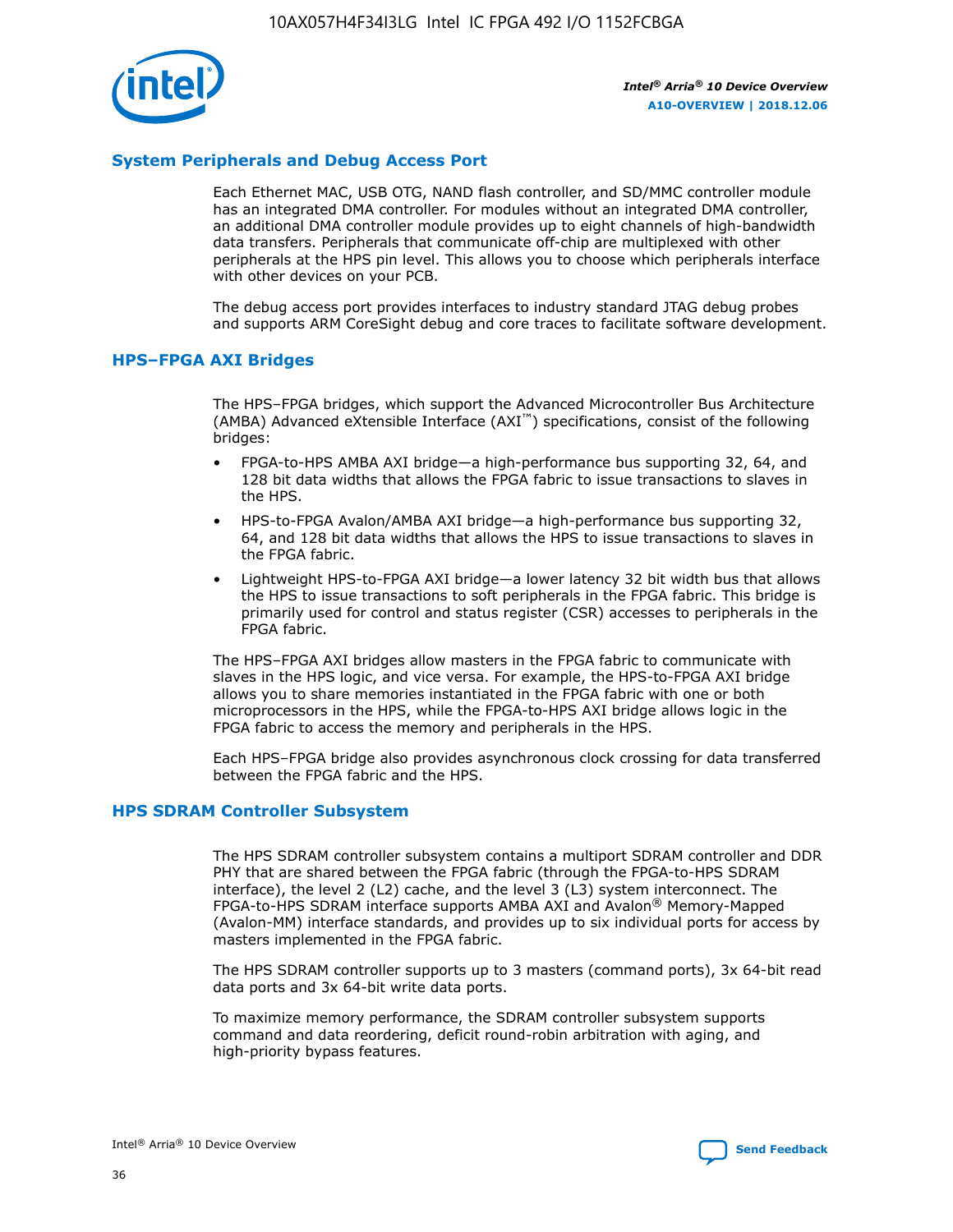![](_page_37_Picture_2.jpeg)

# **FPGA Configuration and HPS Booting**

The FPGA fabric and HPS in the SoC FPGA must be powered at the same time. You can reduce the clock frequencies or gate the clocks to reduce dynamic power.

Once powered, the FPGA fabric and HPS can be configured independently thus providing you with more design flexibility:

- You can boot the HPS independently. After the HPS is running, the HPS can fully or partially reconfigure the FPGA fabric at any time under software control. The HPS can also configure other FPGAs on the board through the FPGA configuration controller.
- Configure the FPGA fabric first, and then boot the HPS from memory accessible to the FPGA fabric.

## **Hardware and Software Development**

For hardware development, you can configure the HPS and connect your soft logic in the FPGA fabric to the HPS interfaces using the Platform Designer system integration tool in the Intel Quartus Prime software.

For software development, the ARM-based SoC FPGA devices inherit the rich software development ecosystem available for the ARM Cortex-A9 MPCore processor. The software development process for Intel SoC FPGAs follows the same steps as those for other SoC devices from other manufacturers. Support for Linux\*, VxWorks\*, and other operating systems are available for the SoC FPGAs. For more information on the operating systems support availability, contact the Intel FPGA sales team.

You can begin device-specific firmware and software development on the Intel SoC FPGA Virtual Target. The Virtual Target is a fast PC-based functional simulation of a target development system—a model of a complete development board. The Virtual Target enables the development of device-specific production software that can run unmodified on actual hardware.

# **Dynamic and Partial Reconfiguration**

The Intel Arria 10 devices support dynamic and partial reconfiguration. You can use dynamic and partial reconfiguration simultaneously to enable seamless reconfiguration of both the device core and transceivers.

# **Dynamic Reconfiguration**

You can reconfigure the PMA and PCS blocks while the device continues to operate. This feature allows you to change the data rates, protocol, and analog settings of a channel in a transceiver bank without affecting on-going data transfer in other transceiver banks. This feature is ideal for applications that require dynamic multiprotocol or multirate support.

# **Partial Reconfiguration**

Using partial reconfiguration, you can reconfigure some parts of the device while keeping the device in operation.

![](_page_37_Picture_18.jpeg)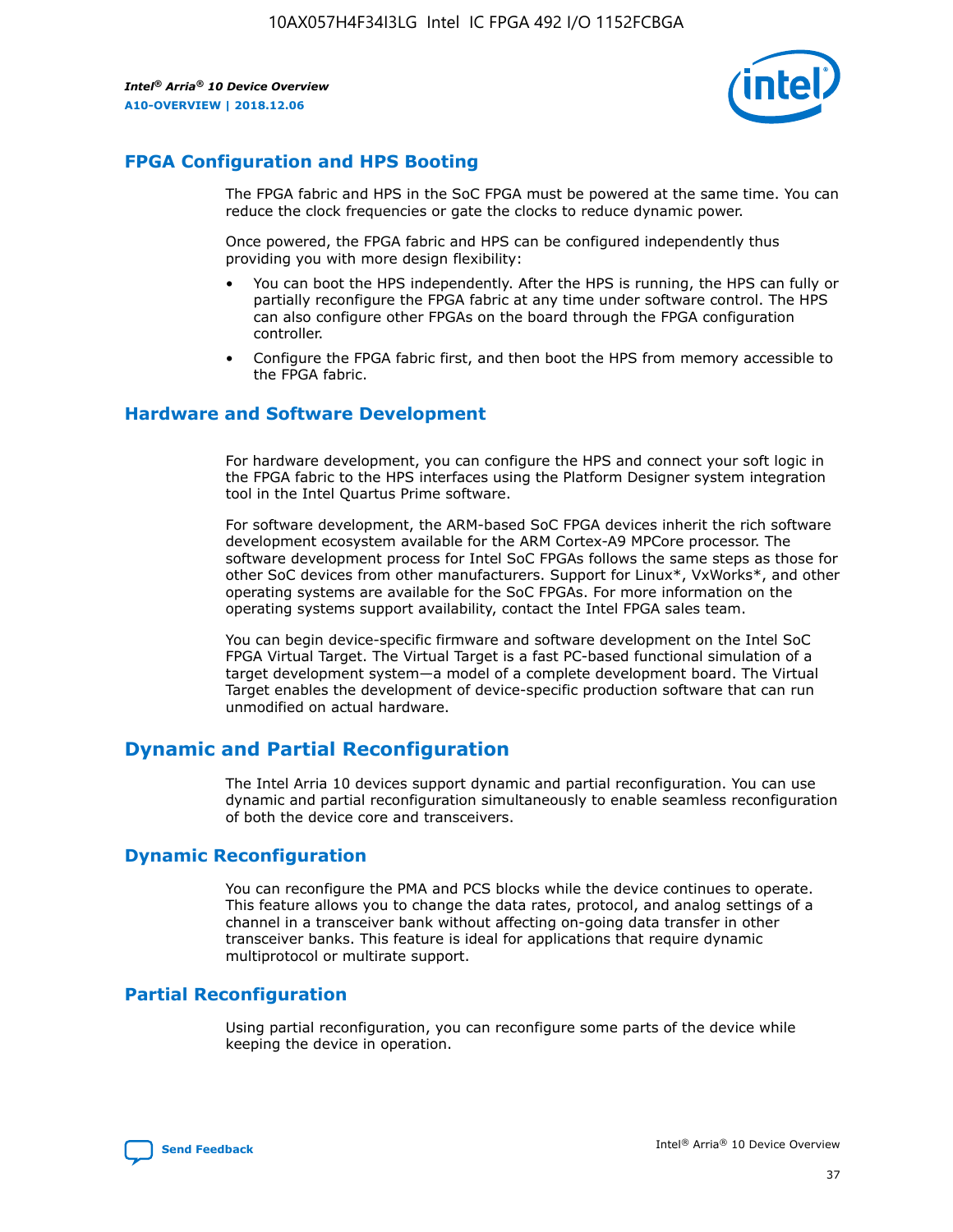![](_page_38_Picture_1.jpeg)

Instead of placing all device functions in the FPGA fabric, you can store some functions that do not run simultaneously in external memory and load them only when required. This capability increases the effective logic density of the device, and lowers cost and power consumption.

In the Intel solution, you do not have to worry about intricate device architecture to perform a partial reconfiguration. The partial reconfiguration capability is built into the Intel Quartus Prime design software, making such time-intensive task simple.

Intel Arria 10 devices support partial reconfiguration in the following configuration options:

- Using an internal host:
	- All supported configuration modes where the FPGA has access to external memory devices such as serial and parallel flash memory.
	- Configuration via Protocol [CvP (PCIe)]
- Using an external host—passive serial (PS), fast passive parallel (FPP) x8, FPP x16, and FPP x32 I/O interface.

# **Enhanced Configuration and Configuration via Protocol**

# **Table 25. Configuration Schemes and Features of Intel Arria 10 Devices**

Intel Arria 10 devices support 1.8 V programming voltage and several configuration schemes.

| <b>Scheme</b>                                                          | <b>Data</b><br><b>Width</b> | <b>Max Clock</b><br>Rate<br>(MHz) | <b>Max Data</b><br>Rate<br>(Mbps)<br>(13) | <b>Decompression</b> | <b>Design</b><br>Security <sup>(1</sup><br>4) | <b>Partial</b><br><b>Reconfiguration</b><br>(15) | <b>Remote</b><br><b>System</b><br><b>Update</b> |
|------------------------------------------------------------------------|-----------------------------|-----------------------------------|-------------------------------------------|----------------------|-----------------------------------------------|--------------------------------------------------|-------------------------------------------------|
| <b>JTAG</b>                                                            | 1 bit                       | 33                                | 33                                        |                      |                                               | Yes(16)                                          |                                                 |
| Active Serial (AS)<br>through the<br>EPCO-L<br>configuration<br>device | 1 bit,<br>4 bits            | 100                               | 400                                       | Yes                  | Yes                                           | $Y_{PS}(16)$                                     | Yes                                             |
| Passive serial (PS)<br>through CPLD or<br>external<br>microcontroller  | 1 bit                       | 100                               | 100                                       | Yes                  | Yes                                           | Yes(16)                                          | Parallel<br>Flash<br>Loader<br>(PFL) IP<br>core |
|                                                                        |                             |                                   |                                           |                      |                                               |                                                  | continued                                       |

<sup>(13)</sup> Enabling either compression or design security features affects the maximum data rate. Refer to the Intel Arria 10 Device Datasheet for more information.

<sup>(14)</sup> Encryption and compression cannot be used simultaneously.

 $(15)$  Partial reconfiguration is an advanced feature of the device family. If you are interested in using partial reconfiguration, contact Intel for support.

 $(16)$  Partial configuration can be performed only when it is configured as internal host.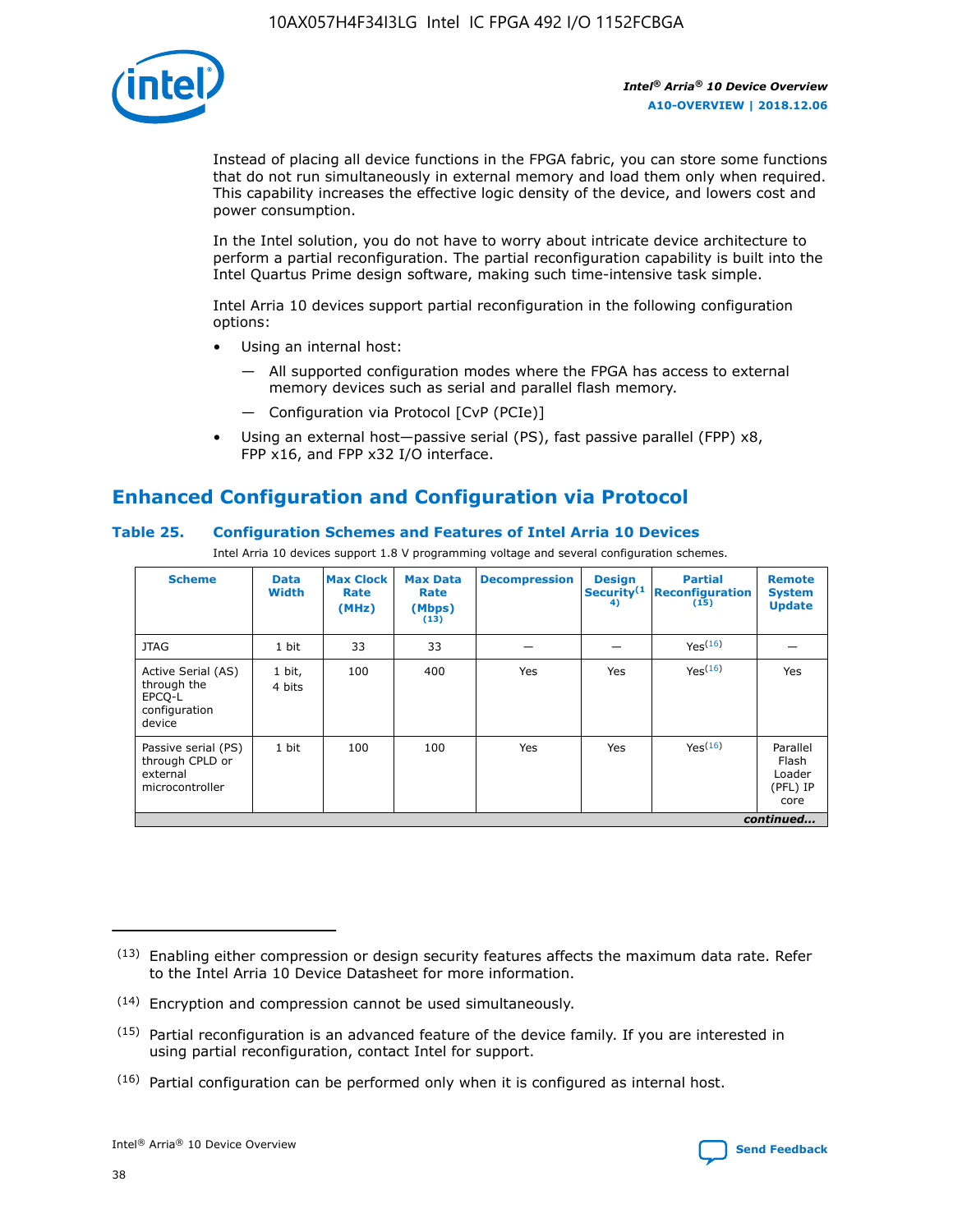![](_page_39_Picture_2.jpeg)

| <b>Scheme</b>                                     | <b>Data</b><br><b>Width</b> | <b>Max Clock</b><br>Rate<br>(MHz) | <b>Max Data</b><br>Rate<br>(Mbps)<br>(13) | <b>Decompression</b> | <b>Design</b><br>Security <sup>(1</sup><br>4) | <b>Partial</b><br><b>Reconfiguration</b><br>(15) | <b>Remote</b><br><b>System</b><br><b>Update</b> |
|---------------------------------------------------|-----------------------------|-----------------------------------|-------------------------------------------|----------------------|-----------------------------------------------|--------------------------------------------------|-------------------------------------------------|
| Fast passive                                      | 8 bits                      | 100                               | 3200                                      | Yes                  | Yes                                           | Yes(17)                                          | PFL IP                                          |
| parallel (FPP)<br>through CPLD or                 | 16 bits                     |                                   |                                           | Yes                  | Yes                                           |                                                  | core                                            |
| external<br>microcontroller                       | 32 bits                     |                                   |                                           | Yes                  | Yes                                           |                                                  |                                                 |
| Configuration via                                 | 16 bits                     | 100                               | 3200                                      | Yes                  | Yes                                           | Yes <sup>(17)</sup>                              |                                                 |
| <b>HPS</b>                                        | 32 bits                     |                                   |                                           | Yes                  | Yes                                           |                                                  |                                                 |
| Configuration via<br>Protocol [CvP<br>$(PCIe*)$ ] | x1, x2,<br>x4, x8<br>lanes  |                                   | 8000                                      | Yes                  | Yes                                           | Yes(16)                                          |                                                 |

You can configure Intel Arria 10 devices through PCIe using Configuration via Protocol (CvP). The Intel Arria 10 CvP implementation conforms to the PCIe 100 ms power-up-to-active time requirement.

#### **Related Information**

[Configuration via Protocol \(CvP\) Implementation in Intel FPGAs User Guide](https://www.intel.com/content/www/us/en/programmable/documentation/dsu1441819344145.html#dsu1442269728522) Provides more information about the CvP configuration scheme.

# **SEU Error Detection and Correction**

Intel Arria 10 devices offer robust and easy-to-use single-event upset (SEU) error detection and correction circuitry.

The detection and correction circuitry includes protection for Configuration RAM (CRAM) programming bits and user memories. The CRAM is protected by a continuously running CRC error detection circuit with integrated ECC that automatically corrects one or two errors and detects higher order multi-bit errors. When more than two errors occur, correction is available through reloading of the core programming file, providing a complete design refresh while the FPGA continues to operate.

The physical layout of the Intel Arria 10 CRAM array is optimized to make the majority of multi-bit upsets appear as independent single-bit or double-bit errors which are automatically corrected by the integrated CRAM ECC circuitry. In addition to the CRAM protection, the M20K memory blocks also include integrated ECC circuitry and are layout-optimized for error detection and correction. The MLAB does not have ECC.

(14) Encryption and compression cannot be used simultaneously.

<sup>(17)</sup> Supported at a maximum clock rate of 100 MHz.

![](_page_39_Picture_15.jpeg)

 $(13)$  Enabling either compression or design security features affects the maximum data rate. Refer to the Intel Arria 10 Device Datasheet for more information.

 $(15)$  Partial reconfiguration is an advanced feature of the device family. If you are interested in using partial reconfiguration, contact Intel for support.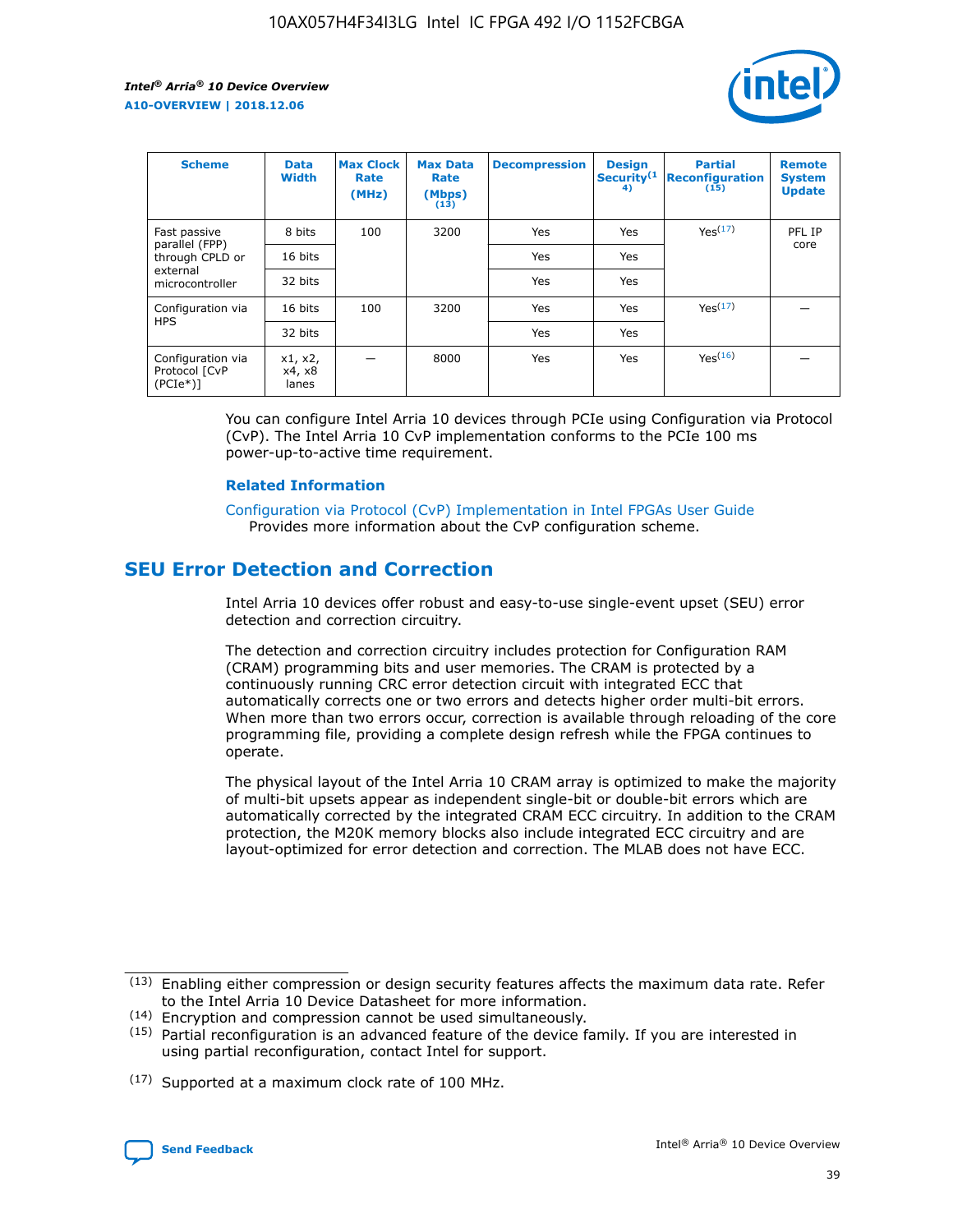![](_page_40_Picture_1.jpeg)

# **Power Management**

Intel Arria 10 devices leverage the advanced 20 nm process technology, a low 0.9 V core power supply, an enhanced core architecture, and several optional power reduction techniques to reduce total power consumption by as much as 40% compared to Arria V devices and as much as 60% compared to Stratix V devices.

The optional power reduction techniques in Intel Arria 10 devices include:

- **SmartVID**—a code is programmed into each device during manufacturing that allows a smart regulator to operate the device at lower core  $V_{CC}$  while maintaining performance
- **Programmable Power Technology**—non-critical timing paths are identified by the Intel Quartus Prime software and the logic in these paths is biased for low power instead of high performance
- **Low Static Power Options**—devices are available with either standard static power or low static power while maintaining performance

Furthermore, Intel Arria 10 devices feature Intel's industry-leading low power transceivers and include a number of hard IP blocks that not only reduce logic resources but also deliver substantial power savings compared to soft implementations. In general, hard IP blocks consume up to 90% less power than the equivalent soft logic implementations.

# **Incremental Compilation**

The Intel Quartus Prime software incremental compilation feature reduces compilation time and helps preserve performance to ease timing closure. The incremental compilation feature enables the partial reconfiguration flow for Intel Arria 10 devices.

Incremental compilation supports top-down, bottom-up, and team-based design flows. This feature facilitates modular, hierarchical, and team-based design flows where different designers compile their respective design sections in parallel. Furthermore, different designers or IP providers can develop and optimize different blocks of the design independently. These blocks can then be imported into the top level project.

# **Document Revision History for Intel Arria 10 Device Overview**

| <b>Document</b><br><b>Version</b> | <b>Changes</b>                                                                                                                                                                                                                                                              |
|-----------------------------------|-----------------------------------------------------------------------------------------------------------------------------------------------------------------------------------------------------------------------------------------------------------------------------|
| 2018.12.06                        | Added links to Intel Arria 10 device errata documents.<br>Removed automotive temperature option from the Intel Arria 10 GX devices.<br>Removed -3 fabric speed grade from the Intel Arria 10 GT devices.<br>Updated power options for the Intel Arria 10 GX and GT devices. |
| 2018.04.09                        | Updated the lowest $V_{CC}$ from 0.83 V to 0.82 V in the topic listing a summary of the device features.                                                                                                                                                                    |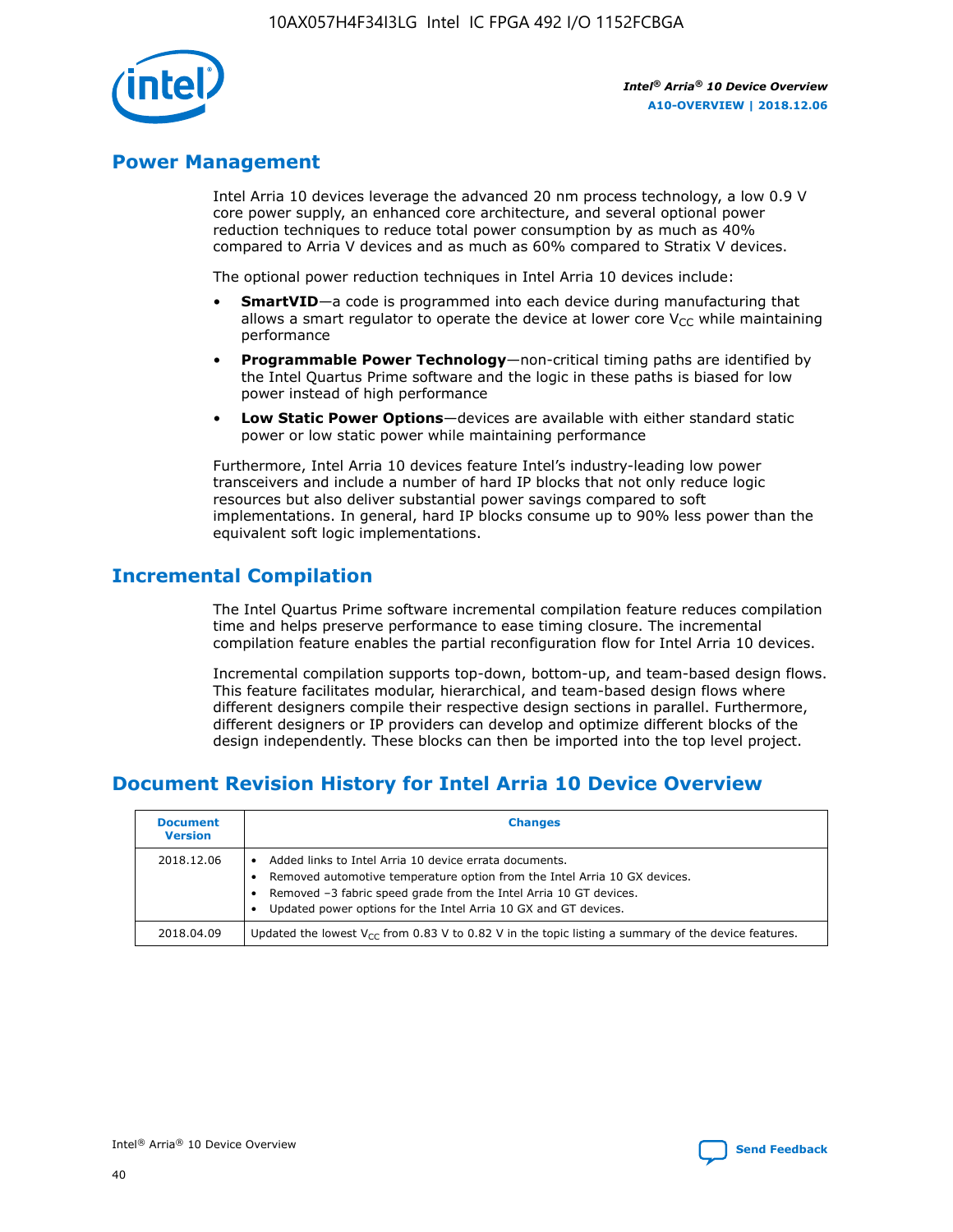*Intel® Arria® 10 Device Overview* **A10-OVERVIEW | 2018.12.06**

![](_page_41_Picture_2.jpeg)

| <b>Date</b>    | <b>Version</b> | <b>Changes</b>                                                                                                                                                                                                                                                                                                                                                                                                                                                                                                                                                                                                                                                                                                                                                                                                                                                                                                                                                            |
|----------------|----------------|---------------------------------------------------------------------------------------------------------------------------------------------------------------------------------------------------------------------------------------------------------------------------------------------------------------------------------------------------------------------------------------------------------------------------------------------------------------------------------------------------------------------------------------------------------------------------------------------------------------------------------------------------------------------------------------------------------------------------------------------------------------------------------------------------------------------------------------------------------------------------------------------------------------------------------------------------------------------------|
| January 2018   | 2018.01.17     | Updated the maximum data rate for HPS (Intel Arria 10 SX devices<br>external memory interface DDR3 controller from 2,166 Mbps to 2,133<br>Mbps.<br>Updated maximum frequency supported for half rate QDRII and QDRII<br>+ SRAM to 633 MHz in Memory Standards Supported by the Soft<br>Memory Controller table.<br>Updated transceiver backplane capability to 12.5 Gbps.<br>$\bullet$<br>Removed transceiver speed grade 5 in Sample Ordering Core and<br>Available Options for Intel Arria 10 GX Devices figure.<br>Removed package code 40, low static power, SmartVID, industrial, and<br>military operating temperature support from Sample Ordering Core and<br>Available Options for Intel Arria 10 GT Devices figure.<br>Updated short reach transceiver rate for Intel Arria 10 GT devices to<br>25.8 Gbps.<br>Removed On-Die Instrumentation - EyeQ and Jitter Margin Tool<br>support from PMA Features of the Transceivers in Intel Arria 10 Devices<br>table. |
| September 2017 | 2017.09.20     | Updated the maximum speed of the DDR4 external memory interface from<br>1,333 MHz/2,666 Mbps to 1,200 MHz/2,400 Mbps.                                                                                                                                                                                                                                                                                                                                                                                                                                                                                                                                                                                                                                                                                                                                                                                                                                                     |
| July 2017      | 2017.07.13     | Corrected the automotive temperature range in the figure showing the<br>available options for the Intel Arria 10 GX devices from "-40°C to 100°C"<br>to "-40°C to 125°C".                                                                                                                                                                                                                                                                                                                                                                                                                                                                                                                                                                                                                                                                                                                                                                                                 |
| July 2017      | 2017.07.06     | Added automotive temperature option to Intel Arria 10 GX device family.                                                                                                                                                                                                                                                                                                                                                                                                                                                                                                                                                                                                                                                                                                                                                                                                                                                                                                   |
| May 2017       | 2017.05.08     | Corrected protocol names with "1588" to "IEEE 1588v2".<br>Updated the vertical migration table to remove vertical migration<br>between Intel Arria 10 GX and Intel Arria 10 SX device variants.<br>Removed all "Preliminary" marks.                                                                                                                                                                                                                                                                                                                                                                                                                                                                                                                                                                                                                                                                                                                                       |
| March 2017     | 2017.03.15     | Removed the topic about migration from Intel Arria 10 to Intel Stratix<br>10 devices.<br>Rebranded as Intel.<br>$\bullet$                                                                                                                                                                                                                                                                                                                                                                                                                                                                                                                                                                                                                                                                                                                                                                                                                                                 |
| October 2016   | 2016.10.31     | Removed package F36 from Intel Arria 10 GX devices.<br>Updated Intel Arria 10 GT sample ordering code and maximum GX<br>$\bullet$<br>transceiver count. Intel Arria 10 GT devices are available only in the<br>SF45 package option with a maximum of 72 transceivers.                                                                                                                                                                                                                                                                                                                                                                                                                                                                                                                                                                                                                                                                                                     |
| May 2016       | 2016.05.02     | Updated the FPGA Configuration and HPS Booting topic.<br>Remove V <sub>CC</sub> PowerManager from the Summary of Features, Power<br>Management and Arria 10 Device Variants and packages topics. This<br>feature is no longer supported in Arria 10 devices.<br>Removed LPDDR3 from the Memory Standards Supported by the HPS<br>Hard Memory Controller table in the Memory Standards Supported by<br>Intel Arria 10 Devices topic. This standard is only supported by the<br>FPGA.<br>Removed transceiver speed grade 5 from the Device Variants and<br>Packages topic for Arria 10 GX and SX devices.                                                                                                                                                                                                                                                                                                                                                                   |
| February 2016  | 2016.02.11     | Changed the maximum Arria 10 GT datarate to 25.8 Gbps and the<br>minimum datarate to 1 Gbps globally.<br>Revised the state for Core clock networks in the Summary of Features<br>$\bullet$<br>topic.<br>Changed the transceiver parameters in the "Summary of Features for<br>Arria 10 Devices" table.<br>• Changed the transceiver parameters in the "Maximum Resource Counts<br>for Arria 10 GT Devices" table.<br>• Changed the package availability for GT devices in the "Package Plan<br>for Arria 10 GT Devices" table.<br>Changed the package configurations for GT devices in the "Migration"<br>Capability Across Arria 10 Product Lines" figure.<br>continued                                                                                                                                                                                                                                                                                                  |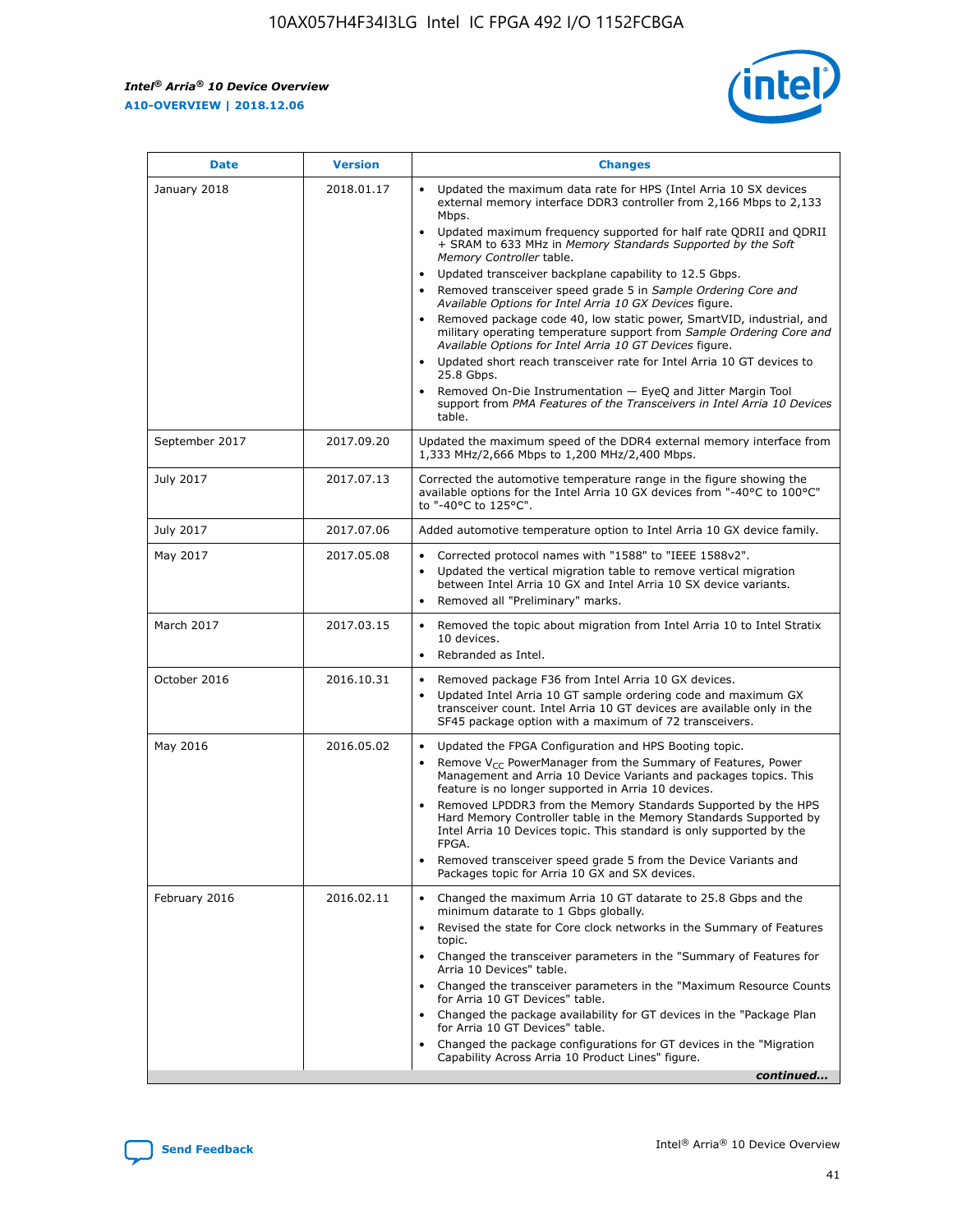![](_page_42_Picture_1.jpeg)

| <b>Date</b>   | <b>Version</b> | <b>Changes</b>                                                                                                                                                               |
|---------------|----------------|------------------------------------------------------------------------------------------------------------------------------------------------------------------------------|
|               |                | • Changed transceiver parameters in the "Low Power Serial Transceivers"<br>section.                                                                                          |
|               |                | • Changed the transceiver descriptions in the "Device Variants for the<br>Arria 10 Device Family" table.                                                                     |
|               |                | Changed the "Sample Ordering Code and Available Options for Arria 10<br>$\bullet$<br>GT Devices" figure.                                                                     |
|               |                | Changed the datarates for GT devices in the "PMA Features" section.                                                                                                          |
|               |                | Changed the datarates for GT devices in the "PCS Features" section.<br>$\bullet$                                                                                             |
| December 2015 | 2015.12.14     | Updated the number of M20K memory blocks for Arria 10 GX 660 from<br>2133 to 2131 and corrected the total RAM bit from 48,448 Kb to<br>48,408 Kb.                            |
|               |                | Corrected the number of DSP blocks for Arria 10 GX 660 from 1688 to<br>1687 in the table listing floating-point arithmetic resources.                                        |
| November 2015 | 2015.11.02     | Updated the maximum resources for Arria 10 GX 220, GX 320, GX 480,<br>$\bullet$<br>GX 660, SX 220, SX 320, SX 480, and SX 660.                                               |
|               |                | • Updated resource count for Arria 10 GX 320, GX 480, GX 660, SX 320,<br>SX 480, a SX 660 devices in Number of Multipliers in Intel Arria 10<br><b>Devices</b> table.        |
|               |                | Updated the available options for Arria 10 GX, GT, and SX.                                                                                                                   |
|               |                | Changed instances of Quartus II to Quartus Prime.<br>$\bullet$                                                                                                               |
| June 2015     | 2015.06.15     | Corrected label for Intel Arria 10 GT product lines in the vertical migration<br>figure.                                                                                     |
| May 2015      | 2015.05.15     | Corrected the DDR3 half rate and quarter rate maximum frequencies in the<br>table that lists the memory standards supported by the Intel Arria 10 hard<br>memory controller. |
| May 2015      | 2015.05.04     | • Added support for 13.5G JESD204b in the Summary of Features table.                                                                                                         |
|               |                | • Added a link to Arria 10 GT Channel Usage in the Arria 10 GT Package<br>Plan topic.                                                                                        |
|               |                | • Added a note to the table, Maximum Resource Counts for Arria 10 GT<br>devices.                                                                                             |
|               |                | • Updated the power requirements of the transceivers in the Low Power<br>Serial Transceivers topic.                                                                          |
| January 2015  | 2015.01.23     | • Added floating point arithmetic features in the Summary of Features<br>table.                                                                                              |
|               |                | • Updated the total embedded memory from 38.38 megabits (Mb) to<br>65.6 Mb.                                                                                                  |
|               |                | • Updated the table that lists the memory standards supported by Intel<br>Arria 10 devices.                                                                                  |
|               |                | Removed support for DDR3U, LPDDR3 SDRAM, RLDRAM 2, and DDR2.                                                                                                                 |
|               |                | Moved RLDRAM 3 support from hard memory controller to soft memory<br>controller. RLDRAM 3 support uses hard PHY with soft memory<br>controller.                              |
|               |                | Added soft memory controller support for QDR IV.<br>٠                                                                                                                        |
|               |                | Updated the maximum resource count table to include the number of<br>hard memory controllers available in each device variant.                                               |
|               |                | Updated the transceiver PCS data rate from 12.5 Gbps to 12 Gbps.<br>$\bullet$                                                                                                |
|               |                | Updated the max clock rate of PS, FPP x8, FPP x16, and Configuration<br>via HPS from 125 MHz to 100 MHz.                                                                     |
|               |                | Added a feature for fractional synthesis PLLs: PLL cascading.                                                                                                                |
|               |                | Updated the HPS programmable general-purpose I/Os from 54 to 62.<br>$\bullet$                                                                                                |
|               |                | continued                                                                                                                                                                    |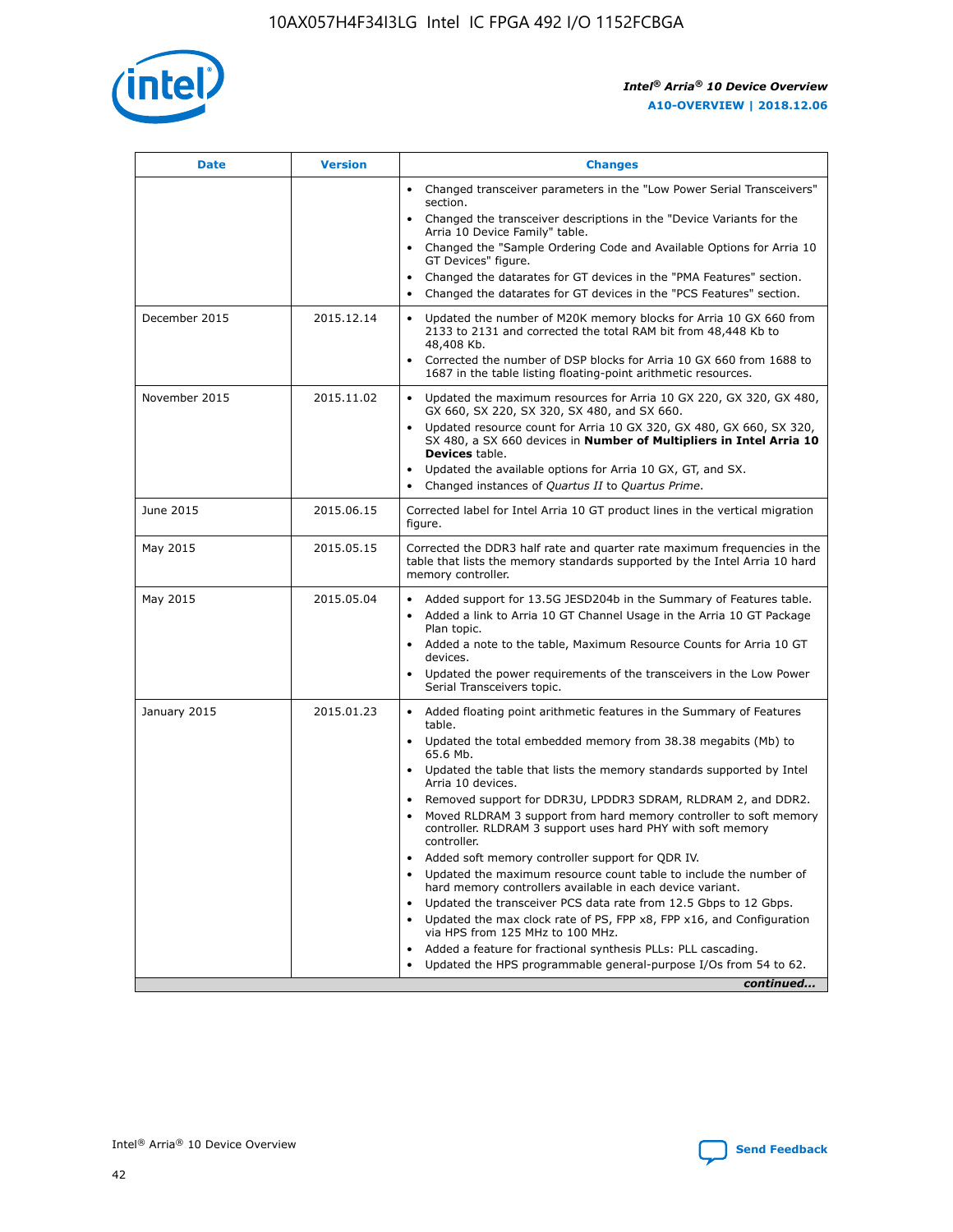r

![](_page_43_Picture_2.jpeg)

| <b>Date</b>    | <b>Version</b> | <b>Changes</b>                                                                                                                                                                                                                                                                                                                                                                                                                                                                                                                                      |
|----------------|----------------|-----------------------------------------------------------------------------------------------------------------------------------------------------------------------------------------------------------------------------------------------------------------------------------------------------------------------------------------------------------------------------------------------------------------------------------------------------------------------------------------------------------------------------------------------------|
| September 2014 | 2014.09.30     | Corrected the 3 V I/O and LVDS I/O counts for F35 and F36 packages<br>$\bullet$<br>of Arria 10 GX.<br>Corrected the 3 V I/O, LVDS I/O, and transceiver counts for the NF40<br>$\bullet$<br>package of the Arria GX 570 and 660.<br>Removed 3 V I/O, LVDS I/O, and transceiver counts for the NF40<br>package of the Arria GX 900 and 1150. The NF40 package is not<br>available for Arria 10 GX 900 and 1150.                                                                                                                                       |
| August 2014    | 2014.08.18     | Updated Memory (Kb) M20K maximum resources for Arria 10 GX 660<br>devices from 42,660 to 42,620.<br>Added GPIO columns consisting of LVDS I/O Bank and 3V I/O Bank in<br>$\bullet$<br>the Package Plan table.<br>Added how to use memory interface clock frequency higher than 533<br>$\bullet$<br>MHz in the I/O vertical migration.<br>Added information to clarify that RLDRAM3 support uses hard PHY with<br>$\bullet$<br>soft memory controller.<br>Added variable precision DSP blocks support for floating-point<br>$\bullet$<br>arithmetic. |
| June 2014      | 2014.06.19     | Updated number of dedicated I/Os in the HPS block to 17.                                                                                                                                                                                                                                                                                                                                                                                                                                                                                            |
| February 2014  | 2014.02.21     | Updated transceiver speed grade options for GT devices in Figure 2.                                                                                                                                                                                                                                                                                                                                                                                                                                                                                 |
| February 2014  | 2014.02.06     | Updated data rate for Arria 10 GT devices from 28.1 Gbps to 28.3 Gbps.                                                                                                                                                                                                                                                                                                                                                                                                                                                                              |
| December 2013  | 2013.12.10     | Updated the HPS memory standards support from LPDDR2 to LPDDR3.<br>Updated HPS block diagram to include dedicated HPS I/O and FPGA<br>$\bullet$<br>Configuration blocks as well as repositioned SD/SDIO/MMC, DMA, SPI<br>and NAND Flash with ECC blocks.                                                                                                                                                                                                                                                                                            |
| December 2013  | 2013.12.02     | Initial release.                                                                                                                                                                                                                                                                                                                                                                                                                                                                                                                                    |

![](_page_43_Picture_4.jpeg)